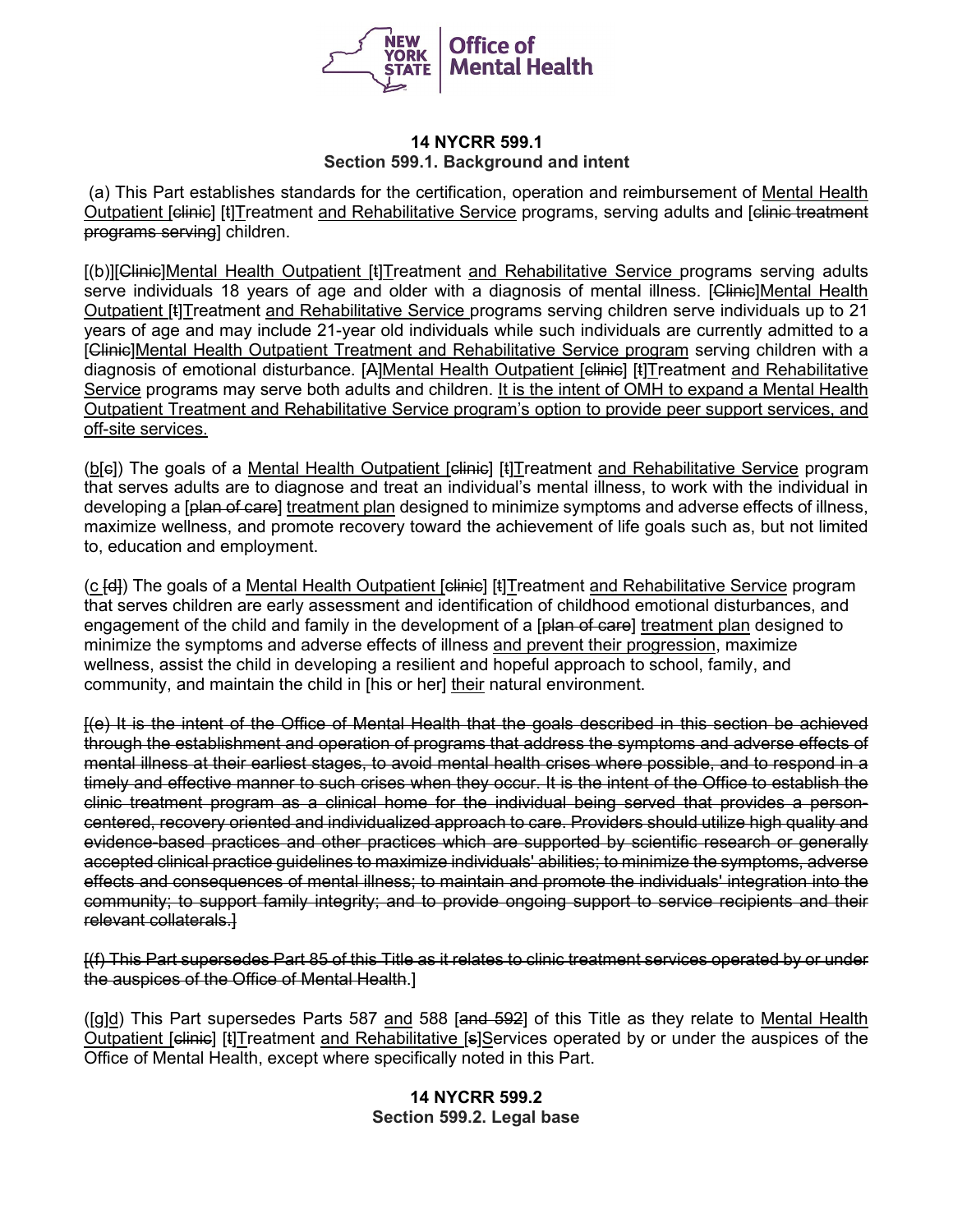(a) [Sections 7.09](http://www.westlaw.com/Link/Document/FullText?findType=L&pubNum=1000105&cite=NYMHS7.09&originatingDoc=I3D8437B06D9711E19D9DB00925279233&refType=LQ&originationContext=document&vr=3.0&rs=cblt1.0&transitionType=DocumentItem&contextData=(sc.Default)) and [31.04 of the Mental Hygiene Law](http://www.westlaw.com/Link/Document/FullText?findType=L&pubNum=1000105&cite=NYMHS31.04&originatingDoc=I3D8437B06D9711E19D9DB00925279233&refType=LQ&originationContext=document&vr=3.0&rs=cblt1.0&transitionType=DocumentItem&contextData=(sc.Default)) grant the Commissioner of Mental Health the power and responsibility to adopt regulations that are necessary and proper to implement matters under [his or her] their jurisdiction, and to set standards of quality and adequacy of facilities, equipment, personnel, services, records and programs for the rendition of services for adults diagnosed with mental illness or children diagnosed with emotional disturbance, pursuant to an operating certificate.

(b) [Section 31.02 of the Mental Hygiene Law](http://www.westlaw.com/Link/Document/FullText?findType=L&pubNum=1000105&cite=NYMHS31.02&originatingDoc=I3D8437B06D9711E19D9DB00925279233&refType=LQ&originationContext=document&vr=3.0&rs=cblt1.0&transitionType=DocumentItem&contextData=(sc.Default)) prohibits the operation of outpatient programs providing services for persons with mental illness unless an operating certificate has been obtained from the Commissioner.

(c) [Sections 31.07,](http://www.westlaw.com/Link/Document/FullText?findType=L&pubNum=1000105&cite=NYMHS31.07&originatingDoc=I3D8437B06D9711E19D9DB00925279233&refType=LQ&originationContext=document&vr=3.0&rs=cblt1.0&transitionType=DocumentItem&contextData=(sc.Default)) [31.09,](http://www.westlaw.com/Link/Document/FullText?findType=L&pubNum=1000105&cite=NYMHS31.09&originatingDoc=I3D8437B06D9711E19D9DB00925279233&refType=LQ&originationContext=document&vr=3.0&rs=cblt1.0&transitionType=DocumentItem&contextData=(sc.Default)) [31.13](http://www.westlaw.com/Link/Document/FullText?findType=L&pubNum=1000105&cite=NYMHS31.13&originatingDoc=I3D8437B06D9711E19D9DB00925279233&refType=LQ&originationContext=document&vr=3.0&rs=cblt1.0&transitionType=DocumentItem&contextData=(sc.Default)) and [31.19 of the Mental Hygiene Law](http://www.westlaw.com/Link/Document/FullText?findType=L&pubNum=1000105&cite=NYMHS31.19&originatingDoc=I3D8437B06D9711E19D9DB00925279233&refType=LQ&originationContext=document&vr=3.0&rs=cblt1.0&transitionType=DocumentItem&contextData=(sc.Default)) further authorize the Commissioner or [his or her] their representatives to examine and inspect such programs to determine their suitability and proper operation. Section 31.16 authorizes the Commissioner to suspend, revoke or limit any operating certificate, under certain circumstances.

(d) [Section 31.11 of the Mental Hygiene Law](http://www.westlaw.com/Link/Document/FullText?findType=L&pubNum=1000105&cite=NYMHS31.11&originatingDoc=I3D8437B06D9711E19D9DB00925279233&refType=LQ&originationContext=document&vr=3.0&rs=cblt1.0&transitionType=DocumentItem&contextData=(sc.Default)) requires every holder of an operating certificate to assist the Office of Mental Health in carrying out its regulatory functions by cooperating with the Commissioner in any inspection or investigation, permitting the Commissioner to inspect its facility, books and records, including [recipients'] an individual's records, and making such reports, uniform and otherwise, as are required by the Commissioner.

(e) [Section 31.06 of the Mental Hygiene Law](http://www.westlaw.com/Link/Document/FullText?findType=L&pubNum=1000105&cite=NYMHS31.06&originatingDoc=I3D8437B06D9711E19D9DB00925279233&refType=LQ&originationContext=document&vr=3.0&rs=cblt1.0&transitionType=DocumentItem&contextData=(sc.Default)) requires every holder of an operating certificate to develop policies and training programs in regard to reporting child abuse or neglect.

(f) [Section 43.02\(b\) of the Mental Hygiene Law](http://www.westlaw.com/Link/Document/FullText?findType=L&pubNum=1000105&cite=NYMHS43.02&originatingDoc=I3D8437B06D9711E19D9DB00925279233&refType=SP&originationContext=document&vr=3.0&rs=cblt1.0&transitionType=DocumentItem&contextData=(sc.Default)#co_pp_a83b000018c76) authorizes the Commissioner to request from operators of facilities licensed by the Office of Mental Health such financial, statistical and program information as the Commissioner may determine to be necessary.

(g) Article 33 of the Mental Hygiene Law establishes basic rights of persons diagnosed with mental illness.

(h) [Section 364-j of the Social Services Law](http://www.westlaw.com/Link/Document/FullText?findType=L&pubNum=1000136&cite=NYSVS364-J&originatingDoc=I3D8437B06D9711E19D9DB00925279233&refType=LQ&originationContext=document&vr=3.0&rs=cblt1.0&transitionType=DocumentItem&contextData=(sc.Default)) requires the establishment of managed care programs throughout the State and provides for the provision of special care services to enrollees in Medicaid managed care programs who require such services.

(i) [Sections 364](http://www.westlaw.com/Link/Document/FullText?findType=L&pubNum=1000136&cite=NYSVS364&originatingDoc=I3D8437B06D9711E19D9DB00925279233&refType=LQ&originationContext=document&vr=3.0&rs=cblt1.0&transitionType=DocumentItem&contextData=(sc.Default)) and [364-a of the Social Services Law](http://www.westlaw.com/Link/Document/FullText?findType=L&pubNum=1000136&cite=NYSVS364-A&originatingDoc=I3D8437B06D9711E19D9DB00925279233&refType=LQ&originationContext=document&vr=3.0&rs=cblt1.0&transitionType=DocumentItem&contextData=(sc.Default)) give the Office of Mental Health responsibility for establishing and maintaining standards for medical care and services in facilities under its jurisdiction, in accordance with cooperative arrangements with the Department of Health.

(j) [Section 43.01 of the Mental Hygiene Law](http://www.westlaw.com/Link/Document/FullText?findType=L&pubNum=1000105&cite=NYMHS43.01&originatingDoc=I3D8437B06D9711E19D9DB00925279233&refType=LQ&originationContext=document&vr=3.0&rs=cblt1.0&transitionType=DocumentItem&contextData=(sc.Default)) gives the Commissioner authority to set rates for outpatient services at facilities operated by the Office of Mental Health. [Section 43.02 of the Mental Hygiene Law](http://www.westlaw.com/Link/Document/FullText?findType=L&pubNum=1000105&cite=NYMHS43.02&originatingDoc=I3D8437B06D9711E19D9DB00925279233&refType=LQ&originationContext=document&vr=3.0&rs=cblt1.0&transitionType=DocumentItem&contextData=(sc.Default)) provides that payments under the medical assistance program for outpatient services at facilities licensed by the Office of Mental Health shall be at rates certified by the Commissioner of Mental Health and approved by the Director of the Budget.

(k) Title XIX of the Federal Social Security Act, as identified in section [502.2(c)] 1901 of such Title, authorizes Federal grants to states to fund medical assistance to needy persons in accordance with a State plan approved by the Federal Department of Health and Human Services.

(l) Article 41 of the Mental Hygiene Law gives the Local Governmental Unit the authority to direct and administer a local comprehensive planning process for its geographic area in which all providers of service shall participate and cooperate through the development of integrated systems of care and treatment for persons with mental illness.

(m) [Section 41.13 of the Mental Hygiene Law](http://www.westlaw.com/Link/Document/FullText?findType=L&pubNum=1000105&cite=NYMHS41.13&originatingDoc=I3D8437B06D9711E19D9DB00925279233&refType=LQ&originationContext=document&vr=3.0&rs=cblt1.0&transitionType=DocumentItem&contextData=(sc.Default)) establishes the powers and duties of the Local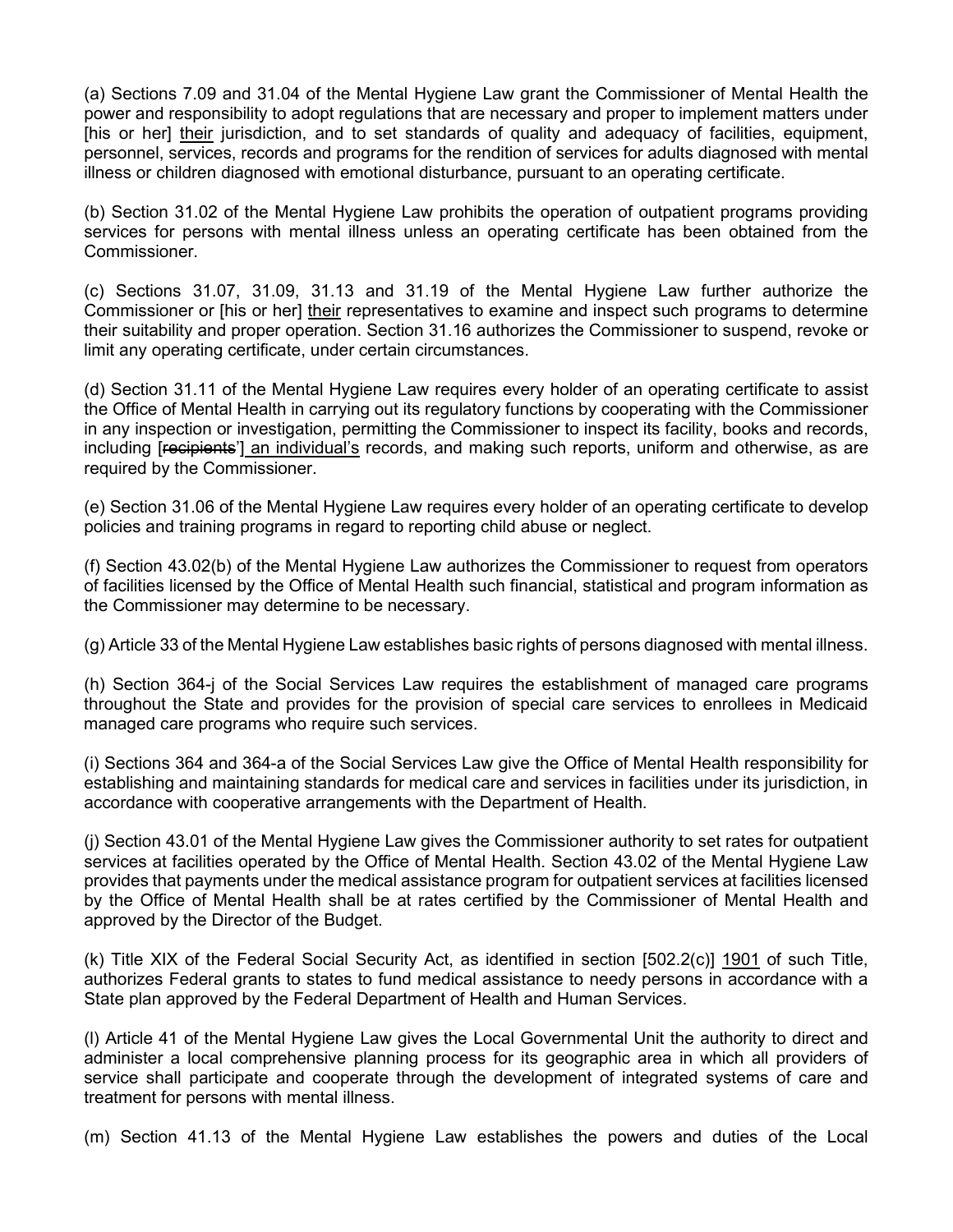Governmental Unit.

(n) [Section 365-m of the Social Services Law](http://www.westlaw.com/Link/Document/FullText?findType=L&pubNum=1000136&cite=NYSVS365-M&originatingDoc=I3D8437B06D9711E19D9DB00925279233&refType=LQ&originationContext=document&vr=3.0&rs=cblt1.0&transitionType=DocumentItem&contextData=(sc.Default)) authorizes the Commissioner of the Office of Mental Health and the Commissioner of the Office of Alcoholism and Substance Abuse Services, in consultation with the Department of Health, to contract with regional behavioral health organizations to provide administrative and management services for the provision of behavioral health services.

### **14 NYCRR 599.3 Section 599.3. Applicability**

(a) This Part applies to any provider of service that operates or proposes to operate a [<del>Clinic</del>]Mental Health Outpatient Treatment and Rehabilitative Service program in which staff is assigned on a regular basis to provide services for the treatment of adults with a diagnosis of mental illness or children with a diagnosis of emotional disturbance.

(b) This Part applies to [Clinic]Mental Health Outpatient [t] Treatment and Rehabilitative Service Programs, Diagnostic and Treatment Centers and hospital-based [Clinic]Mental Health Outpatient [t]Treatment and Rehabilitative Service Programs, as defined in this Part.

(c) This Part does not apply to the following activities which do not require an operating certificate issued by the Office:

(1) professional practice, on an individual or partnership basis, within the scope of professional licensure or certificate issued by an agency of the State;

(2) professional practice by a professional service corporation duly incorporated pursuant to the Business Corporation Law;

(3) pastoral counseling by a clergyman or minister as defined in section 2 of the Religious Corporation Law;

(4) non-residential services that are provided in accordance with licensure or other supervision by a State agency other than the Office;

(5) non-residential services that are provided in accordance with purposes authorized in a charter or certificate of incorporation issued pursuant to the Education Law; and

(6) designated partial capitation programs, including the Pre-Paid Mental Health Plan operated by the Office.

(d) Programs which provide medical services, other than health monitoring and health screening, that comprise more than five percent of total annual visits shall also be licensed by the Department of Health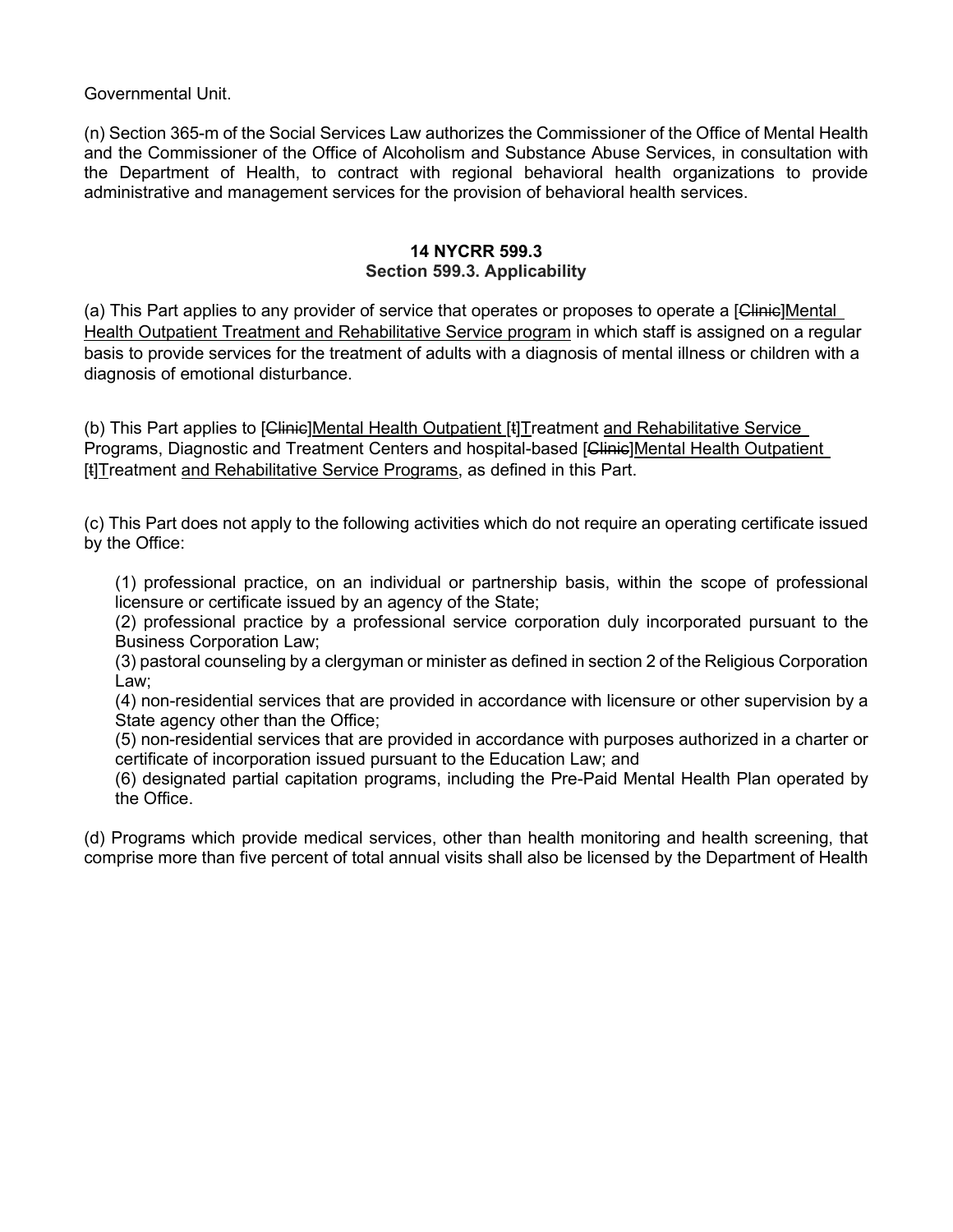### **14 NYCRR 599.4 Section 599.4. Definitions**

(a) For purposes of this Part:

[(a)]1 **After hours** means before 8 a.m., 6 p.m. or later, or during weekends.

[(b)]2 **Ambulatory Patient Groups (APGs)** means a defined group of outpatient procedures, encounters or ancillary services grouped for payment purposes. The groupings are based on the intensity of the services provided and the medical procedures performed.

[(c)]3 **Base rate** means the numeric value that shall be multiplied by the weight for a given service to determine the Medicaid fee for a service.

[(d) **Behavioral Health Organization** or **BHO** means an entity selected by the Commissioner of the Office of Mental Health and the Commissioner of the Office of Alcoholism and Substance Abuse Services pursuant to [Section 365-m of the New York State Social Services Law](http://www.westlaw.com/Link/Document/FullText?findType=L&pubNum=1000136&cite=NYSVS365-M&originatingDoc=IDF3ED49084A311E4B03AF783243EBF51&refType=LQ&originationContext=document&vr=3.0&rs=cblt1.0&transitionType=DocumentItem&contextData=(sc.Default)) to provide administrative and management services for the purposes of conducting concurrent review of Behavioral Health admissions to inpatient treatment settings, assisting in the coordination of Behavioral Health Services, and facilitating the integration of such services with physical health care.]

([e) **Clinic treatment Programs,** means a program licensed as a clinic treatment program under Article 31 of the Mental Hygiene Law.]

([f]4) **Clinical services contract** means a written agreement between the governing authority of an existing or proposed provider of services and another organization separate from the provider of services for the purpose of obtaining some of the clinical services or some of the clinical staff necessary to operate the program in compliance with requirements for an operating certificate.

([g]5) **Clinical staff** means staff members who provide services directly to [recipients] individuals, including [licensed] professional staff, non-licensed professional staff, paraprofessional staff, and student interns.

([h]6) **Clinician** means a person who is a member of the professional staff, or non-licensed professional staff.

([i]7) **Collateral** means a person who is a member of the individual's [recipient's] family or household, or other [individual] person who regularly interacts with the individual [recipient] and is directly affected by or has the capability of affecting [his or her] their condition, and is identified in the treatment plan as having a role in treatment and/or is necessary for participation in the evaluation and assessment of the individual [recipient] prior to admission. A group composed of collaterals of more than one [recipient] individual may be gathered together for purposes of goal-oriented problem solving, assessment of treatment strategies and provision of practical skills for assisting the [recipient] individual in the management of [his or her] their illness.

([j]8) **Commissioner** means the Commissioner of the New York State Office of Mental Health.

([k]9) **Community education** means activities designed to increase community awareness of the manifestations of mental illness and emotional disturbance and the benefits of early identification and treatment.

(10) **Counseling** means the provision of assistance and guidance in resolving personal, social, or psychological problems and difficulties

[(l) **Complex care management** means an ancillary service to psychotherapy, psychotropic medication treatment, or crisis intervention services. It is provided by a clinician in person or by telephone, with or without the client. It is a clinical level service which is required as a follow up to psychotherapy, psychotropic medication treatment, or crisis intervention service for the purpose of preventing a change in community status or as a response to complex conditions.

[(m) **Concurrent Review** means the review of the clinical necessity for continued inpatient Behavioral Health Services, resulting in a non-binding recommendation regarding the need for such continued inpatient services.]

[(n) **Crisis intervention** means activities, including medication and verbal therapy, designed to address acute distress and associated behaviors when the individual's condition requires immediate attention. ]

([o]11) **Current Procedural Terminology (CPT)** means codes used in a coding system for health care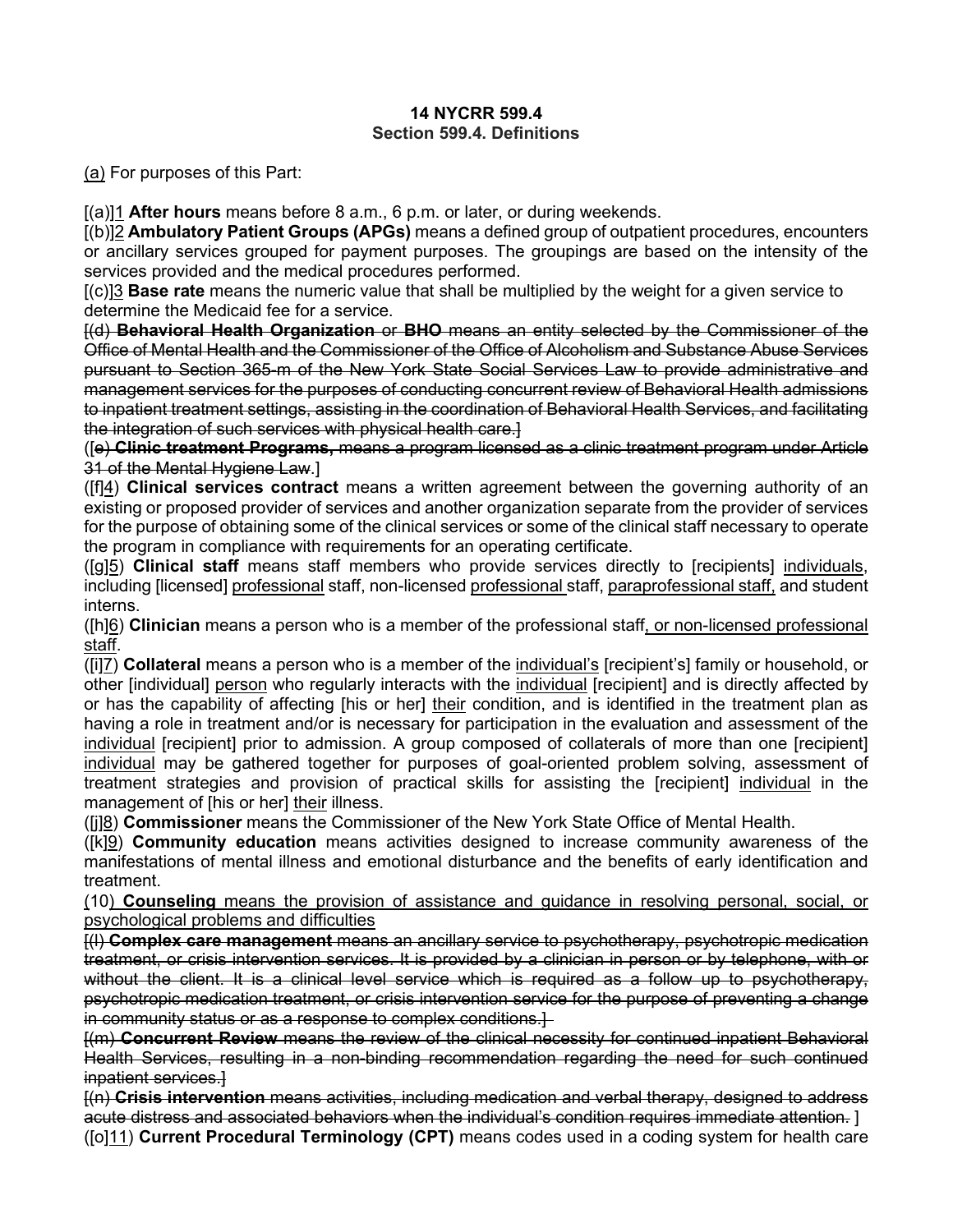procedures as defined in the publication Current Procedural Terminology which is published by the American Medical Association (AMA).

([p]12) **Designated mental illness** means a disruption of [normal] cognitive, emotional, or behavioral functioning, which can be classified and diagnosed using the current edition of the Diagnostic and Statistical Manual of Mental Disorders (DSM), or the International Classification of Diseases (ICD), other than:

([1] i) [alcohol or drug disorders,] substance use disorders in the absence of other mental health conditions defined in the DSM or ICD;

([2]ii) [developmental disabilities,] Neurodevelopmental disorders in the absence of other mental health conditions defined in the DSM or ICD except Attention-Deficit/Hyperactivity Disorder and Tic Disorders;

([3]iii) [organic brain syndrome,] major neurocognitive disorder, traumatic brain injury, or mental disorders due to another medical condition; or

([4]iv) [social conditions (] V-Codes.[). V-Code 61-20 Parent-Child (or comparable diagnosis in any subsequent editions of the DSM) is included for children] Other conditions that may be a focus of clinical attention (commonly described with Z codes), except Parent-Child Relational Problem (V61.20/Z62.820) for children.

[(q) **Developmental testing** means the administration, interpretation, and reporting of screening and assessment instruments for children or adolescents to assist in the determination of the individual's developmental level for the purpose of facilitating the mental health diagnosis and treatment planning processes.]

([r]13) **Diagnostic and treatment center**, for the purposes of this Part, means an outpatient program licensed as a diagnostic and treatment center pursuant to article 28 of the Public Health Law which provides more than 10,000 mental health visits annually, or for which mental health visits comprise over 30 percent of the annual visits. A program providing fewer than 2,000 total visits annually shall not be required to be licensed by the Office.

([s]14) **Director of Community Services** shall mean the director of community services for the mentally disabled appointed pursuant to Mental Hygiene Law [means the chief executive officer of the Local Governmental Unit].

[(t) **Episode of service** means a series of services provided during a period of admission. An episode of service terminates upon completion of the treatment objectives or cessation of services.]

([u]15) **Evidence-based treatment** means an intervention for which there is consistent scientific evidence demonstrating improved [recipient] outcomes.

[(v) **Family advisor** means an individual who has experience, credentials, or training recognized by the Office and is or has been the parent or primary caregiver of a child with emotional, behavioral or mental health issues.]

[(w) **Health monitoring** means the continued measuring of specific health indicators associated with increased risk of medical illness and early death. For adults, these indicators include, but are not limited to, blood pressure, body mass index (BMI), substance use, and smoking cessation. For children and adolescents, these indicators include, but are not limited to, BMI percentile, activity/exercise level, substance use, and smoking cessation.

(x) **Health physical** means the physical evaluation of an individual, including an age and gender appropriate history, examination, and the ordering of laboratory/diagnostic procedures, as appropriate.

(y) **Health screening** means the initial gathering and assessing of information concerning the recipient's medical history and current physical health status (including physical examination and determination of substance use) for purposes of informing an assessment and determination of its potential impact on a recipient's mental health diagnosis and treatment, and the need for additional health services or referral.

([z]16) **Healthcare common procedure coding system (HCPCS codes)** means a comprehensive, standardized coding and classification system for health services and products.

([aa]17) **Homebound individuals** means people who have been determined by a licensed clinician to have a physical and/or mental illness that prevents them from leaving their residence to access mental health services or for whom a physician determines that leaving the residence to access mental health services would be detrimental to their health or mental health.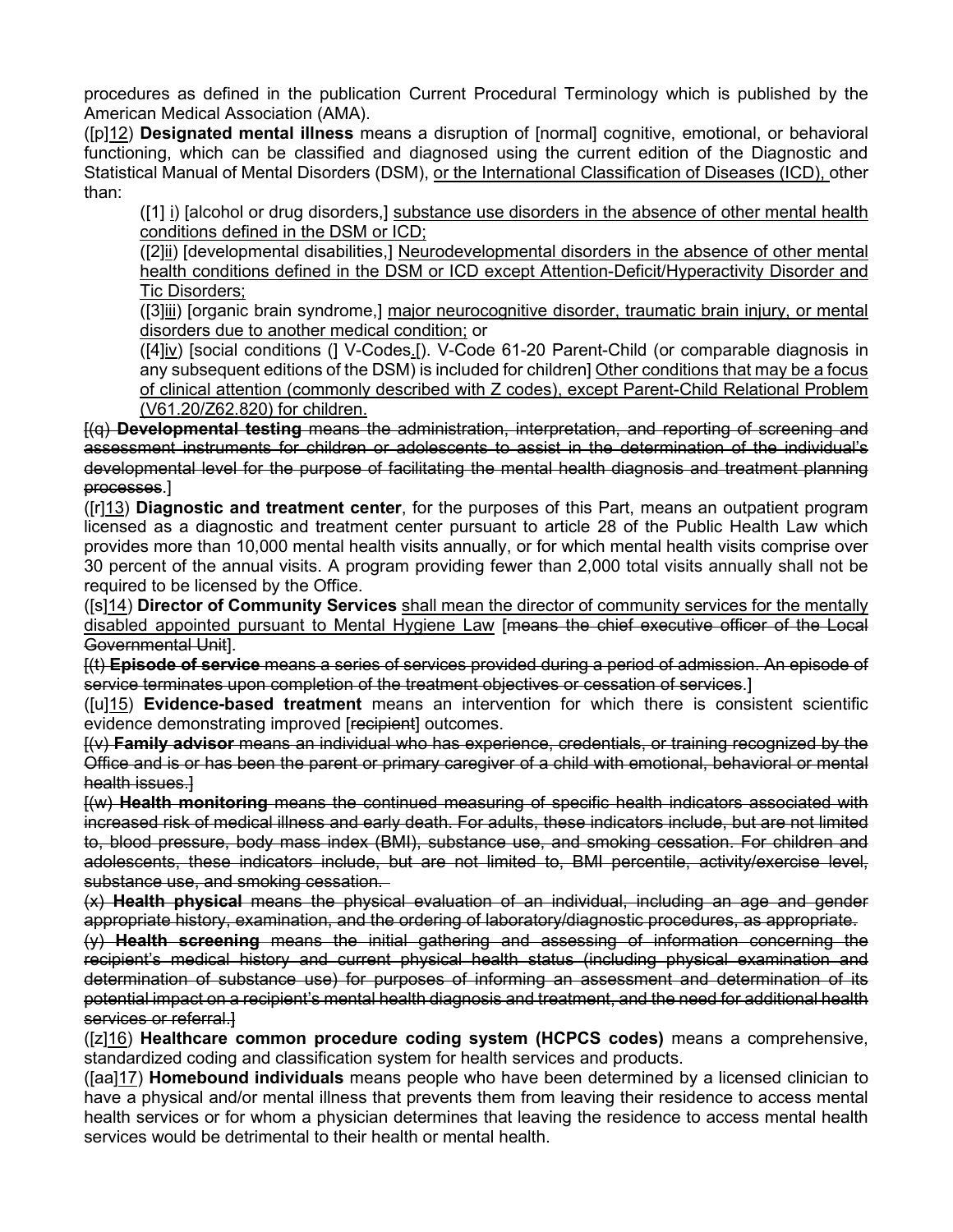# ([ab]18) **Hospital-based [Clinic]Mental Health Outpatient Treatment and Rehabilitative Service**

**Programs** means a mental health [Clinic]program which is operated by a psychiatric hospital or[-islocated in] a general hospital and is licensed under Article 28 of the Public Health Law and Article 31 of the Mental Hygiene Law, or is licensed solely under Article 28 of the Public Health Law and provides more than 10,000 mental health visits annually, or for which mental health visits comprise over 30 percent of the annual visits. A [Clinic]Mental Health Outpatient Treatment and Rehabilitative Service program licensed solely under Article 28 which provides fewer than 2,000 total visits annually shall not be required to be licensed by the Office.

[(ac) **Initial assessment** means a face-to-face interaction between a clinician and recipient and/or collaterals to determine the appropriateness of the recipient for admission to a clinic, the appropriate mental health diagnosis, and the development of a treatment plan for such recipient.]

([ad]19) **Injectable psychotropic medication administration with or without monitoring and education** means the process of preparing and administering the injection of intramuscular psychotropic medications.

[(ae) **Injectable psychotropic medication administration with monitoring and education** means the process of preparing, administering, managing and monitoring the injection of intramuscular psychotropic medications. It] With monitoring and education it includes [consumer] individual education related to the use of the medication, as necessary.

[(af) **Limited permit** means that the New York State Education Department has determined that permit holders have met all requirements for licensure except those relating to the professional licensing final examination, and that pending licensure limited permit holders are functioning under proper supervision as outlined in the New York State Education Department law governing each of the professions.]

([ag]20) **Linkage with primary care** means activities designed to promote coordination, continuity and efficiency of mental health services and primary care services received by the [recipient] individual.

([ah]21) **Local governmental unit (LGU)** means the unit of local government authorized in accordance with Article 41 of the Mental Hygiene Law to provide and plan for local or unified services.

[(ai) **Mental health screening for children** means a broad-based approach to identify children and adolescents with emotional disturbances in order to allow for intervention at the earliest possible opportunity.]

([aj]22) **Modifiers** means payment adjustments made to Medicaid fees for specific reasons such as billing for services in languages other than English and services delivered after hours.

[(ak) **Non-licensed staff** means individuals 18 years of age or older who do not possess a license issued by the New York State Education Department in one of the clinic professional staff categories listed in this Part and who may not provide therapeutic mental health services, except as may be authorized in section 599.9 of this Part. Non-licensed staff includes employees who have a life experience related to mental illness or have education and training in human services.]

([al]23) **Office** means the New York State Office of Mental Health.

(24) **Mental Health Outpatient Treatment and Rehabilitative Service Program** means a program licensed as a Mental Health Outpatient Treatment and Rehabilitative Service program under Article 31 of the Mental Hygiene Law.

(25) **Off-site Location** means a location at which services are delivered. Locations including but not limited to the community, or the individual's place of residence. The location in which the service is provided is determined by the individual's needs and goals documented in the individual's record.

[(am) **Peer advocate** means an individual with personal experience as a mental health recipient, who has training, credentials or experience recognized by the Office.]

([an]26) **Peer group** is a billing term that means a grouping of providers sharing similar features such as geography or auspice.

([ao]27) **Preadmission status** means the status of an individual who is being evaluated to determine whether [he or she is] they are appropriate for admission to the [Clinic]Mental Health Outpatient Treatment and Rehabilitative Service program.

([ap]28) **Preadmission visit** means visits provided prior to admission to [Clinic]a Mental Health Outpatient Treatment and Rehabilitative Service program[services].

([aq]29) **Primary clinician** is the clinician [a member of the professional staff] responsible for the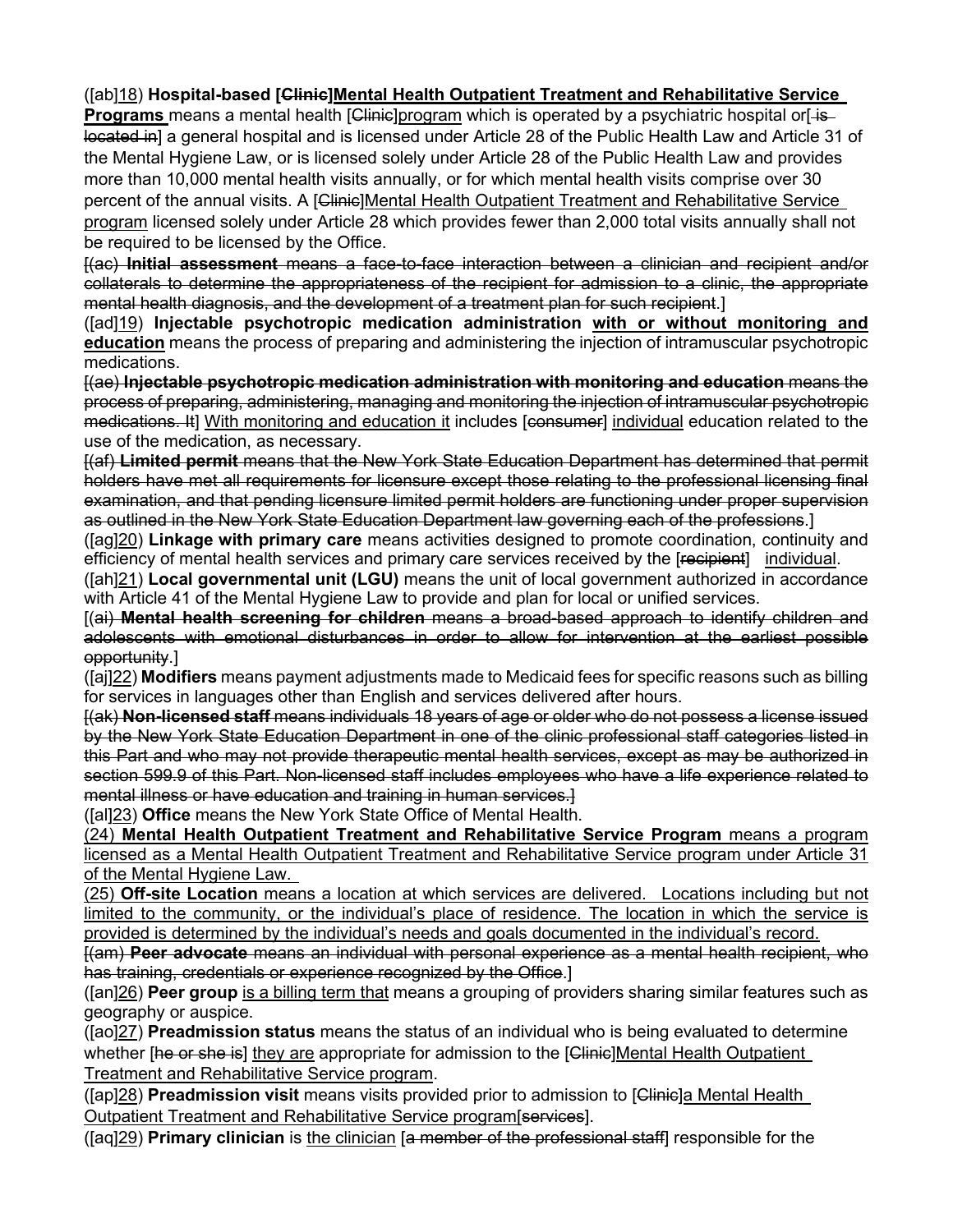development and implementation of the treatment plan.

[(ar) **Professional staff** means practitioners possessing a license or a permit from the New York State Education Department who are qualified by credentials, training, and experience to provide direct services related to the treatment of mental illness and shall include the following:

(1) **Creative arts therapist** is an individual who is currently licensed as a creative arts therapist by the New York State Education Department or possesses a creative arts therapist permit from the New York State Education Department.

(2) **Licensed practical nurse** is an individual who is currently licensed as a licensed practical nurse by the New York State Education Department or possesses a licensed practical nurse permit from the New York State Education Department.

(3) **Licensed psychoanalyst** is an individual who is currently licensed as a psychoanalyst by the New York State Education Department or possesses a permit from the New York State Education Department.

(4) **Psychologist** is an individual who is currently licensed as a psychologist by the New York State Education Department or possesses a permit from the New York State Education Department and who possesses a doctoral degree in psychology, or an individual who has obtained at least a master's degree in psychology who works in a Federal, State, county or municipally operated clinic. Such master's degree level psychologists may use the title "psychologist," may be considered professional staff, but may not be assigned supervisory responsibility.

(5) **Marriage and family therapist** is an individual who is currently licensed as a marriage and family therapist by the New York State Education Department or possesses a permit from the New York State Education Department.

(6) **Mental health counselor** is an individual who is currently licensed as a mental health counselor by the New York State Education Department or possesses a permit from the New York State Education Department.

(7) **Nurse practitioner** is an individual who is currently certified as a nurse practitioner by the New York State Education Department or possesses a permit from the New York State Education Department.

(8) **Nurse practitioner** in psychiatry is an individual who is currently certified as a nurse practitioner with an approved specialty area of psychiatry (NPP) by the New York State Education Department or possesses a permit from the New York State Education Department.

(9) **Physician** is an individual who is currently licensed as a physician by the New York State Education Department or possesses a permit from the New York State Education Department.

(10) **Physician assistant** is an individual who is currently registered as a physician assistant by the New York State Education Department or possesses a permit from the New York State Education Department.

(11) **Psychiatrist** is an individual who is currently licensed to practice medicine in New York State, who:

(i) is a diplomate of the American Board of Psychiatry and Neurology or is eligible to be certified by that Board; or

(ii) is certified by the American Osteopathic Board of Neurology and Psychiatry or is eligible to be certified by that Board.

(12) **Registered professional nurse** is an individual who is currently licensed as a registered professional nurse by the New York State Education Department or possesses a permit from the New York State Education Department.

(13) **Social worker** is an individual who is either currently licensed as a licensed master social worker or as a licensed clinical social worker (LCSW) by the New York State Education Department, or possesses a permit from the New York State Education Department to practice and use the title of either licensed master social worker or licensed clinical social worker.

(as) **Psychiatric assessment** means an interview with an adult or child or his or her family member or other collateral, performed by a psychiatrist or nurse practitioner in psychiatry, or physician assistant with specialized training approved by the Office. An assessment may occur at any time during the course of treatment, for the purposes of diagnosis, treatment planning, medication therapy, and/or consideration of general health issues. A psychiatric assessment may include psychotherapy, as appropriate.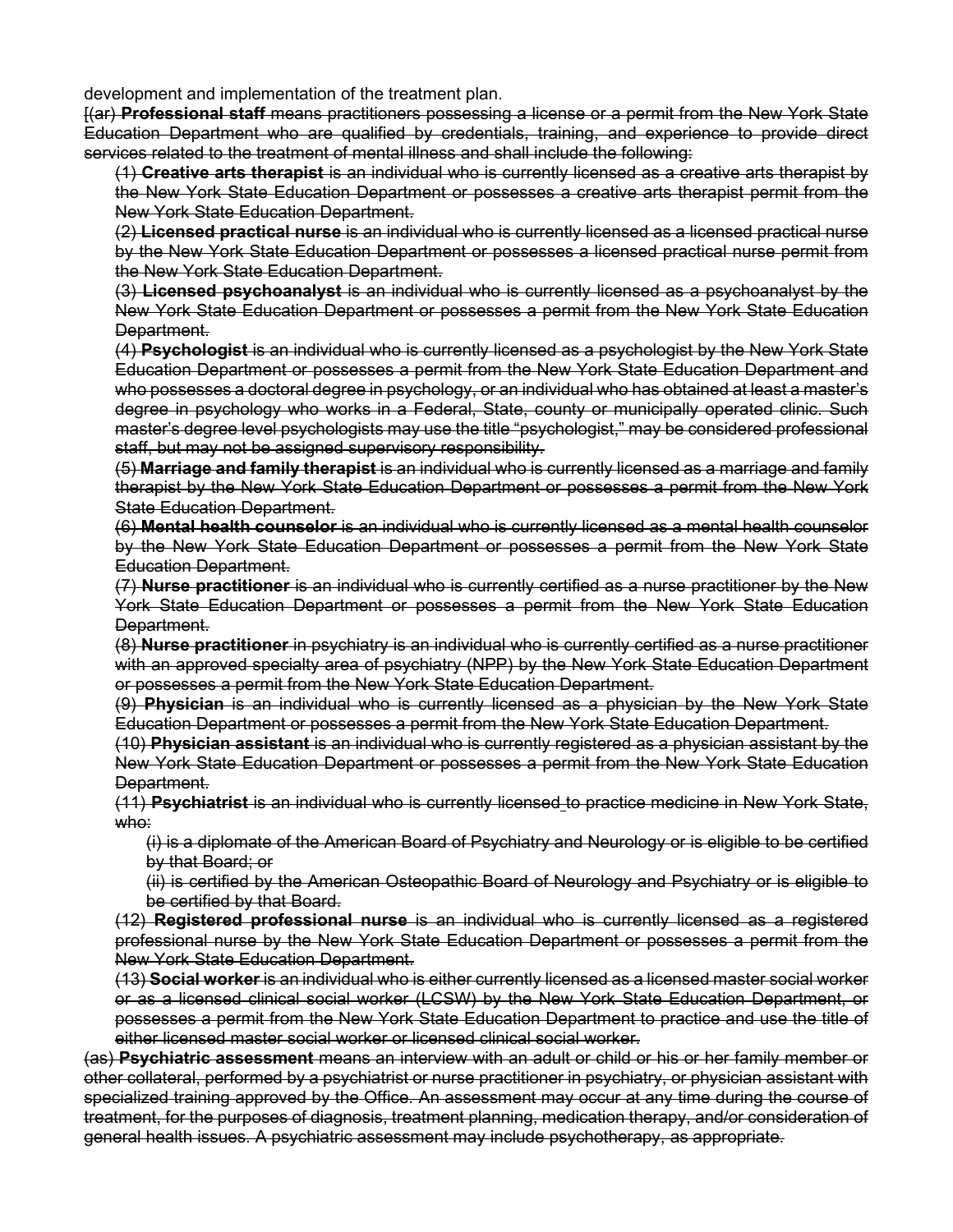(at) **Psychiatric consultation** means a face-to-face evaluation, which may be in the form of video telepsychiatry, of a consumer by a psychiatrist or nurse practitioner in psychiatry, including the preparation, evaluation, report or interaction between the psychiatrist or nurse practitioner in psychiatry and another referring physician for the purposes of diagnosis, integration of treatment and continuity of care.

(au) **Psychological testing** means a psychological evaluation using standard assessment methods and instruments to assist in mental health assessment and the treatment planning processes.

(av) **Psychotherapy** means therapeutic communication and interaction for the purpose of alleviating symptoms or dysfunction associated with an individual's diagnosed mental illness or emotional disturbance, reversing or changing maladaptive patterns of behavior, encouraging personal growth and development, and supporting the individual's capacity to achieve age-appropriate developmental milestones.

(aw) **Psychotropic medication treatment** means monitoring and evaluating target symptom response, ordering and reviewing diagnostic studies, writing prescriptions and consumer education as appropriate.] (30) **Provider of service** means the entity which is responsible for the operation of a program. Such entity may be an individual, partnership, association or corporation. For purposes of this Part, unless otherwise noted, the term also applies to a psychiatric center or institute operated by the Office of Mental Health.

([ax]31) **Quality improvement** means a systematic and ongoing process for measuring and assessing the performance of [Clinic] a Mental Health Outpatient Treatment and Rehabilitative Service program [services] and for conducting initiatives and taking action to improve safety, effectiveness, timeliness, person centeredness or other aspects of services.

([ay]32) **Satellite** means a physically separate [adjunct] site to a certified [Clinic]Mental Health Outpatient [t]Treatment and Rehabilitative Service program, which provides either a full or partial array of outpatient services on a regularly and routinely scheduled basis (full or part time).

([az]33) **Serious emotional disturbance** means a child or adolescent has a designated mental illness diagnosis according to the most current Diagnostic and Statistical Manual of Mental Disorders (DSM) and has experienced functional limitations due to emotional disturbance over the past 12 months on a continuous or intermittent basis. The functional limitations must be moderate in at least two of the following areas or severe in at least one of the following areas:

([1]i) ability to care for self (e.g., personal hygiene; obtaining and eating food; dressing; avoiding injuries); or

([2]ii) family life (e.g., capacity to live in a family or family like environment; relationships with parents or substitute parents, siblings and other relatives; behavior in family setting); or

([3]iii) social relationships (e.g., establishing and maintaining friendships; interpersonal interactions with peers, neighbors and other adults; social skills; compliance with social norms; play and appropriate use of leisure time); or

([4]iv) self-direction/self-control (e.g., ability to sustain focused attention for a long enough period of time to permit completion of age-appropriate tasks; behavioral self-control; appropriate judgment and value systems; decision-making ability); or

([5]v) ability to learn (e.g., school achievement and attendance; receptive and expressive language; relationships with teachers; behavior in school).

([ab]34) **Specialty** [Clinic]Mental Health Outpatient [t]Treatment and Rehabilitative Service means a [Clinic]program designated by the Commissioner as specializing in the provision of services to children who have a designated mental illness diagnosis and an impairment in functioning due to serious emotional disturbance.

([bb]35) **Supplemental payment** means payments in addition to the service fee amount.

[(bc) **Treatment planning** is an ongoing process of assessing the mental health status and needs of a recipient, establishing his or her treatment and rehabilitative goals and determining what services may be provided by the clinic to assist the individual in accomplishing these goals

([bd]36) **Visit** means an interaction consisting of one or more procedures occurring between an[recipient] individual and/or collateral and the clinical staff on a given day.

([be]37) **Weight** means a numeric value that reflects the relative expected average resource utilization for each service as compared to the expected average resource utilization for all other services.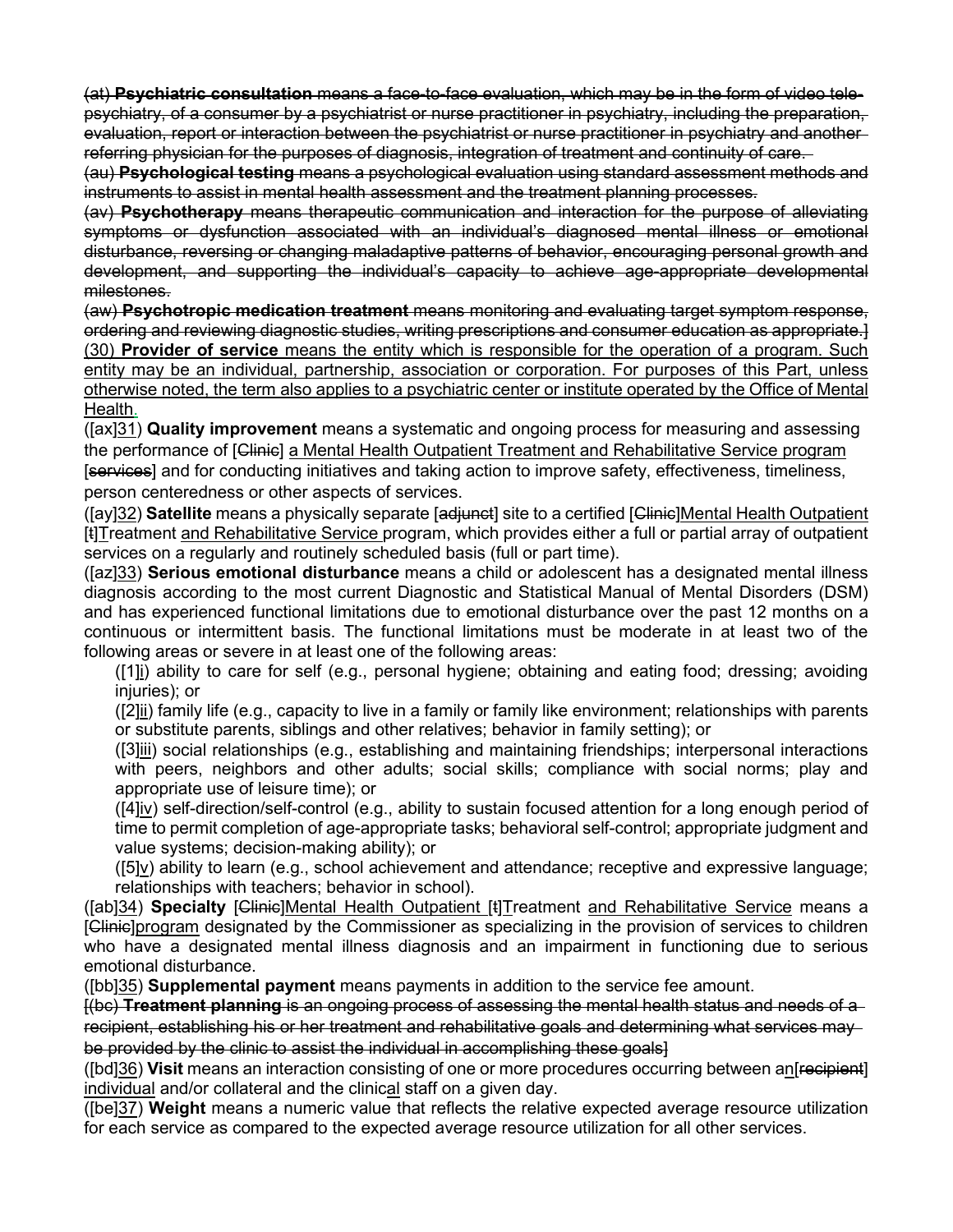# **(b) Staffing Definitions**

#### **(1) Certified Peer Specialists, Credentialed Family Peer Advocates, and Credentialed Youth Peer Advocates** are qualified by personal experience and will be certified or provisionally certified.

# **(i) Certified Peer Specialists will**:

(*a*)Identify as being actively in recovery from a mental health condition or major life disruption and self-disclose one's mental health recovery journey; and (*b*) Possess a certification from or are provisionally certified as a Certified Peer Specialist by an OMH-approved Certified Peer Specialist certification program.

## **(ii) Credentialed Family Peer Advocates (FPA) will:**

(*a*) Demonstrate 'lived experience' as a parent or primary caregiver who has navigated multiple child-serving systems on behalf of their child(ren) with social, emotional, developmental, health and/or behavioral healthcare needs; (*b*)Possess a credential from or are provisionally credentialed as a Family Peer Advocate by an OMH-approved Family Peer Advocate credentialing program;

# **(iii) Credentialed Youth Peer Advocate will:**

(*a*) Demonstrate "lived experience" as a person with first-hand experience with mental health and/or co-occurring behavioral health challenges in juvenile justice, special education, and/or foster care settings who is able to assist in supporting young people attain resiliency/recovery and wellness; and (*b*) Possess a valid credential from or are provisionally certified as a Youth Peer Advocate by an OMH-approved Youth Peer Advocate credentialing program.

## **(2)Licensed Practitioner of the Healing Arts (LPHA).** Licensed practitioner of the healing arts (LPHA) means the following professional staff:

(i) nurse practitioner;

- (ii) physician;
- (iii) physician assistant;

(iv) psychiatric nurse practitioner;

(v) psychiatrist;

(vi) psychologist;

(vii) registered nurse;

(viii) licensed clinical social worker (LCSW); and

(ix) licensed master social worker (LMSW) if supervised by an LCSW, licensed psychologist, or psychiatrist employed by the agency.

(x) licensed mental health counselors (LMHC);

(xi) licensed marriage and family therapists (LMFT);

(xii) licensed psychoanalysts; and

(xiii) licensed creative arts therapists (LCAT).

**(3)Limited permit** means that the New York State Education Department has determined that permit holders have met all requirements for licensure except those relating to the professional licensing final examination, and that pending licensure limited permit holders are functioning under proper supervision as outlined in the New York State Education Department law governing each of the professions.

**(4) Paraprofessional staff** are individuals qualified by formal or informal training and professional experience in a mental health field or treatment setting and who are supervised by professional staff. Paraprofessional staff *are* at least 18 years of age and have a bachelor's degree, which may be substituted for a high school diploma or equivalent and 1-3 years of relevant experience working with individuals with serious mental illness or substance use disorders.

**(5) Professional staff** means practitioners possessing a license or a limited permit from the New York State Education Department who are qualified by credentials, training, and experience to provide direct services related to the treatment of mental illness and shall include the following:

**(i) Creative arts therapist** is an individual who is currently licensed as a creative arts therapist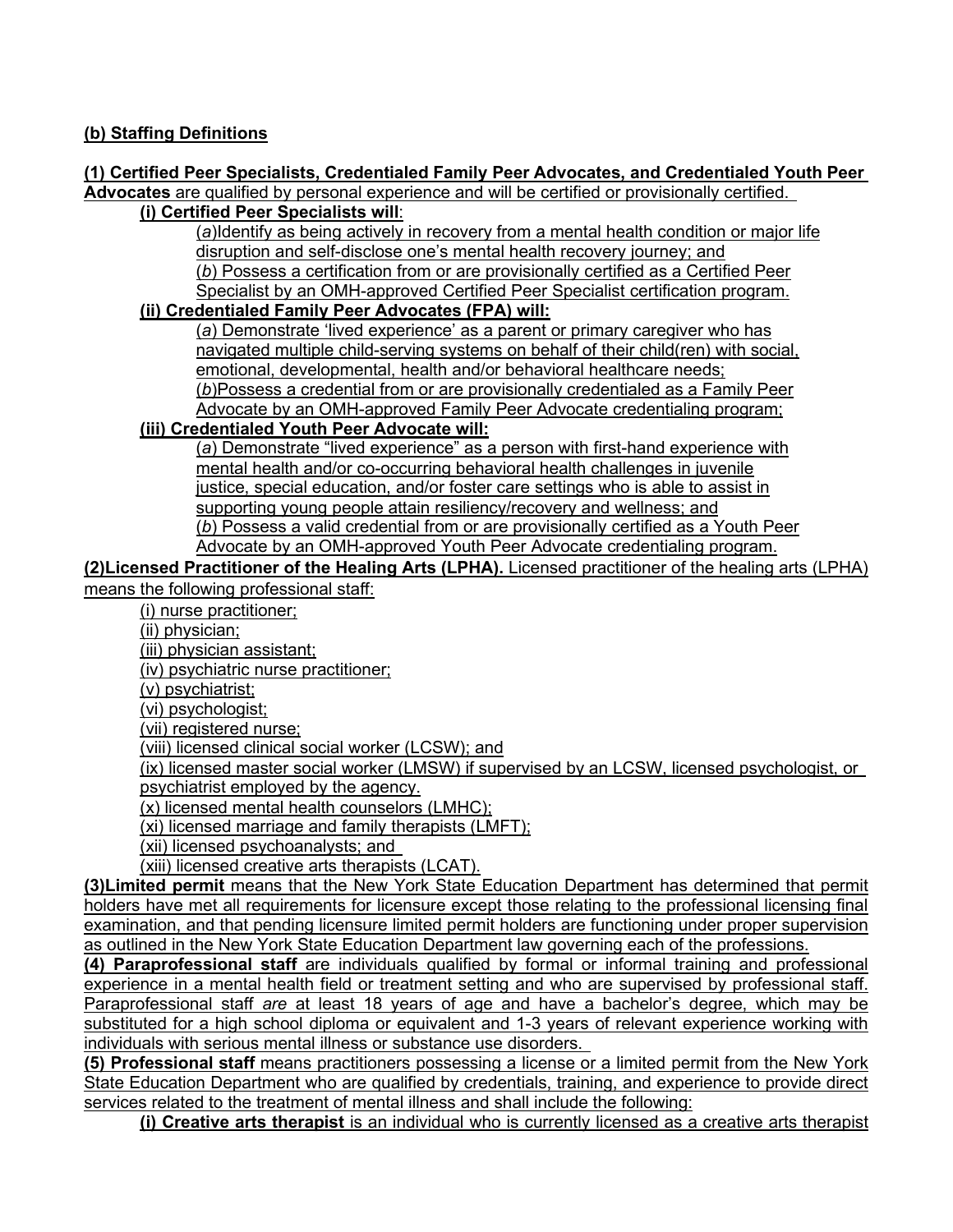by the New York State Education Department or possesses a creative arts therapist permit from the New York State Education Department.

**(ii) Licensed practical nurse** is an individual who is currently licensed as a licensed practical nurse by the New York State Education Department or possesses a licensed practical nurse permit from the New York State Education Department.

**(iii) Psychoanalyst** is an individual who is currently licensed as a psychoanalyst by the New York State Education Department or possesses a permit from the New York State Education Department.

**(iv) Psychologist** is an individual who is currently licensed as a psychologist by the New York State Education Department or possesses a permit from the New York State Education Department.

**(v) Marriage and family therapist** is an individual who is currently licensed as a marriage and family therapist by the New York State Education Department or possesses a permit from the New York State Education Department.

**(vi) Mental health counselor** is an individual who is currently licensed as a mental health counselor by the New York State Education Department or possesses a permit from the New York State Education Department.

**(vii) Nurse practitioner** is an individual who is currently certified as a nurse practitioner by the New York State Education Department or possesses a permit from the New York State Education Department.

**(viii) Nurse practitioner** in psychiatry is an individual who is currently certified as a nurse practitioner with an approved specialty area of psychiatry (NPP) by the New York State Education Department or possesses a permit from the New York State Education Department.

**(ix) Physician** is an individual who is currently licensed as a physician by the New York State Education Department or possesses a permit from the New York State Education Department.

**(x) Physician assistant** is an individual who is currently licensed or possesses a permit to practice as a physician assistant issued by the New York State Education Department.

**(xi) Psychiatrist** is an individual who is currently licensed or possesses a permit to practice medicine in New York State.

**(xii) Registered Professional Nurse** is an individual who is currently licensed as a registered professional nurse by the New York State Education Department or possesses a permit from the New York State Education Department.

**(xiii) Social worker** is an individual who is either currently licensed as a licensed master social worker or as a licensed clinical social worker by the New York State Education Department, or possesses a permit from the New York State Education Department to practice and use the title of either licensed master social worker or licensed clinical social worker.

# **(c) Service Component Definitions**

**(1) Assessment/Screening** means services to identify an individual's needs, strengths and service needs, through evaluation and information gathering of an individual's current psychiatric, physical and behavioral health condition(s) and history for the purpose of establishing a diagnosis and determining appropriate services to meet their needs. Assessments include health screenings and physicals to determine the need for and referral to additional physical health services. Assessments also include interactions with an individual's collateral supports to obtain necessary information for the benefit of the treatment planning for the individual.

**(2) Complex care management** means time-limited interventions to restore functioning and address the symptoms of mental illness, including skill-building to help individuals identify solutions to problems that threaten recovery and care coordination services to help individuals connect with medical or other remedial services.

**(3) Crisis Intervention Services, including crisis response, and crisis planning** means services including medication and verbal therapy designed to address and remediate acute distress and associated behaviors and rehabilitate individuals who are experiencing or who are at risk of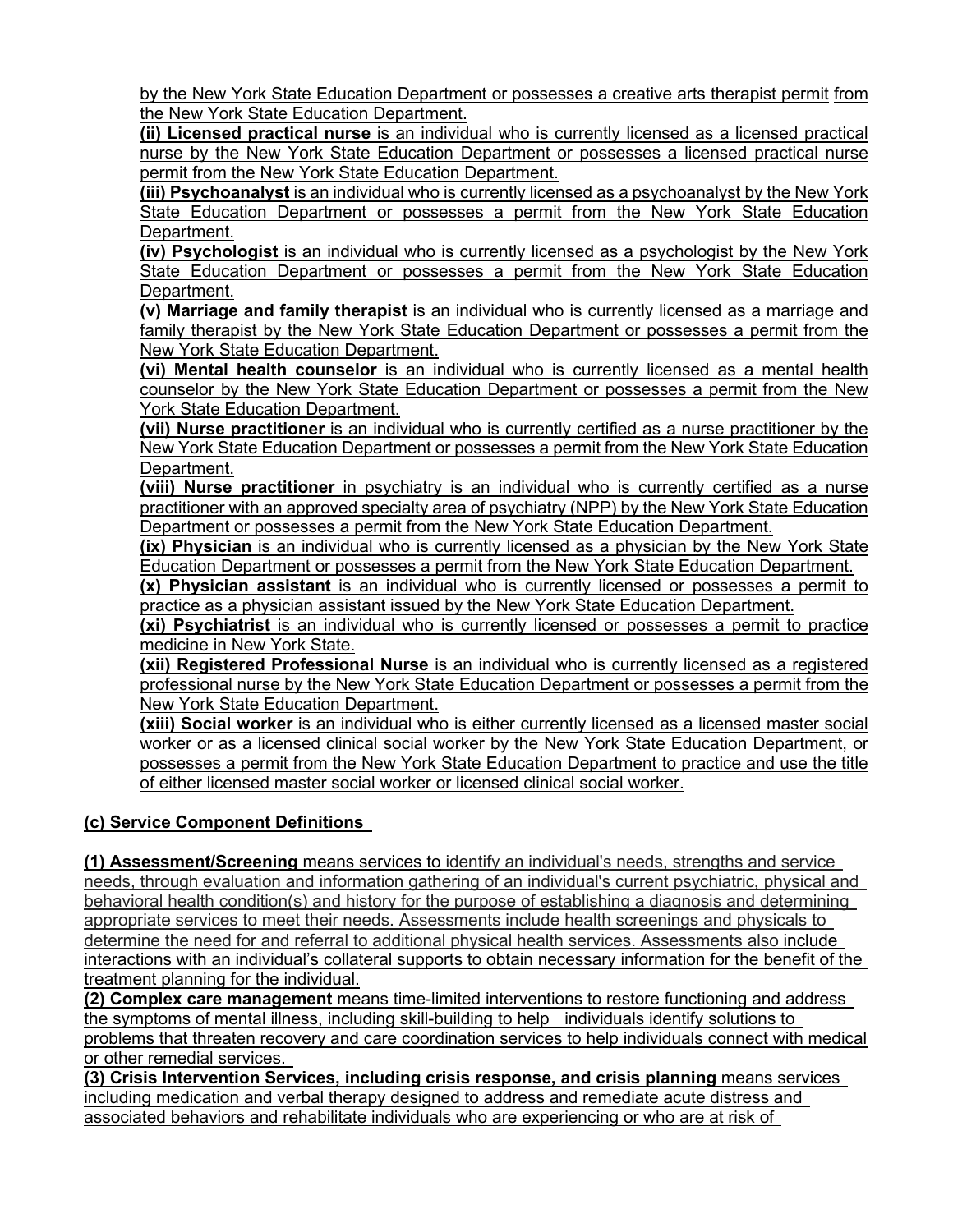experiencing acute mental health crises and to avoid the need for emergency or inpatient psychiatric hospital services. Crisis intervention services also include:

(i) Crisis response services, which are services to safely and respectfully de-escalate situations of acute distress or agitation which require immediate attention; and

(ii) Crisis planning services, which are rehabilitative skills training services to assist individuals to effectively avoid or respond to mental health crises by identifying triggers that

risk their remaining in the community or that result in functional impairments.

Services assist the individual or family members, or other collaterals as

necessary for the benefit of the individual, with identifying a potential

psychiatric or personal crisis, developing a crisis management or safety plan,

or as appropriate, seeking other supports to restore stability and

functioning.

**(4) Developmental testing** means diagnostic services including the administration, interpretation, and reporting of screening and assessment instruments for children and adolescents to assist in the determination of the child's developmental level for the purpose of facilitating the mental health diagnosis and treatment planning processes.

**(5) Health monitoring** means diagnostic and therapeutic services for preventive medicine counseling and risk factor reduction interventions. These interventions are intended to address conditions associated with increased risk of medical illness and early death, including but not limited to blood pressure, body mass index (BMI), diet and exercise, alcohol, tobacco and other drug use, sexual practices, injury prevention, dental health, diagnostic and laboratory test results available at the time of the encounter. These interventions are also intended to address issues related to social determinants of health including but not limited to food insecurity, housing instability, poverty, exposure to violence.

**(i) Health physical** means the physical evaluation of an individual, including an age and gender appropriate history, examination, and the ordering of laboratory/diagnostic procedures, as appropriate.

**(ii) Health screening** means the initial gathering and assessing of information concerning the individuals' medical history and current physical health status (including physical examination and determination of substance use) for purposes of informing an assessment and determination of its potential impact on an individual's mental health diagnosis and treatment, and the need for additional health services or referral.

**(6) Neurobehavioral Status Examination** is a clinical assessment of thinking, reasoning and judgment, including attention, language, memory, problem solving and visual spatial abilities and interpretation of the results for treatment planning.

**(7) Peer and Family Peer Recovery Support Services** means services for adults and children/youth, including age-appropriate psychoeducation, counseling, person-centered goal planning, modeling effective coping skills, and facilitating community connections and crisis support to reduce

symptomology and restore functionality. Family Peer Recovery Support Services also include engagement, bridging support, parent skill development, and crisis support for families caring for a child who is experiencing social, emotional, medical, developmental, substance use and/or behavioral challenges in their home, school, placement, and/or community to promote recovery, self-advocacy, and the development of natural supports and community living skills.

**(8) Psychiatric consultation** means an evaluation of a recipient by a physician, nurse practitioner, or physician's assistant, including the preparation, evaluation, report or interaction between the practitioner and a referring practitioner for the purposes of diagnosis, integration of treatment and continuity of care.

**(9) Psychological testing** means a psychological evaluation, including psychological testing evaluation services and test administration and scoring, using standard assessment methods and instruments to assist in mental health assessment and the treatment planning processes.

**(10) Psychotherapy** means therapeutic services for the purpose of alleviating symptoms or dysfunction associated with an individual's mental health condition or emotional disturbance, reversing or changing maladaptive patterns of behavior, encouraging personal growth and development, and supporting the individual's capacity to develop or restore age-appropriate developmental milestones. Services include tobacco use disorder treatment services.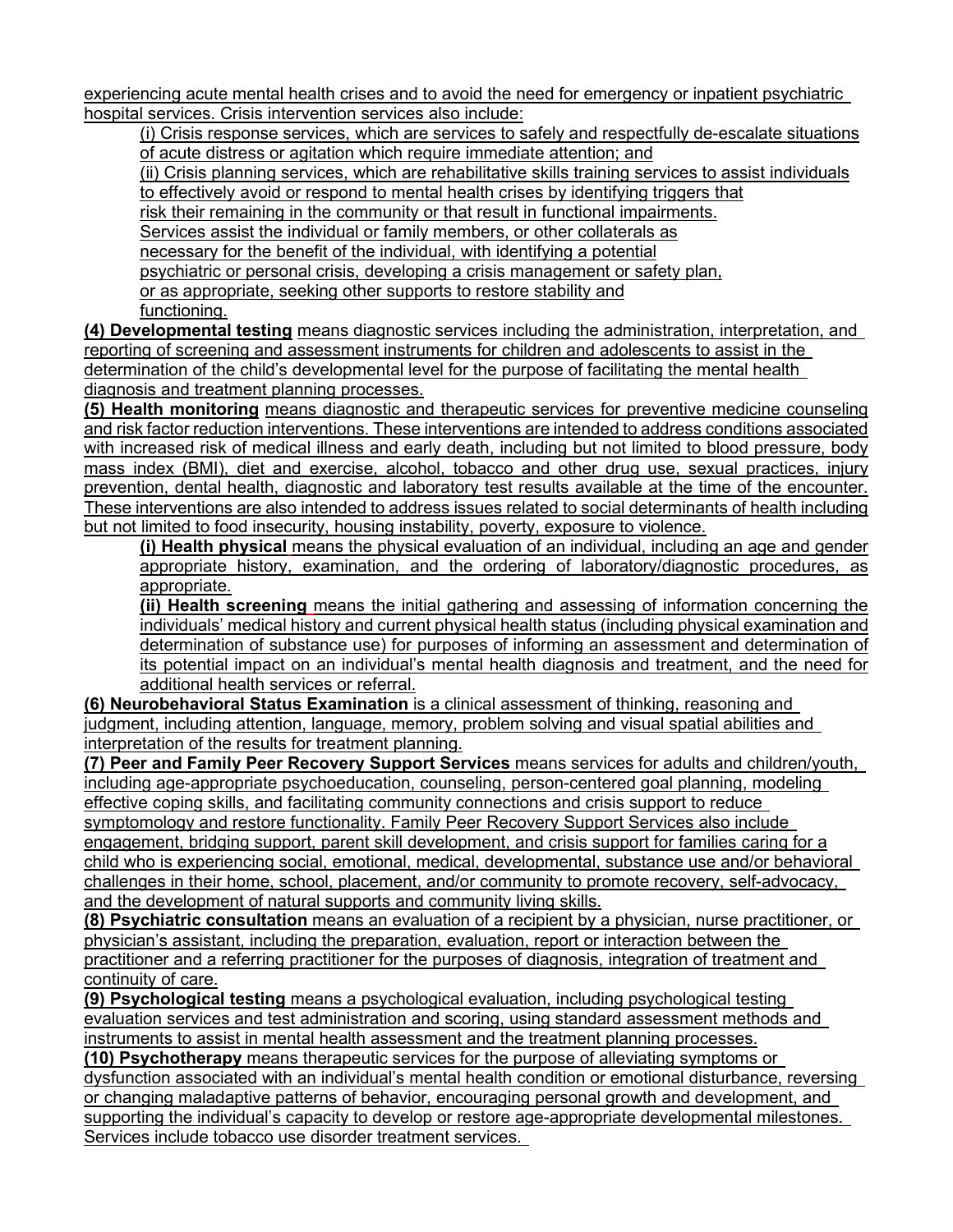**(11) Medication treatment** means monitoring and evaluating target symptom response to treat the individual's mental illness and/or substance use disorder, ordering and reviewing diagnostic studies, writing prescriptions and consumer education as appropriate, preparing, administering and monitoring the injection of intramuscular medications.

**(12) Screening, Brief Intervention and Referral to Treatment (SBIRT)** is an evidence-based assessment, counseling, and referral services which provide: (1) screening to identify individuals exhibiting or who are at risk of substance use-related problems; (2) early intervention, including counseling and skills restoration services to modify risky consumption patterns and behaviors; and (3) referral to appropriate services for individuals who need more extensive, specialized treatment to address such substance consumption patterns and behaviors.

**(13) Treatment planning** is an ongoing, collaborative and person-centered process directed by the individual in collaboration with the individual's family or other collaterals, as appropriate and approved by the individual and a licensed clinician, resulting in the development of treatment and rehabilitative goals, needs, preferences, capacities and desired outcomes for the provision of services.

### **14 NYCRR 599.5 Section 599.5. Certification**

(a) A provider of service intending to operate a Mental Health Outpatient [clinic t]Treatment and Rehabilitative Program must obtain an initial operating certificate issued by the Office in accordance with procedures established in Part 551 of this Title. Renewals of such operating certificates shall be issued for terms of up to three years.

(b) Each [clinic]Mental Health Outpatient Treatment and Rehabilitative Service program site shall be authorized by a separate operating certificate. The operating certificate shall specify for each site:

(1) the program type ([clinic]Mental Health Outpatient Treatment and Rehabilitative Service program)

to be operated;

(2) the location of the program;

(3) the hours of operation of the program;

(4) the population to be served;

(5) the term of the operating certificate; and

(6) any approved optional services to be provided.

(c) Each [clinic]Mental Health Outpatient Treatment and Rehabilitative Service program authorized by an operating certificate pursuant to this Part shall be clearly identifiable. Each [clinic]Mental Health Outpatient Treatment and Rehabilitative Service program shall have sufficient program space to provide safety, and to allow for a reasonable degree of privacy consistent with the effective delivery of services. Program space may be shared with other programs, pursuant to a plan approved by the Office. Nonprogram space,[ e.g.,] including but not limited to waiting rooms, restrooms, [etc.,] may be shared with other programs.

(d) [Clinics]Mental Health Outpatient Treatment and Rehabilitative Service programs may provide services at [off-site] satellite locations.

(1) To the extent that such services are provided in a given location on a regularly and routinely scheduled basis (full or part time), such site shall be considered a satellite location and shall be in compliance with this section.

(2) In determining the regular and routine nature of services at a given site, the Office shall take into consideration the volume of services, the number of individuals receiving services, the number of staff assigned, the range of services provided, and whether the site will be utilized on a permanent or temporary basis.

(e) [Off-site] Satellite locations which are determined by the Office to be satellite locations of a primary program shall meet the following requirements:

(1) the satellite must be approved and certified by the Office in accordance with procedures established in Part 551 of this Title prior to operation;

(2) there shall be an explicit clinical and administrative linkage between the satellite and the primary program which includes, but is not limited to, methods of staff supervision, treatment planning, review of treatment plans, maintenance of the records of individuals receiving services and utilization review;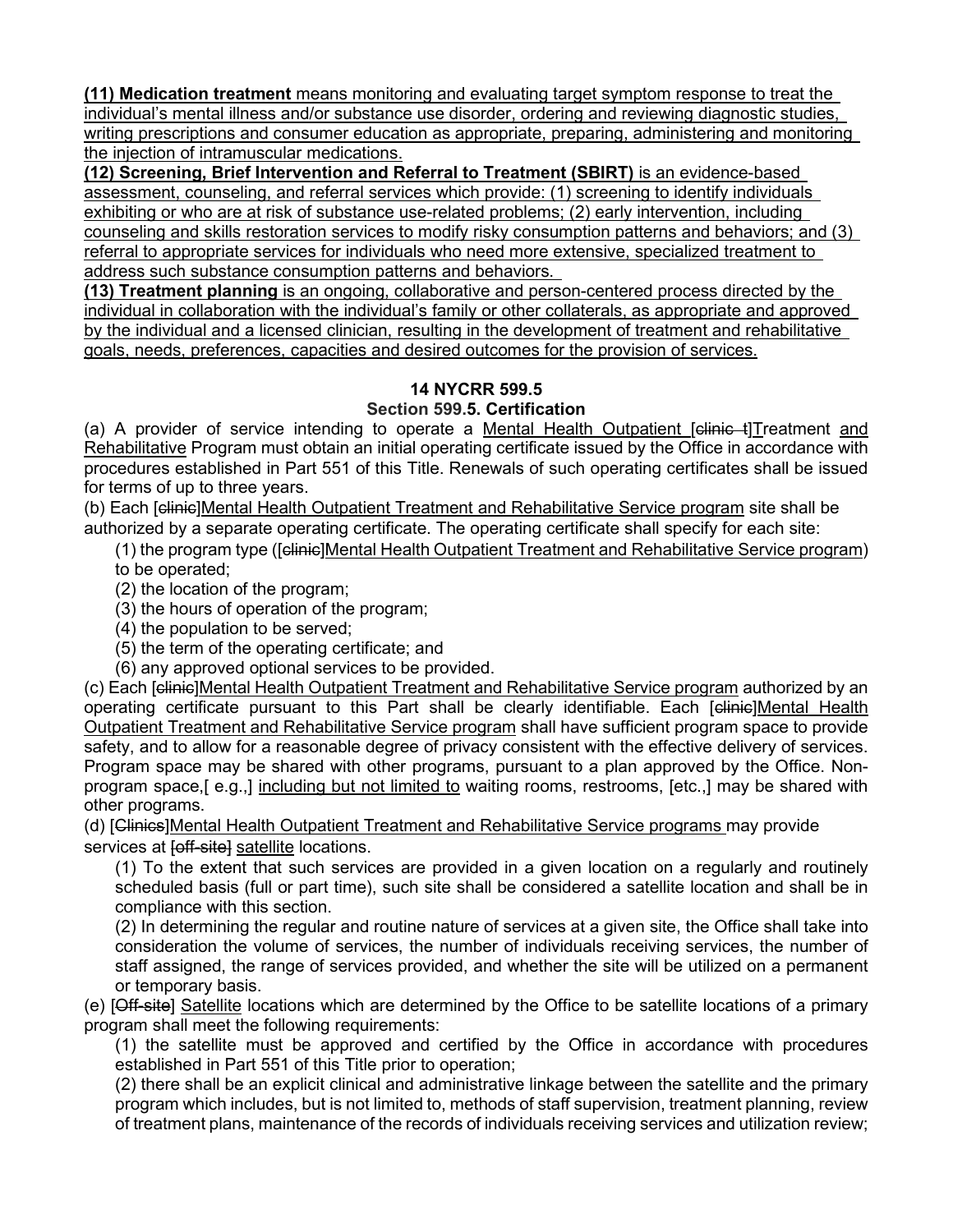(3) there shall be adequate and sufficient staff to provide services at the satellite. The full range of the primary program's services must be available as clinically appropriate to [recipients] individuals who utilize the satellite location, but not all services must be available at the satellite; and

(4) satellite locations must meet the physical plant requirements for program space set forth in section 599.12 of this Part.

(f) Establishment of a new program or changes to the operating certificate requires prior approval of the Office in accordance with Part 551 of this Title.

(g) Changes in the hours of operation of a program may be made upon notification to the Office and the Office's determination that the changes will not negatively affect the program, consistent with the provisions of Part 551 of this Title.

(h) An operating certificate may be limited, suspended or revoked by the Office pursuant to Part 503 of this Title. The operating certificate is the property of the Office and as such shall be returned to the Office if it should be revoked.

(i) The provider of service shall frame and display the operating certificate within the [elinie]Mental Health Outpatient [t]Treatment and Rehabilitative Service program site in a conspicuous place which is readily accessible to the public.

(j) The provider of service shall cooperate with the Office or the local governmental unit during any review or inspection of the [clinic]Mental Health Outpatient [t]Treatment and Rehabilitative Service program.

(k) The county director of community services shall be responsible for identifying specific licensed [clinic]Mental Health Outpatient [t]Treatment and Rehabilitative Service programs that may be designated by the Commissioner as specialty [<del>clinic</del>]Mental Health Outpatient [t]Treatment and Rehabilitative Service programs serving children in accordance with the identified need within the county. [In making such identifications, the county director of community services shall use the criteria specified in Part 587 of this Title].

[(l) A clinic treatment program designated by the Office as a specialty clinic serving children shall be authorized to be reimbursed by Medicaid on a fee-for-service basis for providing clinic treatment services to children with a serious emotional disturbance up to but not including their 19<sup>th</sup> birthday, notwithstanding the child's enrollment in a Medicaid managed care program.]

([m]l) The Commissioner shall have the authority to designate and approve demonstration projects for purposes of examining innovative program and administrative configurations, regulatory flexibility and alternative funding methodologies.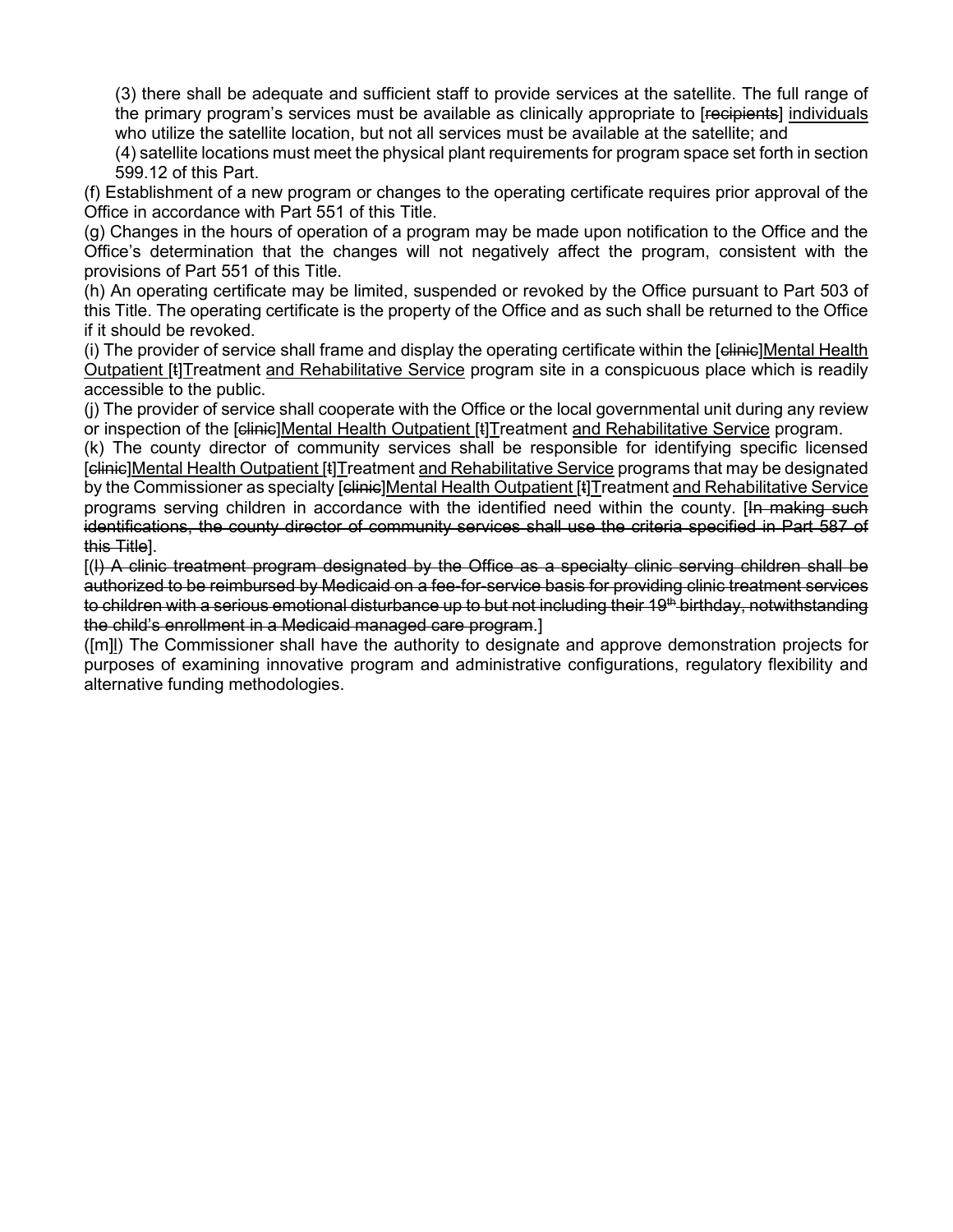#### **14 NYCRR 599.6 Section 599.6. Organization and administration**

(a) The provider of service shall identify a governing body which shall have overall responsibility for the operation of the program. The governing body may delegate responsibility for the day-to-day management of the program to appropriate staff pursuant to an organizational plan approved by the Office.

(b) In programs operated by not-for-profit corporations other than hospitals licensed pursuant to article 28 of the Public Health Law, no person shall serve both as a member of the governing body and of the paid staff of the [clinic]Mental Health Outpatient [t]Treatment and Rehabilitative Service program without prior written approval of the Office.

(c) The governing body shall be responsible for the following duties:

(1) to meet at least four times a year;

(2) to review, approve and maintain minutes of all official meetings;

(3) to develop an organizational plan which indicates lines of accountability and the qualifications required for staff positions. Such plan may include the delegation of the responsibility for the day-today management of the program to a designated professional who is qualified by training and experience to supervise program staff;

(4) to review the program's compliance with the terms and conditions of its operating certificate, applicable laws and regulations;

(5) to ensure that the design and operation of the program is consistent with and appropriate to the ethnic and cultural background of the population served. This can include ethnic representation on the staff and board and inclusion of culturally and ethnically relevant content in service programs;

(6) to ensure that planning decisions are based upon input from [recipients] individuals and, where appropriate, their family members;

(7) to develop, approve, and periodically review and revise as appropriate all programmatic and administrative policies and procedures. Such policies and procedures shall include, but are not limited to, the following:

(i) written criteria for admission, and discharge from the program. Admission policies should include a mechanism for screening individuals at the time of referral and assuring that those referred from inpatient, forensic, or emergency settings, those determined to be at high risk, and those determined to be in urgent need by the Director of Community Services receive [initial assessment] services within five business days, and if indicated, are admitted to the [clinic]Mental Health Outpatient Treatment and Rehabilitative Service program or referred to an appropriate provider of services. The county may establish, subject to the approval of the Office, categories of individuals to be considered in urgent need of services;

(ii) policies and procedures for conducting initial and ongoing risk assessments and for development of plans to address identified areas of elevated risk, including procedures to ensure that any health or mental health issues identified are treated appropriately by the [clinic]Mental Health Outpatient Treatment and Rehabilitative Service program or that an appropriate referral to a treatment provider and subsequent follow up is made;

(iii) policies and procedures addressing [recipient] individual/family engagement and retention in treatment, including, at minimum, plans for outreach and re-engagement efforts commensurate with an individual's assessed risk:

(iv) policies and procedures for providing off-site services;

(v) policies to address personal safety of staff and provide appropriate training in de-escalation techniques;

([i]vi) policies and procedures for age appropriate health monitoring, which describe whether such monitoring will be performed by the provider or, if not, how the provider will seek to ascertain relevant health information. Such policies and procedures must include a requirement that an individual's refusal to provide access to such information be documented in the case record;

(vii) policies and procedures for screening for [abuse or dependence on alcohol or other substances] use of or dependence on alcohol, tobacco or other drugs;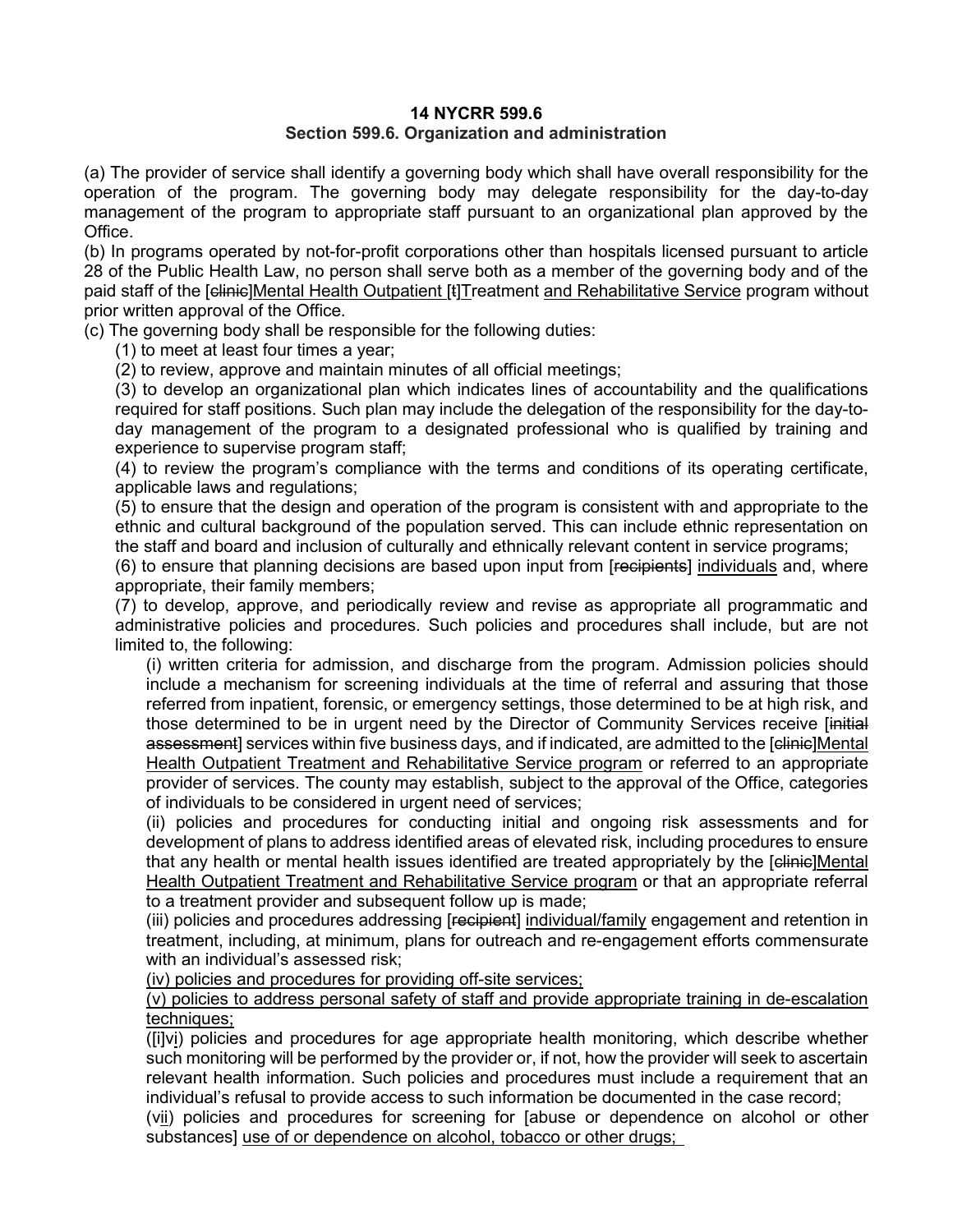(viii) policies and procedures ensuring that a reasonable effort shall be made to obtain records from prior recent episodes of treatment;

([vi]ix) policies and procedures ensuring that a reasonable effort shall be made to communicate with family members, current service providers, and other collaterals, as appropriate;

([viii]x) written policies and procedures to ascertain whether individuals are currently receiving or are eligible to receive Medicare or Medicaid or other form of reimbursement for services provided.

If it is determined that an individual is eligible for any such program but not currently enrolled, the policies and procedures shall include means of facilitating the enrollment of such individual in such program;

([i]xi) written policies and procedures concerning the prescription and administration of medication which shall be consistent with applicable Federal and State laws and regulations and which includes procedures for ensuring that individuals are receiving prescribed medications and using them appropriately;

(xii) written policies and procedures governing [recipients'] an individual's records which ensure confidentiality consistent with [sections 33.13](http://www.westlaw.com/Link/Document/FullText?findType=L&pubNum=1000105&cite=NYMHS33.13&originatingDoc=IA0D179C0110A11EBA22BC5980793BA99&refType=LQ&originationContext=document&vr=3.0&rs=cblt1.0&transitionType=DocumentItem&contextData=(sc.Default)) and [33.16 of the Mental Hygiene Law](http://www.westlaw.com/Link/Document/FullText?findType=L&pubNum=1000105&cite=NYMHS33.16&originatingDoc=IA0D179C0110A11EBA22BC5980793BA99&refType=LQ&originationContext=document&vr=3.0&rs=cblt1.0&transitionType=DocumentItem&contextData=(sc.Default)) and 45 CFR parts 160 and 164, and which provide for appropriate retention of such records pursuant to section 599.11 of this Part;

(xiii) written policies and procedures describing [a recipient] an individual grievance process which ensures the timely review and resolution of [recipient] individual complaints and which provides a process enabling recipients to request review by the Office when resolution is not satisfactory;

(xi[i]v) written personnel policies which[-shall prohibit discrimination on the basis of race, color, creed, disability, sex, marital status, age, HIV status, national origin, military status, predisposing genetic characteristics, or sexual orientation] guide efforts to reduce disparities in access, quality of care and treatment outcomes for underserved/unserved and/or marginalized populations, including but not limited to: people of color, members of the LBGTQ+ community, older adults, pregnant persons, Veterans, individuals who are hearing impaired, individuals with limited English proficiency, immigrants, individuals with intellectual/developmental disabilities and all justice system-involved populations:

(x[iii]v) [written policies which are consistent with the obligations imposed by titles VI and VII of the Civil Rights Act, Federal [Executive Order 11246,](http://www.westlaw.com/Link/Document/FullText?findType=Y&serNum=1965078314&pubNum=0001043&originatingDoc=IA0D179C0110A11EBA22BC5980793BA99&refType=CA&originationContext=document&vr=3.0&rs=cblt1.0&transitionType=DocumentItem&contextData=(sc.Default)) article 15 of the Executive Law (Human Rights Law), article 15-a of the Executive Law (Minority and Women Business Enterprises Program), section 504 of the Rehabilitation Act of 1973, the Vietnam Era Veteran's Readjustment Act, the Federal Age Discrimination in Employment Act of 1967, and the Federal Americans with Disabilities Act;**]**written personnel policies which shall prohibit discrimination on the basis of race or ethnicity, religion, disability, gender identity or sexual orientation, marital status, age, documentation status, or national origin, as well as, written policies on affirmative action which are consistent with the affirmative action and equal employment opportunity obligations imposed by title VII of the Civil Rights Act, Federal Executive Order 11246, the Rehabilitation Act of 1973, section 504, as amended, and the Vietnam Era Veteran's Readjustment Act;

(xvi) written policies for the availability of crisis intervention services at all times. After-hours coverage shall include, at a minimum, the ability to provide brief crisis intervention services provided pursuant to a plan approved by the local governmental unit or the Office. Such services shall be provided either directly or pursuant to a Clinical Services Contract. Such contract shall include, at a minimum, provisions assuring that, in the event of a crisis, the nature of the crisis and any measures taken to address such crisis are communicated to the primary clinician or other designated clinician involved in the individual's treatment at the Mental Health Outpatient Treatment and Rehabilitative Service program, or the individual's primary care or other mental health care provider, if known, on the next business day. At the request of the local governmental unit, State-operated Mental Health Outpatient Treatment and Rehabilitative Service programs shall consult with the local governmental unit or units in their service area in the development of such Mental Health Outpatient Treatment and Rehabilitative Service program's crisis response plan;

[(xiv) for clinics that will provide services to minors, written policies which shall provide for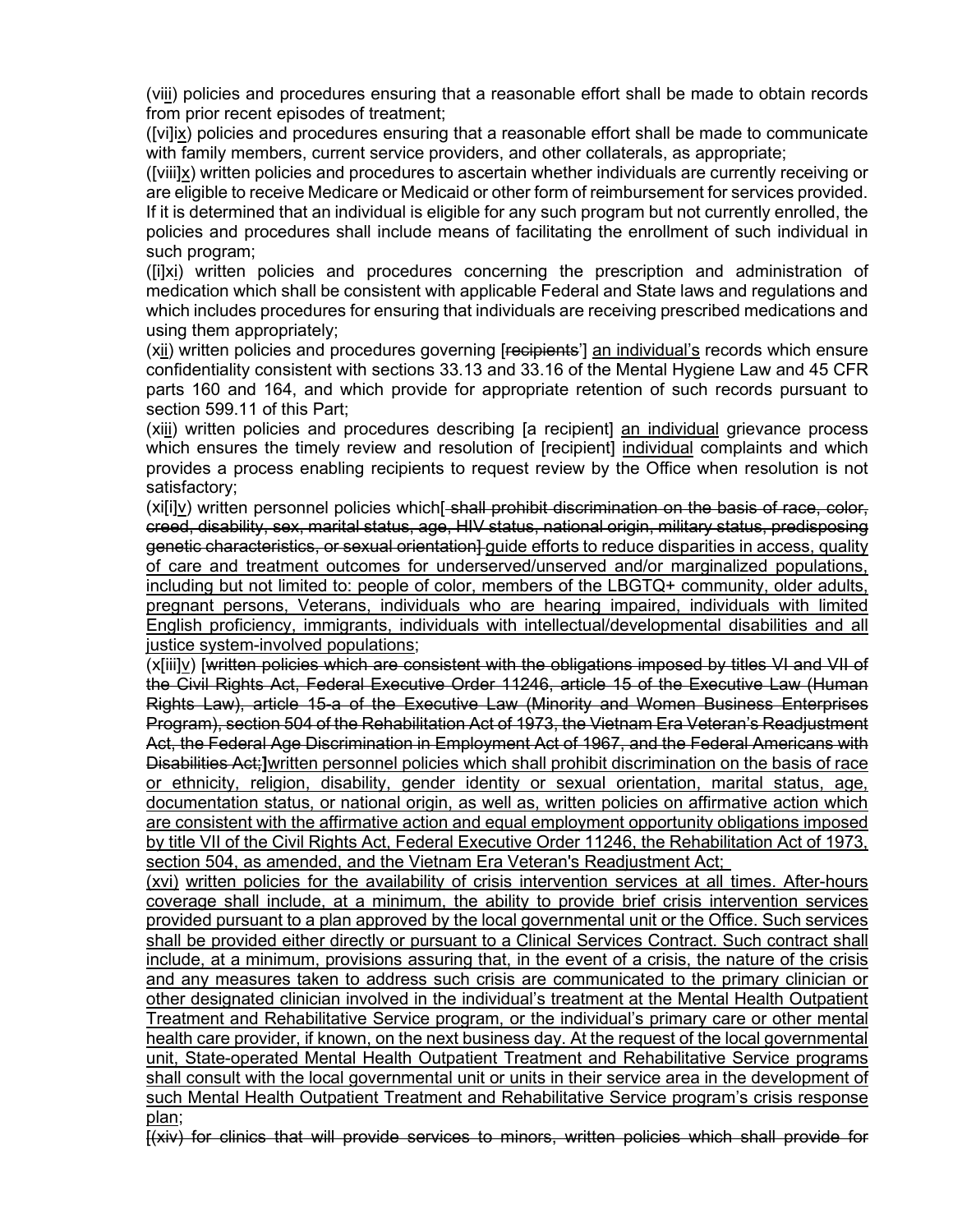screening of employees, through the New York Statewide Central Register of Child Abuse and Maltreatment, verification of employment history, personal references, work record and qualifications as well as requesting the Office to perform criminal history record checks in accordance with Part 550 of this Title;

(xv) for clinics that will provide services exclusively to adults, written policies which shall provide for verification of employment history, personal references, work record, and qualifications, as well as requesting the Office to perform criminal history record checks in accordance with Part 550 of this Title;

(xvi) written volunteer policies which shall provide for screening of volunteers,through the New York Statewide Central Register of Child Abuse and Maltreatment (for clinics that will provide services to minors), verification of employment history, personal references, work history, and supervision of volunteers, as well as requesting the Office to perform criminal history checks in accordance with Part 550 of this Title;]

(xvii) written policies for the performance of Criminal history information reviews required pursuant to Section 31.35 of the Mental Hygiene Law, Sections 424-a and 495 of the Social Services Law, and 14 NYCRR 550. Such reviews shall be conducted in accordance with such laws and regulations and any guidance issued by the Office. All prospective employees, contractors and volunteers who have the potential for, or may be permitted, regular and substantial unsupervised or unrestricted contact with Recipients shall submit to a criminal history information review. All staff with the potential for regular and substantial contact with Recipients in performance of their duties shall submit to clearance by the New York Statewide Central Register of Child Abuse and Maltreatment. Mental Health Outpatient Treatment and Rehabilitative Service program Staff who have not been screened by the New York Statewide Central Register of Child Abuse and Maltreatment shall not perform duties requiring contact with individuals unless there is another staff member present.

(xviii) written policies regarding the selection, supervision, and conduct of students accepted for training in fulfillment of a written agreement between the [clinic]Mental Health Outpatient

Treatment and Rehabilitative Service program and a State Education Department accredited higher education institution, as well as requesting the Office to perform criminal history record checks in accordance with Part 550 of this Title;

(xix[viii]) written policies regarding the employment, supervision and privileging of nurse practitioners and physician assistants. Such policies shall ensure that physician assistants have responsibilities related to physical health only. Such policies shall ensure compliance with Part 550 of this Title concerning the requirement for criminal history record checks, for obtaining clearance from the New York State Central Register of Child Abuse and Maltreatment for persons who have the potential for regular and unsupervised or unrestricted contact with children, and for appropriate consideration and confidentiality of such information;

(x[i]x) written policies which shall establish that contracts with third party contractors that are not subject to the criminal history background check requirements established in [section 31.35](http://www.westlaw.com/Link/Document/FullText?findType=L&pubNum=1000105&cite=NYMHS31.35&originatingDoc=IA0D179C0110A11EBA22BC5980793BA99&refType=LQ&originationContext=document&vr=3.0&rs=cblt1.0&transitionType=DocumentItem&contextData=(sc.Default))  [of the Mental Hygiene Law](http://www.westlaw.com/Link/Document/FullText?findType=L&pubNum=1000105&cite=NYMHS31.35&originatingDoc=IA0D179C0110A11EBA22BC5980793BA99&refType=LQ&originationContext=document&vr=3.0&rs=cblt1.0&transitionType=DocumentItem&contextData=(sc.Default)) include reasonable due diligence requirements to ensure that any persons performing services under such contract that will have regular and substantial unsupervised or unrestricted contact with patients of the [clinic]Mental Health Outpatient

Treatment and Rehabilitative Service program do not have a criminal history that could represent a threat to the health, safety, or welfare of the patients of the [clinic]Mental Health Outpatient Treatment and Rehabilitative Service program, including, but not limited to, the provision of a signed, sworn statement whether, to the best of [his or her] their knowledge, such person has ever been convicted of a crime in this State or any other jurisdiction; and ([xx] xxi) written policies and procedures regarding the mandatory reporting of child abuse or neglect, reporting procedures and obligations of persons required to report, provisions for taking a child into protective custody, mandatory reporting of deaths, immunity from liability, penalties for failure to report, and obligations for the provision of services and procedures necessary to safeguard the life or health of the child. Such policies and procedures shall address the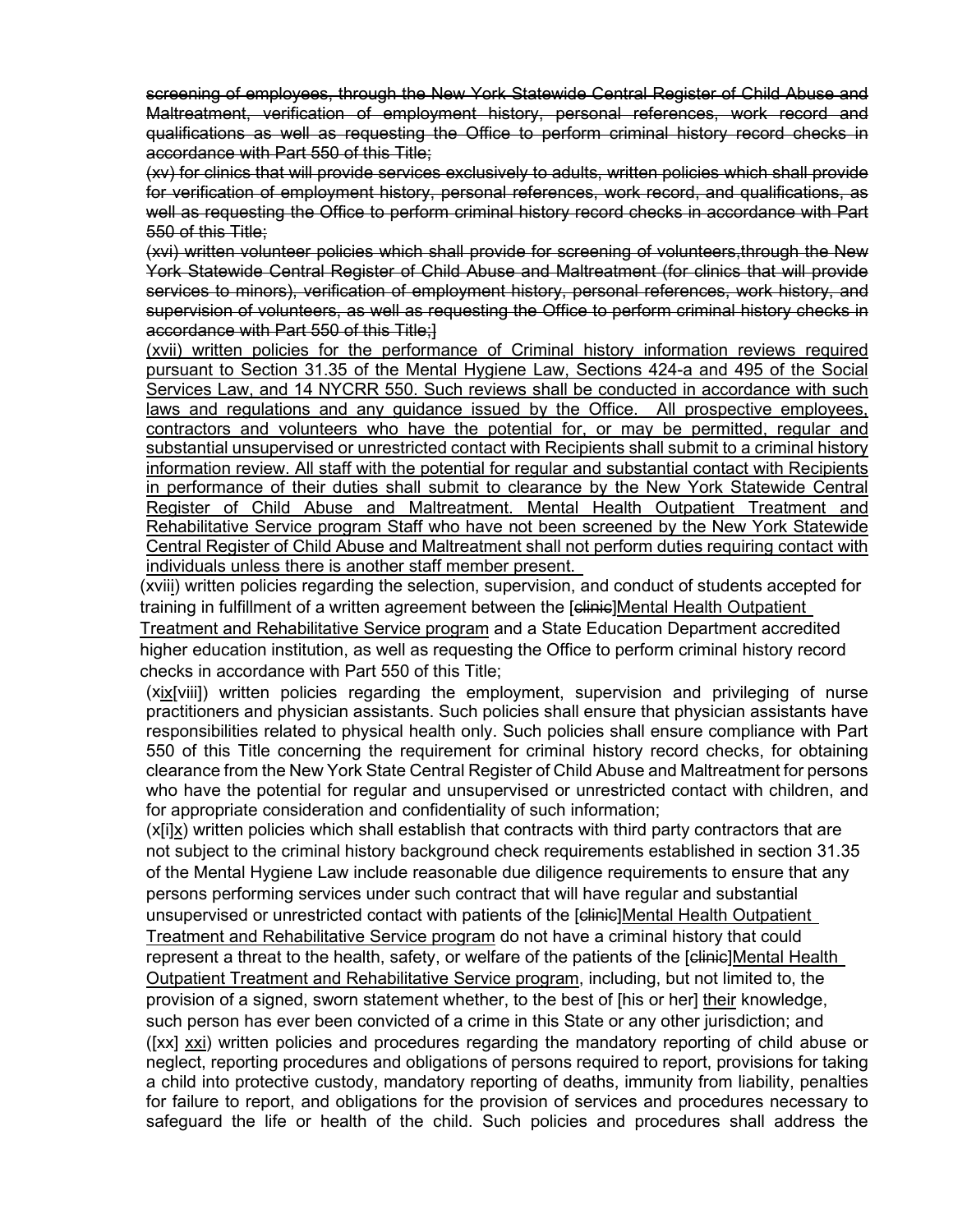requirements for the identification and reporting of abuse or neglect regarding recipients who are children, or who are the parents or guardians of children; and

(8) to ensure the establishment and implementation of an ongoing training program for current and new employees and volunteers that addresses the policies and procedures regarding child abuse and neglect described in paragraph (7) of this subdivision.

(d) A provider of service shall ensure that no [recipient] individual who is otherwise appropriate for admission is denied access to services solely on the basis of having a co-occurring non-mental health diagnosis, or a diagnosis of HIV infection, AIDS, or AIDS-related complex.

(e) The provider of service shall establish mechanisms to ensure that priority access is given to individuals referred to the provider, who are enrolled in an assisted outpatient treatment program established pursuant to [section 9.60 of the Mental Hygiene Law,](http://www.westlaw.com/Link/Document/FullText?findType=L&pubNum=1000105&cite=NYMHS9.60&originatingDoc=IA0D179C0110A11EBA22BC5980793BA99&refType=LQ&originationContext=document&vr=3.0&rs=cblt1.0&transitionType=DocumentItem&contextData=(sc.Default)) in accordance with the following:

(1) The provider of service shall cooperate with the local governmental unit or the Commissioner, or their authorized representatives, in ensuring priority access by such individuals, and in the development, review and implementation of treatment plans for such individuals.

(2) Prior to discharge by a provider of service of an individual who is also enrolled in an assisted outpatient treatment program, the provider of service shall notify the individual's case manager and the director of the assisted outpatient treatment program for the county.

(3) Any and all related information, reports and data that may be requested by the Commissioner or the local governmental unit shall be furnished by the provider of service. Any requests for clinical records from persons or entities authorized pursuant to [section 33.13](http://www.westlaw.com/Link/Document/FullText?findType=L&pubNum=1000105&cite=NYMHS33.13&originatingDoc=IA0D179C0110A11EBA22BC5980793BA99&refType=LQ&originationContext=document&vr=3.0&rs=cblt1.0&transitionType=DocumentItem&contextData=(sc.Default)) or [33.16 of the Mental Hygiene](http://www.westlaw.com/Link/Document/FullText?findType=L&pubNum=1000105&cite=NYMHS33.16&originatingDoc=IA0D179C0110A11EBA22BC5980793BA99&refType=LQ&originationContext=document&vr=3.0&rs=cblt1.0&transitionType=DocumentItem&contextData=(sc.Default))  [Law,](http://www.westlaw.com/Link/Document/FullText?findType=L&pubNum=1000105&cite=NYMHS33.16&originatingDoc=IA0D179C0110A11EBA22BC5980793BA99&refType=LQ&originationContext=document&vr=3.0&rs=cblt1.0&transitionType=DocumentItem&contextData=(sc.Default)) regarding individuals who are the subject of, or under consideration for, a petition for an order authorizing assisted outpatient treatment shall be given priority attention and responded to without delay.

(f) The provider of service shall establish mechanisms to ensure priority access for individuals receiving ACT and transitioning, for continuity of care for such individuals, including the provision of appropriate services and medications, including injectable medications.

(Iflg) The provider of service shall establish mechanisms for the meaningful participation of [recipient] individuals, [and/or] family representatives either through direct participation on the governing body, or through the creation of a recipient advisory board. If a recipient advisory board is used, the provider of service shall ensure a mechanism for the recipient advisory board to make recommendations to the governing body.

([g]h) The provider of service shall develop and make available to recipients and collaterals, a plan which will assure an appropriate response to recipients admitted to the program and their collaterals who need assistance when the program is not in operation. Such plan shall include the ability to speak with a member of the licensed staff of the [elinie]Mental Health Outpatient Treatment and Rehabilitative Service program or a licensed staff person working under the auspices of the [elinie]Mental Health

Outpatient Treatment and Rehabilitative Service program pursuant to a plan approved by the local governmental unit or, for county-operated providers, by the Office.

([h]i) A provider of service shall ensure that any [clinic]Mental Health Outpatient Treatment and Rehabilitative Service program subject to this Part does not:

(1) utilize restraint or seclusion for any purpose, including, but not limited to, as a response to a crisis situation, provided, however, that in situations in which alternative procedures and methods not involving the use of physical force cannot reasonably be employed, nothing in this section shall be construed to prohibit the use of reasonable physical force when necessary to protect the life and limb of any person where alternative procedures and methods have failed; and

(2) perform electroconvulsive therapy or aversive conditioning therapy for any purpose, including, but not limited to, as a treatment intervention.

(iii) A provider of service shall ensure that [r<del>ecipient</del>] an individual's participation in research only occurs in accordance with applicable Federal and State requirements.

([j]k) A provider of service shall ensure the development, implementation and ongoing monitoring of a Risk Management Program that includes the requirements for identification, documentation, reporting, investigation, review, and monitoring of incidents pursuant to the Mental Hygiene Law and Part 524 of this Title.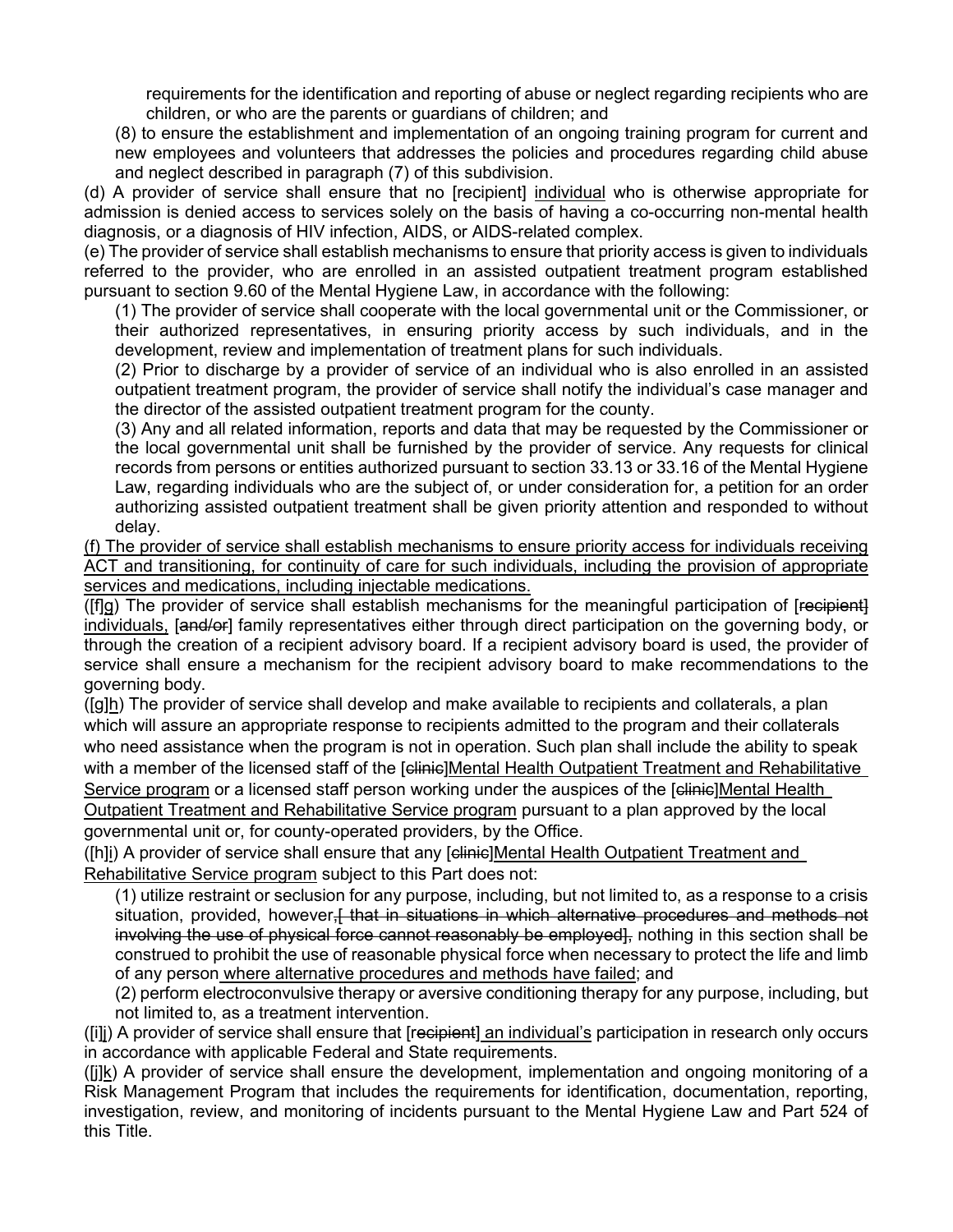([k]l) There shall be [an] emergency procedures including but not limited to an emergency evacuation plan and staff shall be knowledgeable about [its] such procedures.

([l]m) There shall be a written utilization review procedure to ensure that all recipients are receiving appropriate services and are being served at an appropriate level of care. [Such policies and procedures shall include provisions ensuring that utilization review is performed, at a minimum, on a random 25 percent sample of open cases, and shall be performed only by professional staff trained to do such reviews, or by staff who are otherwise qualified by virtue of their civil service standing, and shall ensure to the maximum extent possible that the designated utilization review authority functions independently of the clinical staff that is treating the recipient under review.] Such utilization review procedure shall provide for:

(1) a review of the appropriateness of admission to a [elinie]Mental Health Outpatient [t]Treatment and Rehabilitative Service program; and

(2) a review of the need for continued treatment in a [clinic]Mental Health Outpatient [t]Treatment and Rehabilitative Service program within seven months after admission and every six months thereafter unless the [recipient] individual is:

(i) discharged out of the program and subsequently readmitted, wherein the cycle begins again; or

(ii) receiving psychotropic medication [therapy] treatment and medication education services only, wherein the need for continued treatment shall be reviewed every 12 months thereafter.

([m]n) The provider of service shall participate as requested by the local governmental unit in the local planning processes pursuant to article 41 of the Mental Hygiene Law.

([n]o) The provider of service shall cooperate with the Office and the local governmental unit in monitoring the access to services of individuals or groups determined to be in urgent need of services pursuant to this section.

([o]p) In programs that are not operated by State government, there shall be an annual audit of the service provider, pursuant to a format prescribed by the Office, and in accordance with Generally Accepted Auditing Principles, of the financial condition and accounts of the provider, or in accordance with requirements established by the Department of Health for programs operated by agencies operated pursuant to article 28 of the Public Health Law. This audit shall be performed by a certified public accountant who is not a member of the governing body or an employee of the program. In addition, the provider is required to submit an annual Consolidated Fiscal Report to the Office of Mental Health, signed by the Chief Executive Officer, and meet all requirements for submission as described in the instructions for this Report. Government-operated programs shall comply with applicable laws concerning financial accounts and auditing requirements. The Office shall utilize the applicable schedules to the annual Consolidated Fiscal Report to the Office of Mental Health to determine provider compliance with the indigent care requirements contained in [subsection (k) of] section 599.15 of this Part.

([p]q) A provider of services required to comply with the indigent care requirements contained in [subsection (k) of section 599.15 of this Part shall ensure that no [recipient] individual who is otherwise appropriate for admission is denied access to services solely because the [recipient] individual does not have creditable coverage or the means to pay the provider's private pay rates or sliding fee scale.

(r) Programs operated by hospitals, including psychiatric centers operated by the State, or hospitals licensed pursuant to article 31 of the mental hygiene law or article 28 of the public health law, which are Medicare certified and provide outpatient services reimbursed by Medicare, shall ensure services are provided consistent with applicable Medicare certification and coverage standards and policies, in addition to any other requirement contained in this Part.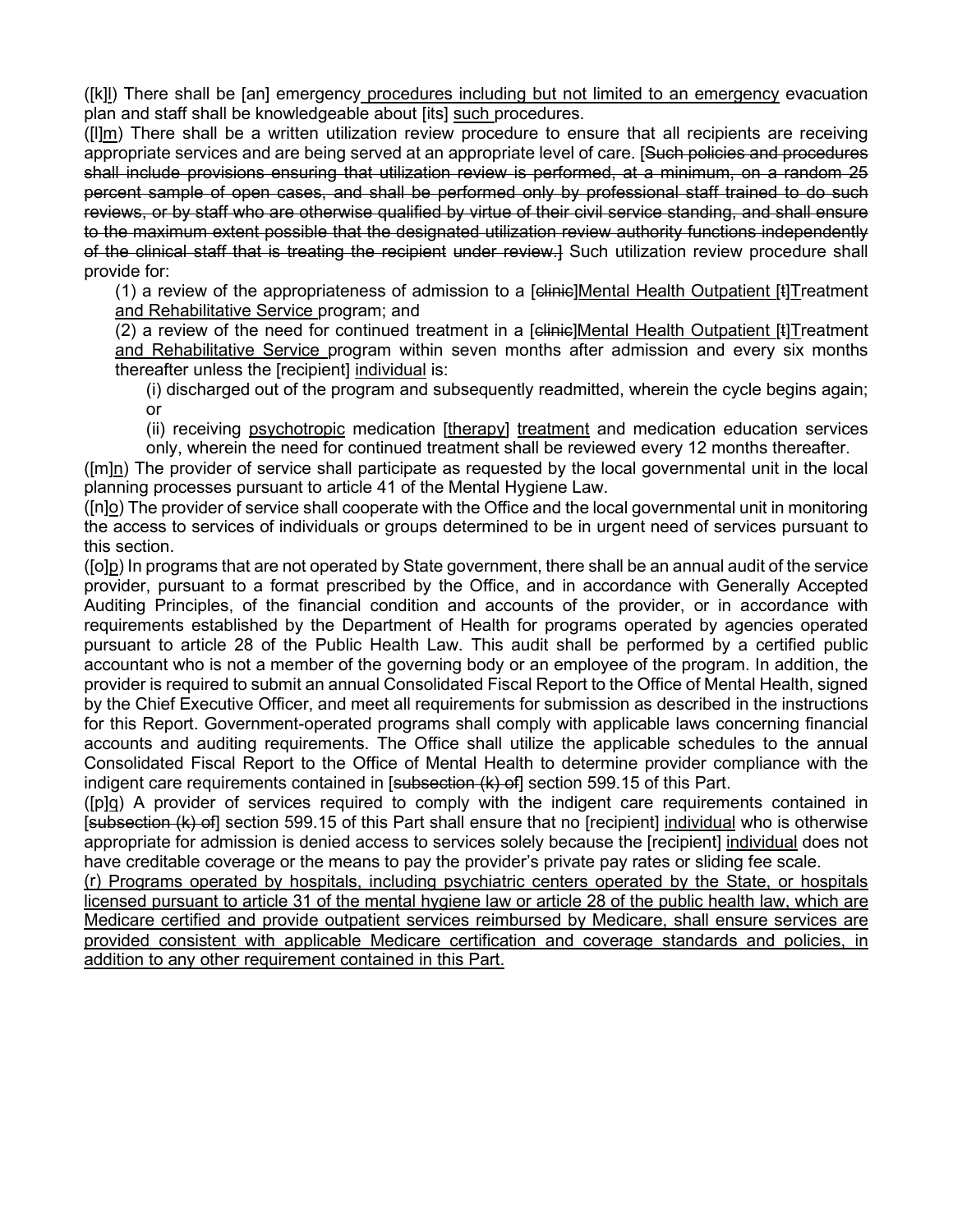### **14 NYCRR 599.7 Section 599.7. Rights of recipients**

(a) Recipients admitted to a [elinie]Mental Health Outpatient [t]Treatment and Rehabilitative Service program certified pursuant to this Part are entitled to the rights defined in this subdivision. A provider of service shall be responsible for ensuring the protection of these rights.

(1) Recipients have the right to an individualized plan of treatment services and to participate to the fullest extent consistent with the recipients' capacity in the establishment and revision of that plan.

(2) Recipients have the right to a full explanation of the services provided in accordance with their treatment plan.

(3) Participation in treatment in a [clinic]Mental Health Outpatient Treatment and Rehabilitative Service program is voluntary and recipients are presumed to have the capacity to consent to such treatment. The right to participate voluntarily in and to consent to treatment shall be limited only pursuant to a court order or in accordance with applicable provisions of law.

(4) While a recipient's full participation in treatment is a central goal, an [recipient] individual/guardian's objection to [his or her] their treatment plan, or disagreement with any portion thereof, shall not, in and of itself, result in [his or her] their termination from the program unless such objection renders continued participation in the program clinically inappropriate or would endanger the safety of the [recipient] individual or others.

(5) The confidentiality of recipients' clinical records shall be maintained in accordance with applicable State and Federal laws and regulations, which may include, but are not limited to [section 33.13 of](http://www.westlaw.com/Link/Document/FullText?findType=L&pubNum=1000105&cite=NYMHS33.13&originatingDoc=IB555B5008EFC11DFADEE87BBF9B0B2E2&refType=LQ&originationContext=document&vr=3.0&rs=cblt1.0&transitionType=DocumentItem&contextData=(sc.Default))  [the Mental Hygiene Law,](http://www.westlaw.com/Link/Document/FullText?findType=L&pubNum=1000105&cite=NYMHS33.13&originatingDoc=IB555B5008EFC11DFADEE87BBF9B0B2E2&refType=LQ&originationContext=document&vr=3.0&rs=cblt1.0&transitionType=DocumentItem&contextData=(sc.Default)) article 27-F of the Public Health Law, the Health Insurance Portability and Accountability Act (HIPAA), and 42 CFR part 2.

(6) Recipients shall be assured access to their clinical records, including their mental illness diagnosis, consistent with [section 33.16 of the Mental Hygiene Law](http://www.westlaw.com/Link/Document/FullText?findType=L&pubNum=1000105&cite=NYMHS33.16&originatingDoc=IB555B5008EFC11DFADEE87BBF9B0B2E2&refType=LQ&originationContext=document&vr=3.0&rs=cblt1.0&transitionType=DocumentItem&contextData=(sc.Default)) and applicable Federal requirements.

(7) Recipients have the right to receive clinically appropriate care and treatment that is suited to their needs and skillfully, safely and humanely administered with full respect for their dignity and personal integrity.

(8) Recipients have the right to receive services in such a manner as to [assure] ensure nondiscrimination.

(9) Recipients have the right to be treated in a way that acknowledges and respects their cultural environment including the provision of language assistance services at no cost to the Individual and/or collaterals and shall make all necessary documents available in the recipient's preferred language.

(10) Recipients have the right to a reasonable degree of privacy consistent with the effective delivery of services.

(11) Recipients have the right to freedom from abuse and mistreatment by employees.

(12) Recipients have the right to be informed of the provider's [recipient] grievance policies and procedures, and to initiate any question, complaint or objection accordingly.

(b) A provider of service shall provide a notice of recipients' rights as described in subdivision (a) of this section to each [recipient] individual upon admission to a [Clinic]Mental Health Outpatient [t]Treatment and Rehabilitative Service program. Such notice shall be provided in writing and posted in a conspicuous location easily accessible to the public. The notice shall include the address and telephone number of [the Commission on Quality of Care and Advocacy for Persons with Disabilities] the Justice Center, the nearest regional office of the Protection and Advocacy for Mentally Ill Individuals Program, the nearest chapter of the Alliance on Mental Illness of New York State and the Office of Mental Health.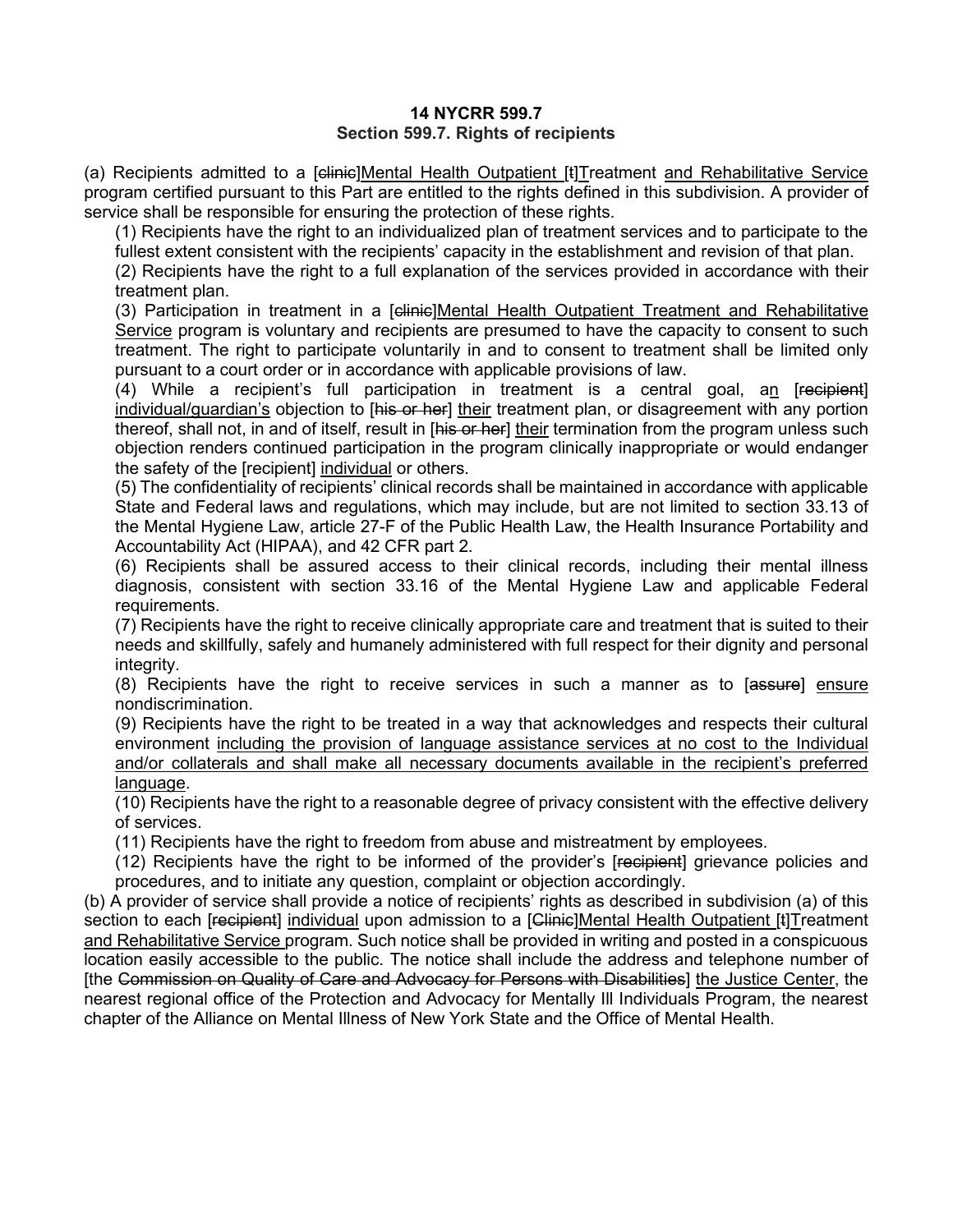# **14 NYCRR 599.8**

# **Section 599.8. [Clinic]Mental Health Outpatient [t]Treatment and Rehabilitative [s]Services**

- (a) Eligibility for admission to a [elinie]Mental Health Outpatient [t]Treatment and Rehabilitative Service program shall be based on a designated mental illness diagnosis.
- (b) [Clinie]Mental Health Outpatient [t]Treatment and Rehabilitative Service programs shall offer each of the following services, to be provided consistent with recipients' conditions and needs:

(1) [Initial] [a]Assessment [(including health screening). The health screening documentation may be provided by the recipient or obtained from other sources such as the recipient's primary care physician, where appropriate];

(2) Psychiatric assessment;

(3) Crisis intervention services [. The clinic shall have 24 hour a day/7 day per week availability of crisis intervention services. After hours coverage shall include, at a minimum, the ability to provide brief crisis intervention services and shall be provided pursuant to a plan approved by the local governmental unit or the Office. Such services shall be provided either directly or pursuant to a Clinical Services Contract. Such contract shall include, at a minimum, provisions assuring that, in the event of a crisis, the nature of the crisis and any measures taken to address such crisis are communicated to the primary clinician or other designated clinician involved in the individual's treatment at the clinic, or the individual's primary care or mental health care provider, if known, on the next business day. At the request of the local governmental unit, State-operated clinics shall consult with the local governmental unit or units in their service area in the development of such clinic's crisis response plan];

(4) [Injectable psychotropic medication administration (for clinics serving adults);

(5) Injectable psychotropic medication administration with monitoring and education (for clinics serving adults)] Treatment Planning;

([6]5) Psychotropic medication treatment;

([7]6) Psychotherapy [services. Such services shall promote community integration and encompass interventions to facilitate readiness for and engagement of the client and family in wellness self management, schools, and employment;

(8) Family/Collateral psychotherapy;

- (9) Group psychotherapy];
- ([10]7) Complex Care Management.

(c) **[Clinics**]Optional Services. Mental Health Outpatient Treatment and Rehabilitative Service programs may offer, at its option, any of the following [eptional] services:

- (1) [Developmental testing;
- (2) Psychological testing;

(3) Health physicals;]Peer/Family Support Services;

([4]2) Health monitoring;

(i)Health Screening

(ii) Health Physical

 $([5]3)$  Psychiatric consultation; and  $\frac{1}{5}$  or  $\frac{1}{5}$ 

(4)Screening, Brief Intervention and Referral to Treatment (SBIRT)

[(6) Injectable psychotropic medication administration (for clinics serving only children); and

(7) Injectable psychotropic medication administration with monitoring and education (for clinics serving only children)].

(d) Optional Services requiring prior approval. Mental Health Outpatient Treatment and Rehabilitative Service Programs may offer, at its option, with prior approval by OMH: Testing Services, including Developmental Testing, Neurobehavioral Status Examination, and Psychological Testing.

(e) Mental Health Outpatient Treatment and Rehabilitative Services Programs may obtain prior approval from the Office to provide Intensive Outpatient Program. Intensive Outpatient Program means providing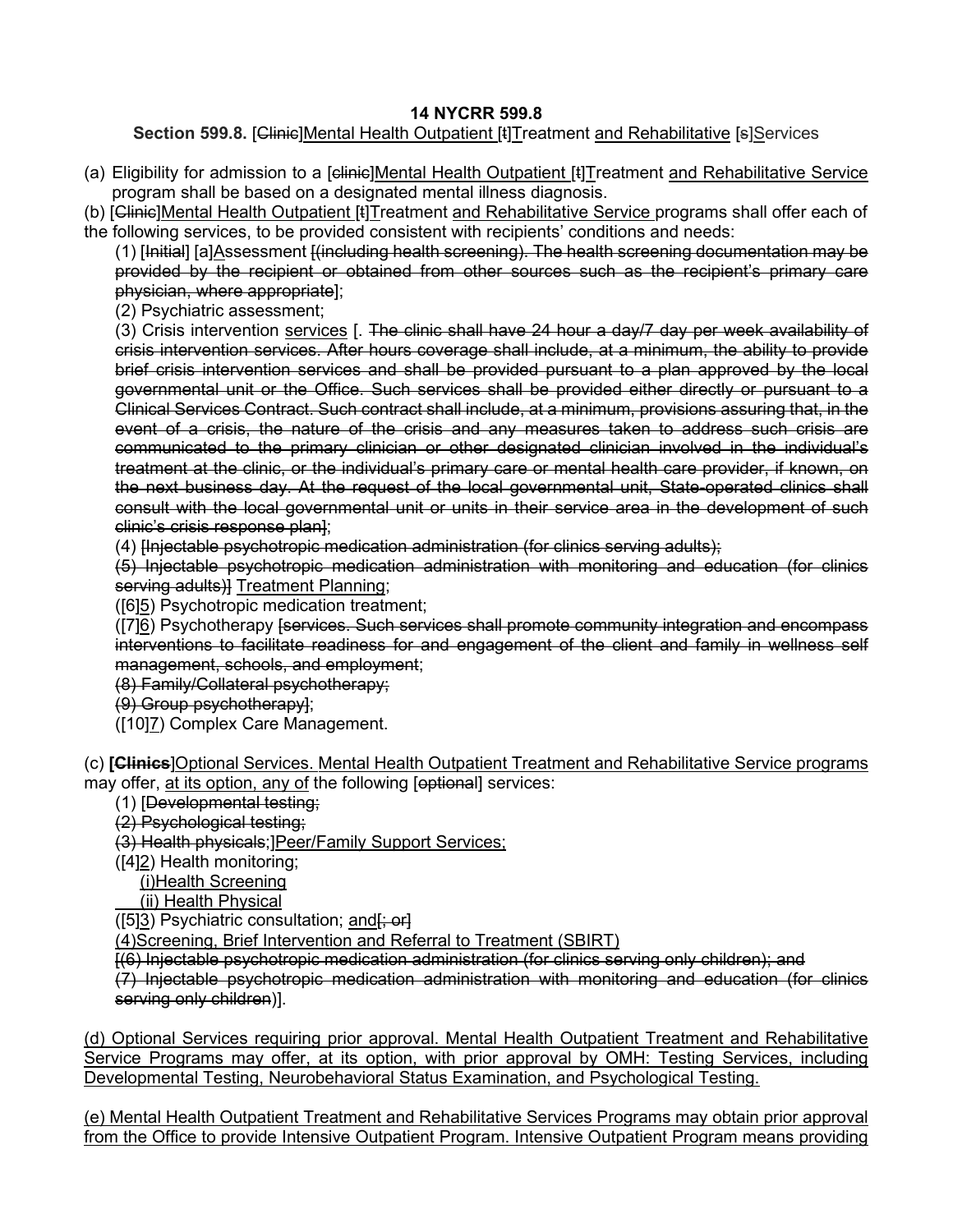additional and intensive outpatient services to individuals who may benefit from more intensive, timelimited treatment.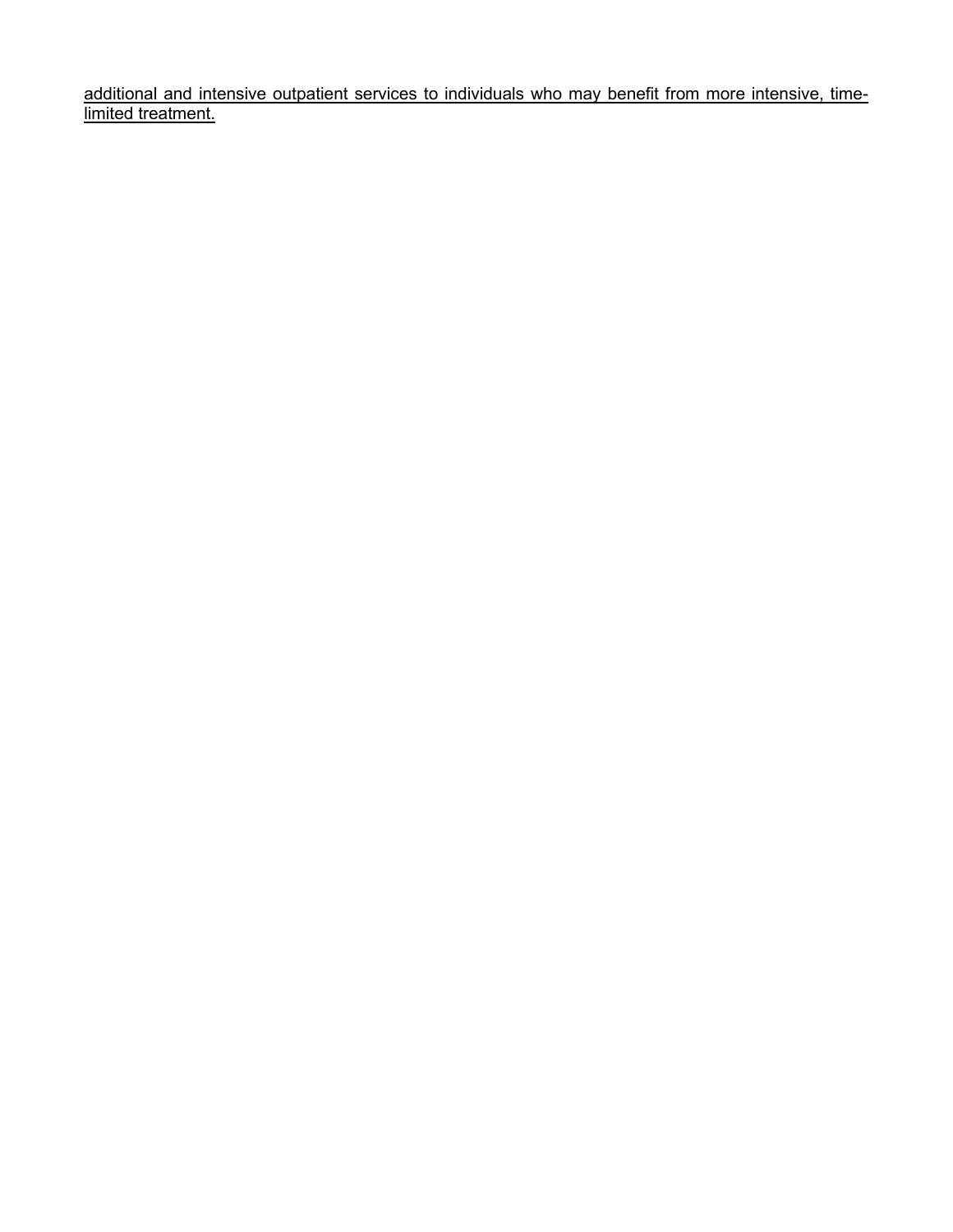### **14 NYCRR 599.9 Section 599.9. Staffing**

(a) A provider of service shall continuously have an adequate number and appropriate mix of staff to carry out the objectives of the [clinic]Mental Health Outpatient [t]Treatment and Rehabilitative Service program and to assure the outcomes of the program. The provider shall have a staffing plan that documents the staff qualifications, including training, clinical experience with adults diagnosed with mental illness or children diagnosed with emotional disturbance, and supervisory experience in a clinical setting, the appropriateness of the mix of staff, the assignment of staff to the primary program site and any approved satellite locations, and the supervisory relationships among the staff. The plan shall also detail any proposed use of students, [er] non-licensed staff, or paraprofessional staff and their supervision and oversight. Such plan shall be subject to review and approval by the Office at the time of issuance or renewal of the program's operating certificate, and shall demonstrate sufficient coverage by qualified psychiatrists and medical staff to meet the needs of program enrollees.

(b) The following individuals may provide services<del>[, within their defined scopes of practice or as otherwise</del> permitted by law]:

(1) Professional Staff within their defined scopes of practice or as otherwise permitted by law;

(2) Licensed Practitioners of the Healing Arts within their defined scopes of practice or as otherwise permitted by law;

(3) Paraprofessional Staff supervised by Professional Staff;

(4) Certified Peer Specialists, Credentialed Family Peer Advocates, and Credentialed Youth

Peer Advocates;

[(1) Creative arts therapists;

(2) Family advisors;

(3) Licensed practical nurses;

(4) Marriage and family therapists;

(5) Mental health counselors;

(6) Nurse practitioners;

(7) Nurse practitioners in psychiatry;

(8) Peer advocates;

(9) Permit holders;

(10) Physicians;

(11) Physician assistants - for physical health only, except as otherwise provided in this Part;

(12) Psychiatrists;

(13) Psychoanalysts;

 $(14)$  Psychologists:

(15) Registered professional nurses;

(16) Social workers;]

 $(17)$ ]

(5) Students, provided they are participating in a program approved by the New York State Education Department that leads to a degree or license in one of the [clinic]Mental Health Outpatient Treatment and Rehabilitative Service program's professional disciplines, reflective of Professional Staff as defined in this Part, and in accordance with the following:

(i) Students must be supervised and evaluated according to a signed agreement between the [clinic]Mental Health Outpatient Treatment and Rehabilitative Service program provider and a New York State Education Department-approved educational program, and pursuant to the [elinie]Mental Health Outpatient Treatment and Rehabilitative Service program provider's policies and procedures for student placements and clinical supervision;

(ii) Students must be part of a staffing plan that is approved by the Office;

[(18) Non-licensed staff is limited to the provision of Crisis Intervention services pursuant to this Part,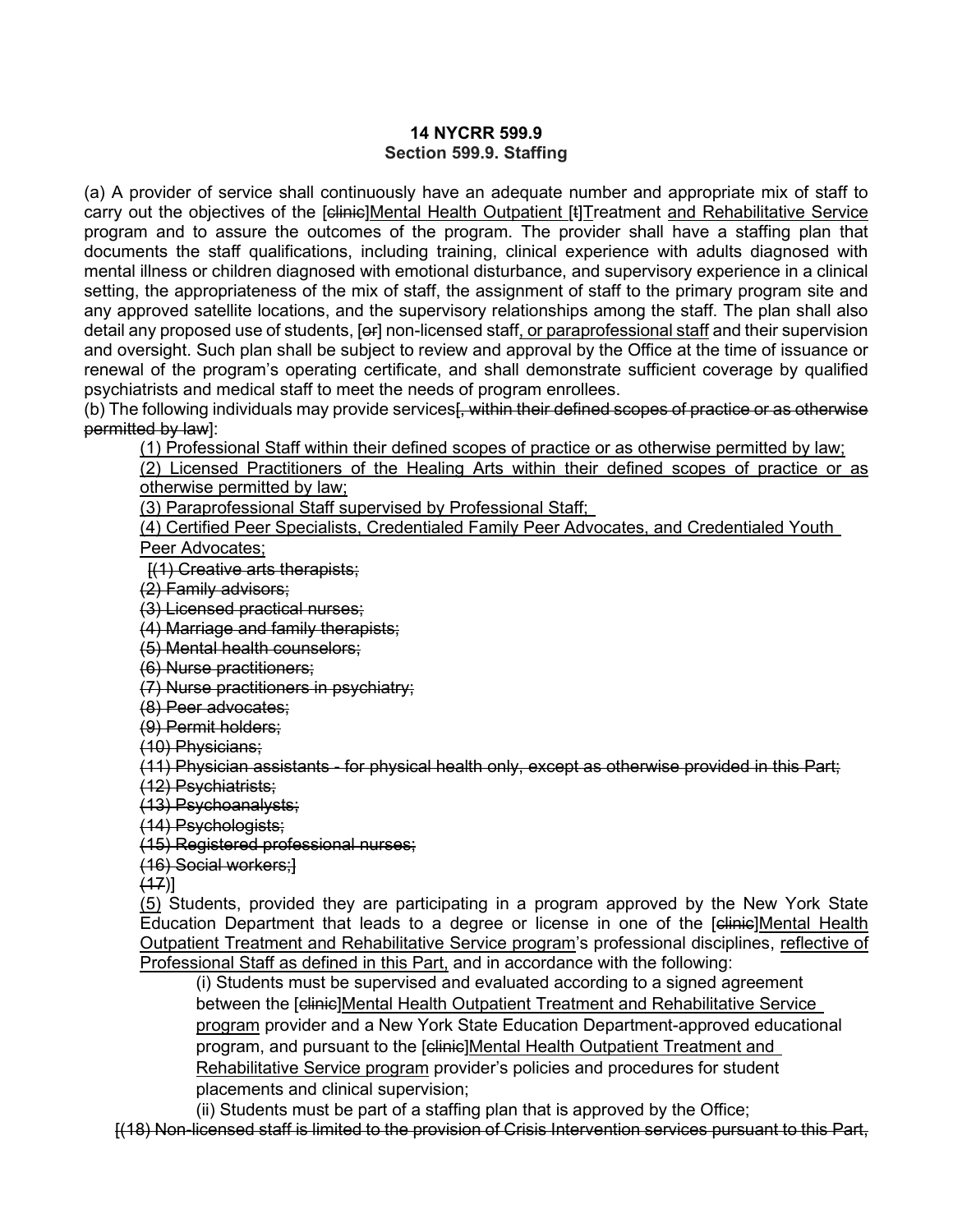except as provided in subdivision (d) or (e) of this section.]

(c) All [clinic]Mental Health Outpatient Treatment and Rehabilitative Service program staff of providers licensed solely under Article 31 of the Mental Hygiene Law who are directly involved in providing services shall submit to criminal background checks. All [clinic]Mental Health Outpatient Treatment and Rehabilitative Service program staff with the potential for or may be permitted, regular and substantial unsupervised or unrestricted contact with children in performance of their duties shall submit to clearance by the New York Statewide Central Register of Child Abuse and Maltreatment. [Clinic]Mental Health Outpatient Treatment and Rehabilitative Service program staff members who have not been screened by the New York Statewide Central Register of Child Abuse and Maltreatment shall not perform duties requiring contact with children unless there is another screened staff member present. (d) The Office may approve other qualified staff, as appropriate.

(e) The Office may approve the transition of programs to heightened licensure requirements set by the New York State Education Department or other licensing or credentialing authority to the extent permitted by law.

(f) Programs operated by hospitals, including psychiatric centers operated by the State, or hospitals licensed pursuant to article 31 of the mental hygiene law or article 28 of the public health law, which are Medicare certified and provide outpatient services reimbursed by Medicare, shall ensure services are provided under the supervision and direction of a physician, consistent with applicable Medicare certification and coverage standards and policies.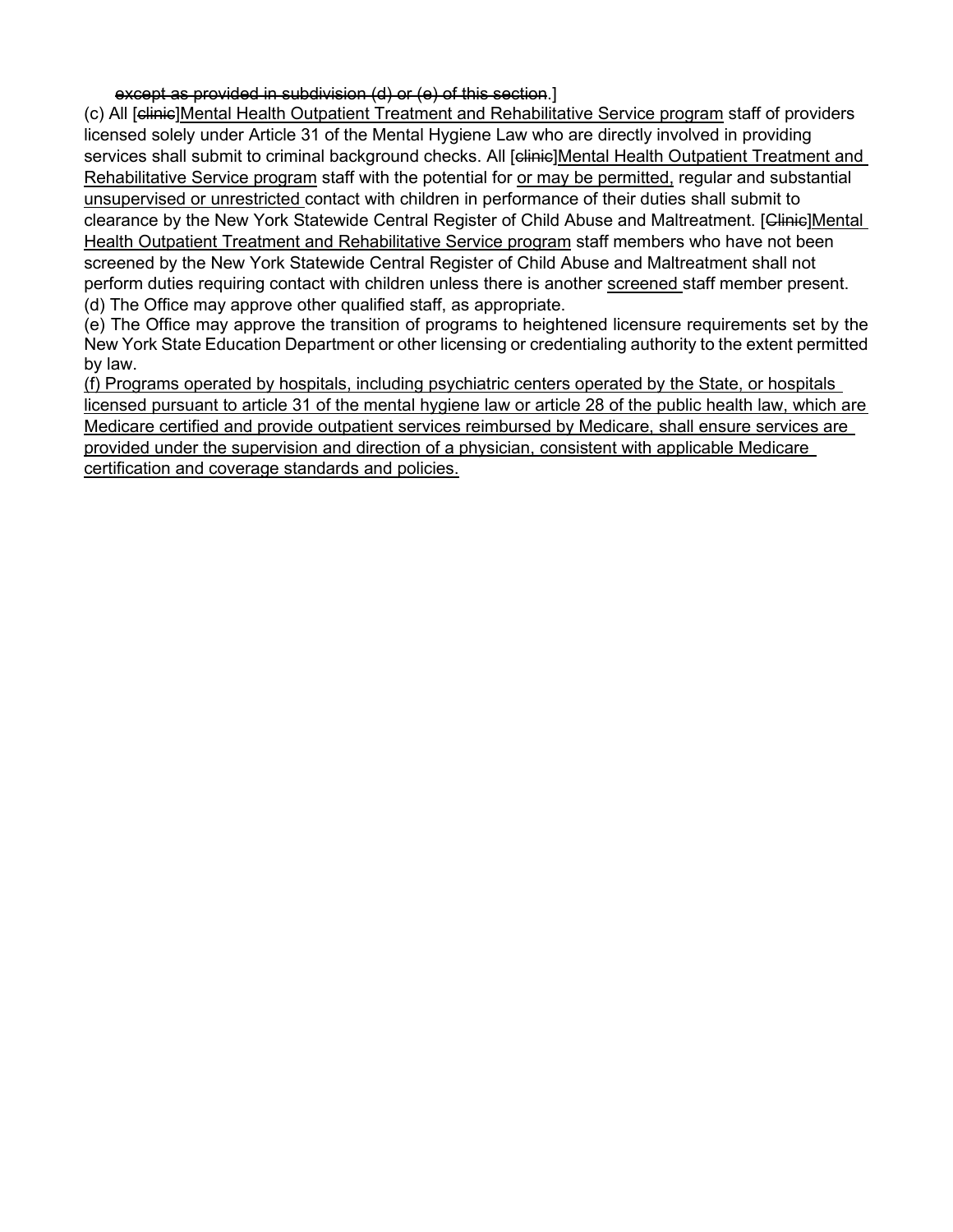### **14 NYCRR 599.10 Section 599.10. Treatment planning**

(a) Treatment planning [i<del>s an ongoing process of assessing the mental health status and needs o the</del> individual, establishing his or her treatment and rehabilitative goals, and determining what services may be provided by the clinic to assist the individual in accomplishing these goals. The treatment planning process] includes, where appropriate, a means for determining when the individual's goals have been met to the extent possible in the context of the program, and planning for the appropriate discharge of the individual from the clinic. The treatment planning process is a means of reviewing and adjusting the services necessary to assist the individual in reaching the point where he or she can pursue life goals such as employment or education, without impediment resulting from [his or her] their illness.

(b) For recipients who are Medicaid Fee-for-service beneficiaries, the initial [t]Treatment [p]Plan shall be completed not later than 30 calendar days after admission. For any other payer or plan, initial treatment plans shall be completed pursuant to such other payer or plan's requirement as shall apply.

(c) The treatment plan shall include identification and documentation of the following:

(1) the [recipient]individual's designated mental illness diagnosis or a notation that the diagnosis may be found in a specific assessment document in the [recipient] individual's case record;

(2) the [recipient] individual's needs and strengths;

(3) the [recipient] individual's treatment [and rehabilitative] goals and objectives;

(4) the name and title of the [recipient] individual's primary clinician in the program, and identification of the types of personnel who will be furnishing services;

(5) the recommended and agreed upon [clinic]Mental Health Outpatient [t]Treatment and Rehabilitative S[s]ervice(s) and the projected frequency and duration for each service;

(6) where applicable, documentation of the need for the provision of off-site services, and special linguistic arrangements[, or determination of homebound status]; and

(7) the signature of the treating clinician, as appropriate. For recipients who are Medicaid Fee-forservice beneficiaries, treatment plans shall be signed by a psychiatrist, Nurse Practitioner of Psychiatry, or other physician. For all other payers or plans, treatment plans containing prescribed medications shall be signed by a psychiatrist, other physician or nurse practitioner in psychiatry and treatment plans which do not contain prescribed medications shall be signed by a psychiatrist, other physician, licensed psychologist, nurse practitioner in psychiatry, licensed clinical social worker, or other licensed practitioner to the extent permitted by such other payer or plan's requirements.

(d) Treatment plans shall be reviewed no less frequently than annually based on the date of admission, the most recent treatment plan review, or additionally as determined by the [recipient] individual's [treating] primary clinician. Treatment plan reviews shall include the input of relevant staff, as well as the [recipient] individual, family members and collaterals, as appropriate. The Treatment Plan Review [may] shall be documented [in progress notes] and [shall] include the following:

(1) assessment of the progress of the [recipient] individual in regard to the mutually agreed upon goals in the treatment plan; and

(2) adjustment of goals and treatment objectives, time periods for achievement, intervention strategies or initiation of discharge planning, as appropriate. Figure

(3) determination of continued homebound status, where appropriate.]

(e)Treatment plans shall be updated when new services are added, service intensity is increased or as necessary as determined by the recipient's treating clinician. When the treatment plan is updated the treating clinician as appropriate, pursuant to paragraph (7) of subdivision (c) of this section, shall sign the updated treatment plan. All other changes to information in the treatment plan shall only require the treating clinician's signature and may be recorded in progress notes.

(f) Individual [recipient] participation in the treatment planning process, including initial treatment planning and treatment plan reviews, shall be documented by notation in the record of the participation of the individual [recipient] or of the person who has legal authority to consent to health care on behalf of the individual [recipient], or, in the case of a child, of a parent, guardian, or other person who has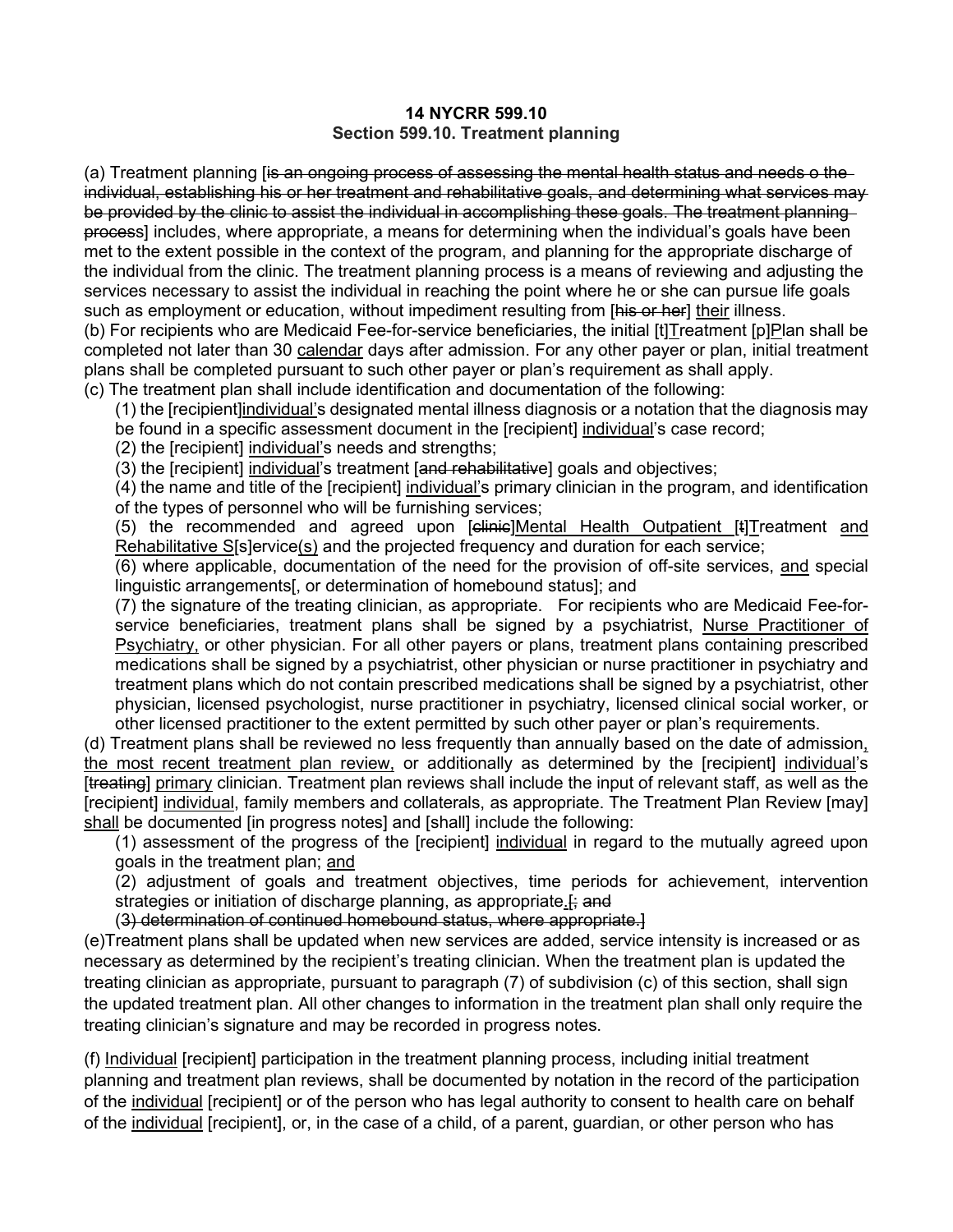legal authority to consent to health care on behalf of the child, as well as the child, where appropriate. The individual's [recipient's] family and/or collaterals [may] should participate as appropriate in the development of the treatment plan. Family and/or [G]collaterals participating in the development of the treatment plan shall be specifically identified in the plan.

(g) Progress notes shall be recorded by the clinical staff member(s) who provided services to the [recipient] individual upon each occasion of service. These notes must summarize the service(s) provided, update the individual's [recipient's] progress toward [his or her] their goal(s), and include any recommended changes to the elements of the individual's [recipient's] treatment plan. The progress notes shall also document the date and duration of each service provided, the location where the service was provided, whether collaterals were seen, and the name and title of the staff member providing each service. [The need for complex care management and the actions taken by the clinic in response to this need shall also be recorded in the progress notes.]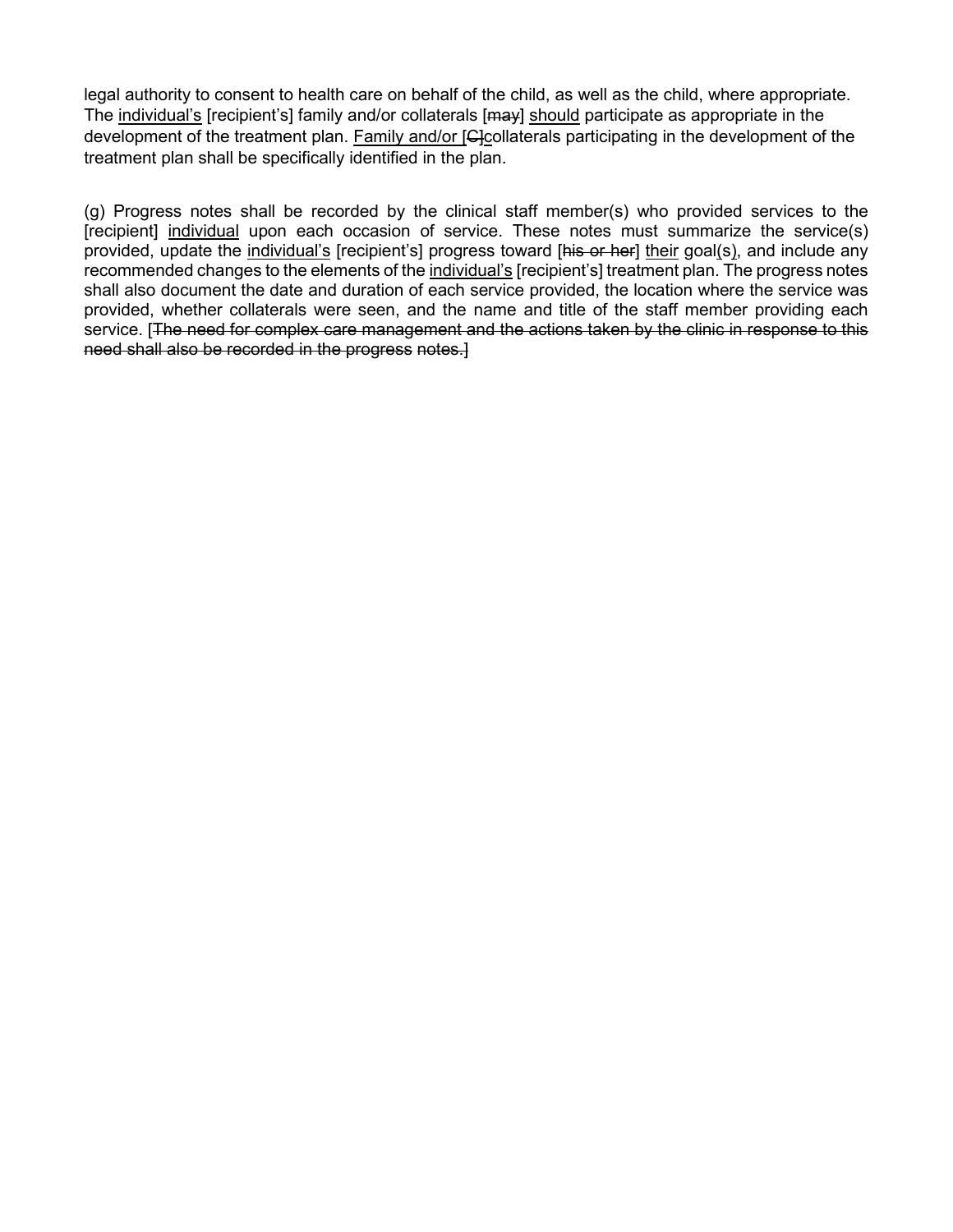## **14 NYCRR 599.11 Section 599.11. Case records**

(a)There shall be a complete case record maintained for each person admitted to a [elinie]Mental Health Outpatient Treatment and Rehabilitative Service program. Such case records shall be maintained in accordance with recognized and accepted principles of recordkeeping as follows:

(1) hard copy case record entries shall be made in non-erasable ink or typed, and shall be legible;

(2) electronic records which use accepted mechanisms for clinician signatures and are maintained in a secure manner, may be utilized. Such records may be kept in lieu of a hard copy case record; and

(3) all entries in case records shall be dated and signed by appropriate staff.

(b) The case record shall be available to all staff of the [clinic]Mental Health Outpatient Treatment and Rehabilitative Service program who are participating in the treatment of the [recipient] individual and shall include the following information:

(1) [recipient] individual demographics, identifying information, and history;

(2) preadmission screening notes, as appropriate;

(3) admission note;

(4) diagnosis;

(5) assessment of the [recipient's] individual's [goals] needs [regarding psychiatric, physical, social, and/or psychiatric rehabilitation needs];

(6) reports of all mental and physical diagnostic exams, mental health assessments, screenings, tests, and consultations, including risk assessments, health monitoring, and evaluative reports concerning co-occurring developmental, medical, substance use or educational issues performed by the program;

(7) [the individual's] T[t]reatment P[p]lans;

(8) dated progress notes that relate to goals and objectives of treatment;

(9) dated progress notes that relate to significant events and/or  $[$ untoward $]$  incidents;

(10) [periodic] treatment plan reviews;

(11) dated and signed records of all medications prescribed by the [clinic]Mental Health Outpatient Treatment and Rehabilitative Service program; and other prescription medications being used by the individual [recipient] if known[, provided that a failure to include such other prescription medications in the record shall not constitute non-compliance with this requirement if the recipient refuses to disclose such information and such refusal is documented in the case record];

(12) discharge plan;

[(13] and referrals to other programs and services, if applicable;

([14]13) consent forms, if applicable;

([15]14) record of contacts with collaterals if applicable; and

([16]15) discharge summary [within three business days of discharge].

(c) The discharge summary shall be transmitted to the receiving program, where applicable, prior to the arrival of the individual [recipient], or within two weeks, whichever comes first. When circumstances interfere with a timely transmittal of the discharge summary, notation shall be made in the record of the reason for delay. [In such circumstances, a copy of all clinical documentation shall be forwarded to the receiving program, as appropriate, prior to the arrival of the recipient.]

(d) When an individual [recipient] is transferred between programs offered by the same provider, a consolidated record format that follows the individual [recipient] may be used.

(e) Records must be retained for a minimum period of six years from the last date of service and in accordance with Office record retention policy. [in an episode of service.]

(f) Information in [clinic]Mental Health Outpatient Treatment and Rehabilitative Service program case records that is subject to the confidentiality protections of [Mental Hygiene Law section 33.13](http://www.westlaw.com/Link/Document/FullText?findType=L&pubNum=1000105&cite=NYMHS33.13&originatingDoc=IB671FA708EFC11DFADEE87BBF9B0B2E2&refType=LQ&originationContext=document&vr=3.0&rs=cblt1.0&transitionType=DocumentItem&contextData=(sc.Default)) may be shared between facilities, agencies and programs responsible for the provision of services pursuant to an approved local or unified services plan (including programs that receive funding from the Office disbursed via a State Aid letter); the Office and any of the psychiatric centers and programs that it operates; and facilities, agencies, and programs that are not licensed by the Office and are not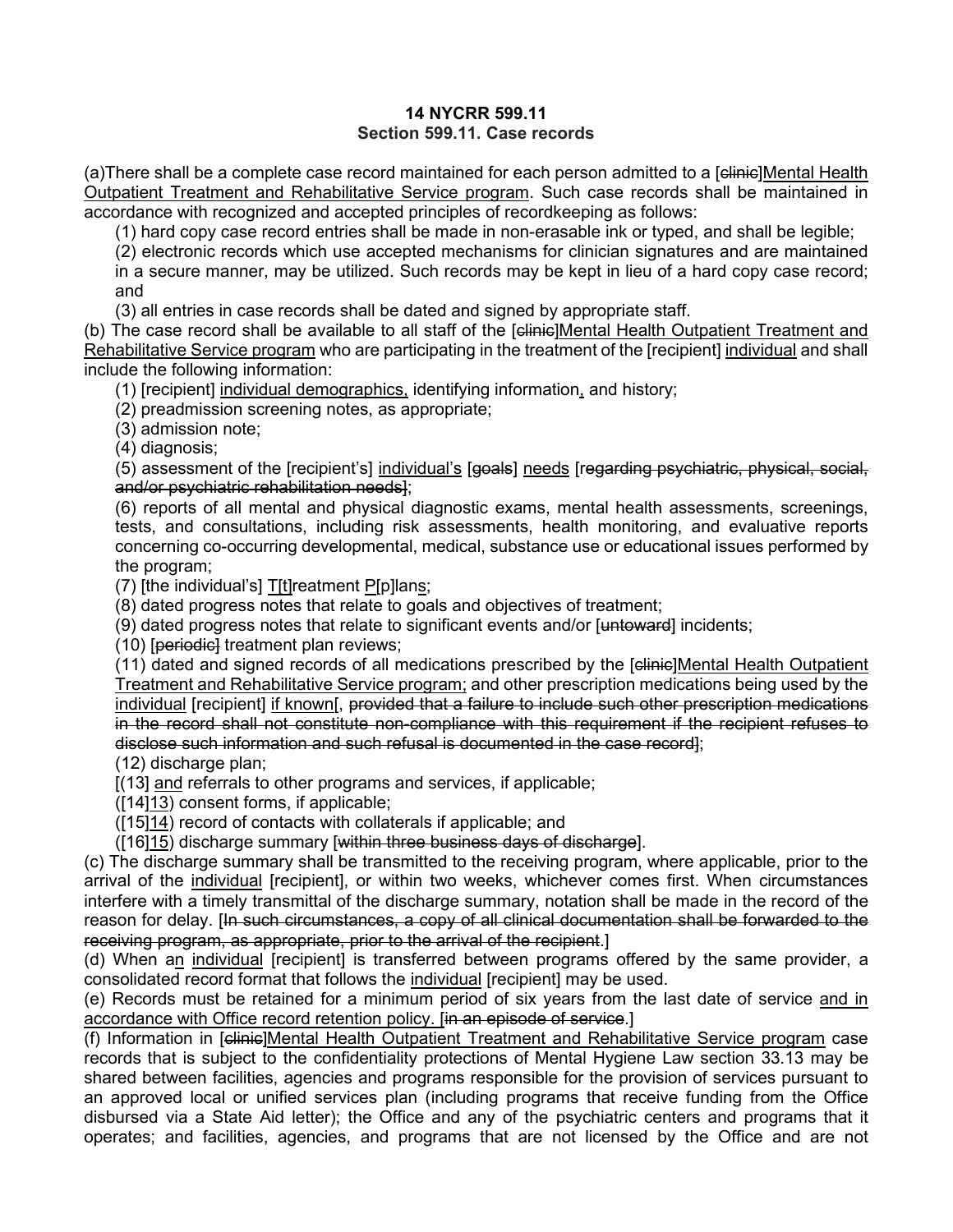participants in an approved local or unified services plan, but are responsible for the provision of services to any patient pursuant to a written agreement with the Office as a party, provided, however, if a case record contains HIV or AIDS information that is protected by Public Health Law article 27-F, or information provided by a federally-funded alcoholism/substance abuse provider that is protected under 42 CFR part 2, such information shall only be redisclosed as permitted by such law or regulation.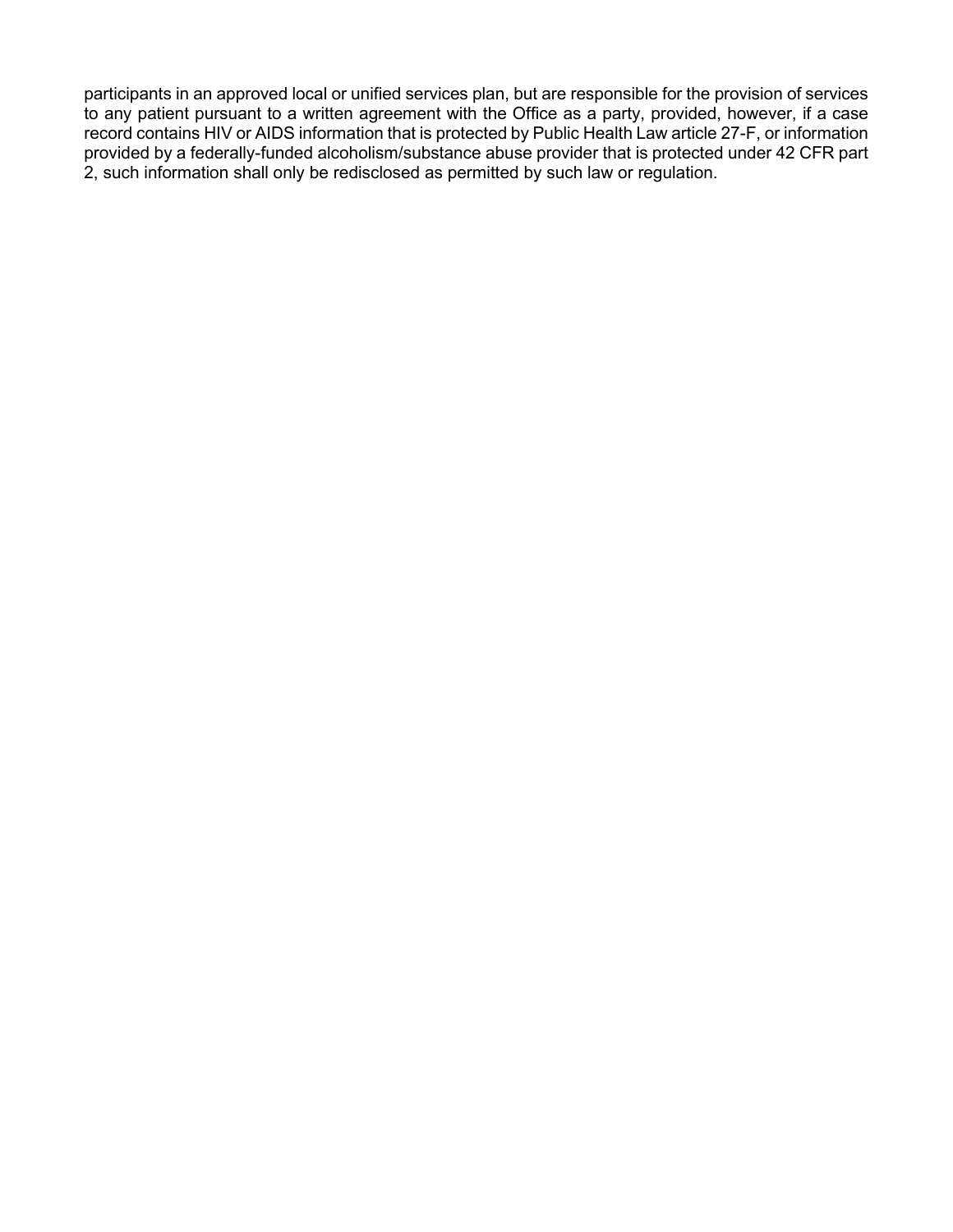### **14 NYCRR 599.12 Section 599.12. Premises**

(a) A provider of service shall maintain premises that are adequate and appropriate for the safe and effective operation of a [elinic]Mental Health Outpatient Treatment and Rehabilitative Service program in accordance with the following:

(1) Programs shall provide for sufficient private and group rooms consistent with the number of people served and activities offered. There shall also be a sufficient number of restroom facilities to accommodate the population utilizing the [clinic]Mental Health Outpatient Treatment and Rehabilitative Service program service.

(2) Programs shall provide for controlled access to and maintenance of medications and supplies in accordance with all applicable Federal and State laws and regulations.

(3) Programs shall provide for controlled access to and maintenance of records.

(4) Programs shall ensure accessibility for persons with disabilities to program and bathroom facilities. Programs shall adjust service environments, as needed, for recipients who are blind, deaf or otherwise disabled.

(5) Programs shall have sufficient and appropriate furnishings maintained in good condition and appropriate program related equipment and material for the population served.

(6) Program space shall be sufficient to provide safety, and to allow for a reasonable degree of privacy consistent with the effective delivery of services. Program space may be shared with other programs, pursuant to a plan approved by the Office. Non-program space may be shared with other programs without such approval.

(7) There should be sufficient separation and supervision of various treatment groups to ensure the safety of the population receiving [clinic]Mental Health Outpatient Treatment and Rehabilitative Service program services.

(b) The provider of service shall ensure life safety on the premises by possession of a certificate of occupancy in accordance with the Building Code of New York State and the Property Maintenance Code of New York State (19 NYCRR Chapter XXXIII, Subchapter A, Parts 1221 and 1226) or comparable local codes.

(c) Off-site services shall be provided in settings that are conducive to meeting treatment goals and objectives, be accommodating to the conditions and needs of those being served, be safe and accessible for all, and assure privacy for the delivery of services.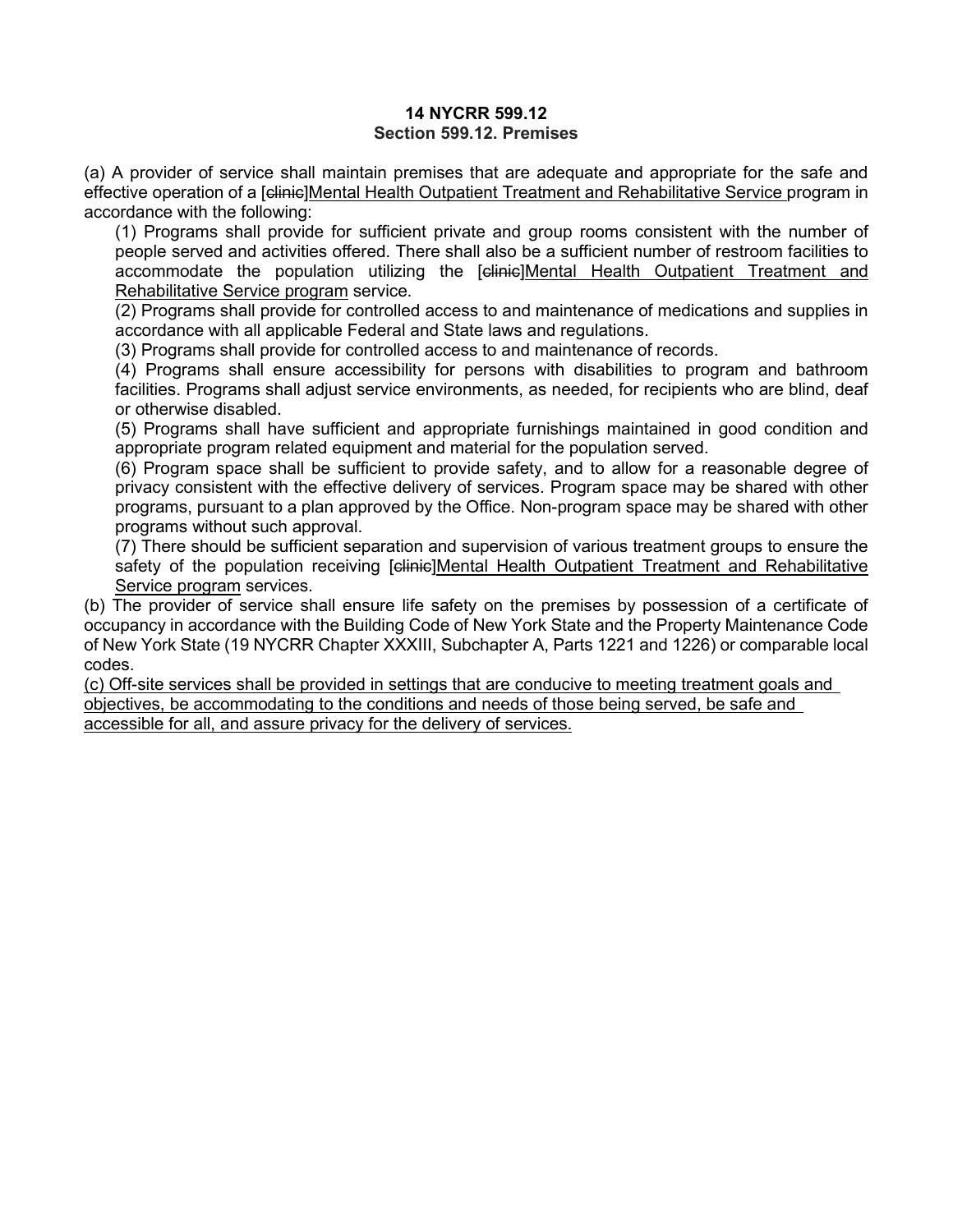## **14 NYCRR 599.13**

## **Section 599.13. Medical assistance [clinic]Mental Health Outpatient Treatment and Rehabilitative** Service program **reimbursement system**

(a) Reimbursement for [<del>clinic</del>]Mental Health Outpatient [t]Treatment and Rehabilitative Service programs procedures will be fee based.

(b) A weight for each [clinic]Mental Health Outpatient Treatment and Rehabilitative Service program procedure shall be established by the Department of Health in conjunction with the Office which reflects the relative anticipated resource utilization for such procedure. For some procedures, fees shall be enhanced pursuant to section 599.14 of this Part through the use of billing modifiers for such things as procedures delivered after hours, services provided in languages other than English, and services of a minimum duration of 15 continuous minutes delivered by a physician or nurse practitioner in psychiatry. (c) Providers will be categorized into peer groups pursuant to this section. The Office will establish a base fee for reimbursement for each peer group. Such fee shall be reduced by 25 percent during the period in which any such provider retains an operating certificate with a duration of less than six months as a result of having been determined to be deficient in meeting applicable standards and requirements, pursuant to this Part.

(d) Peer group specific base fees may be adjusted as applicable by the Office. Provider specific fee adjustments may be made to reflect pay for performance enhancements, penalties resulting from the Office inspection and certification process, or for other reasons described in the regulations of the Office. (e) Payments for procedures will be determined by multiplying the assigned weight for the appropriate procedure code set forth at 10 NYCRR Part 86 by the base fee, and adjusting such fee for modifiers and discounts, as appropriate. When a modifier or discount is expressed as a percentage, it will adjust the payment by its percentage of the procedure weight. When more than one procedure applies to a visit, the highest value procedure shall be paid at its full fee value.

(1) Payments for additional procedures related to the visit will be discounted by 10 percent[.], except for Mental Health Outpatient Treatment and Rehabilitative Service Programs approved by the Office to provide Intensive Outpatient Program (IOP) where there will be no discounted services for additional procedures.

(2) Payments will be reduced by 25 percent for any visit in excess of 30, excluding [crisis visits] crisis intervention services, off-site visits, complex care management, peer/family support services, any services that are provided as part of IOP, and any services that are counted as health services, provided during a state fiscal year to any individual who is 21 years of age or older on the first day of such fiscal year, and 50 percent for any visit in excess of 50, excluding [crisis visits,] crisis intervention services, off-site visits, complex care management, peer/family support services, any services that are provided as part of IOP, and any services counted as health services, provided during such fiscal year to any [recipient] individual, for fiscal years commencing on or after April 1, 2011, except that effective January 1, 2015, this reduction in payment will not apply to court-mandated services.

(f) The Office will annually review procedure weights, modifier values, peer groupings and the base fees for each of the peer groupings, and will update them as needed. Any changes will be published in the State Register and posted on the Office's website.

(g) The Office will establish and make public a list of weights associated with all CPT and HCPCS procedure codes which can be used to bill specific mental health [clinic]Mental Health Outpatient Treatment and Rehabilitative Service program procedures through Medical Assistance. The Office will update this list as needed.

(h) Providers licensed solely under article 31 of the Mental Hygiene Law shall be classified by the following peer groups. [During the transition to the reimbursement methodology established in this Part, the fee paid to new clinics, or clinics commencing service in a new county, shall be equal to that of the lowest blended rate in the appropriate peer group.]

(1) Upstate. All non-Local Governmental Unit operated [mental health clinics]Mental Health Outpatient Treatment and Rehabilitative Service programs operating solely under an Office of Mental Health operating certificate and located in the following counties shall be considered to be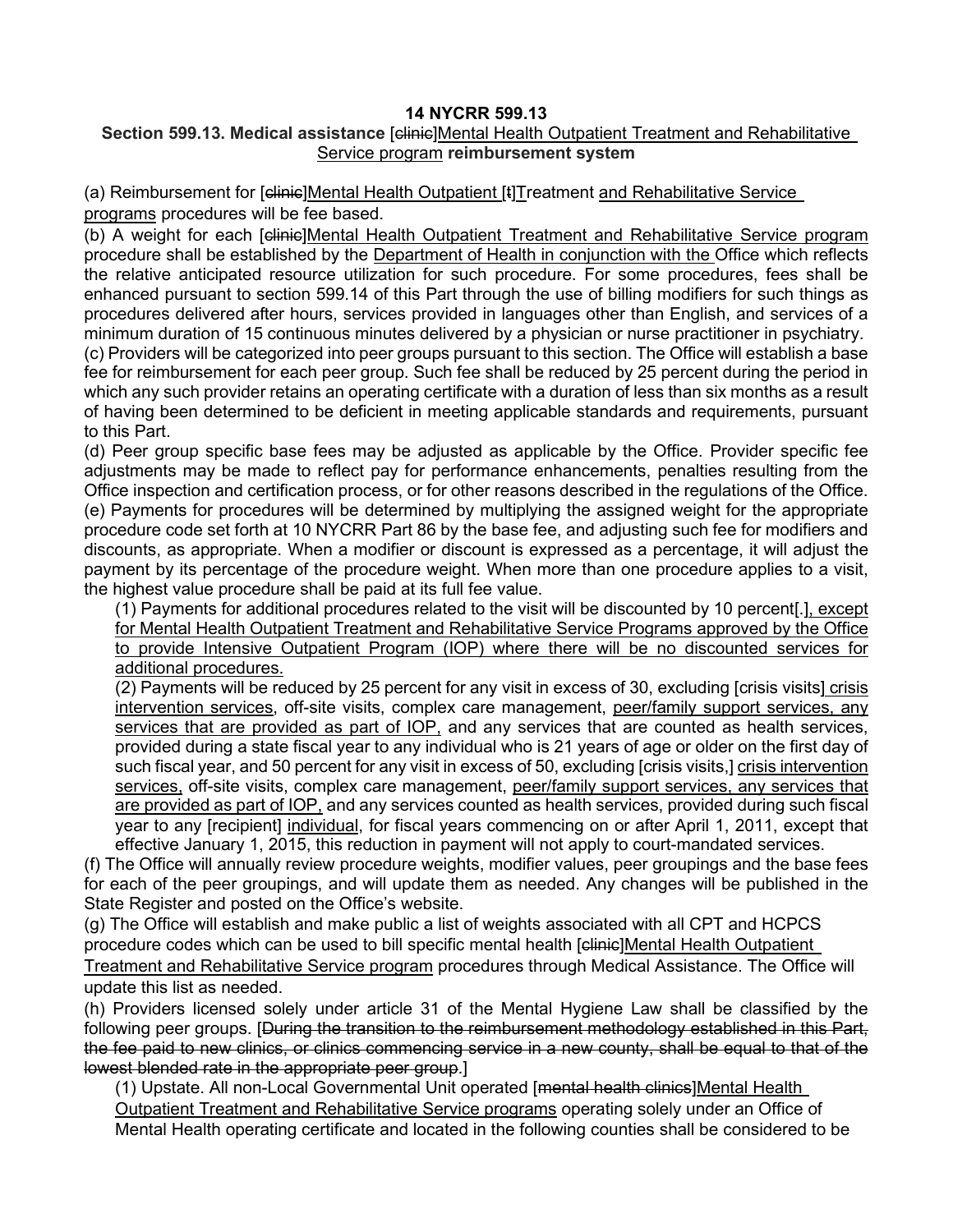included in the upstate peer group: Albany, Allegany, Broome, Cattaraugus, Cayuga, Chautauqua, Chemung, Chenango, Clinton, Columbia, Cortland, Delaware, Erie, Essex, Franklin, Fulton, Genesee, Greene, Hamilton, Herkimer, Jefferson, Lewis, Livingston, Madison, Monroe, Montgomery, Niagara, Oneida, Onondaga, Ontario, Orleans, Oswego, Otsego, Rensselaer, Saratoga, Schenectady, Schoharie, Schuyler, Seneca, St. Lawrence, Steuben, Sullivan, Tioga, Tompkins, Ulster, Warren, Washington, Wayne, Wyoming, and Yates counties.

(2) Downstate. All non-Local Governmental Unit operated [mental health clinics]Mental Health Outpatient Treatment and Rehabilitative Service programs operating solely under an Office of Mental Health operating certificate and located in the following counties shall be considered to be included in the downstate peer group: Bronx, Kings, New York, Queens, Richmond, Nassau, Suffolk, Dutchess, Orange, Putnam, Rockland and Westchester counties.

(3) Local Governmental Unit-Operated. All [mental health clinics]Mental Health Outpatient Treatment and Rehabilitative Service programs operated by a local governmental unit which are operating solely under an operating certificate from the Office.

(4) State-operated. All hospital-based [mental health clinics]Mental Health Outpatient Treatment and Rehabilitative Service programs operated by the Office.

(i) Hospital-based providers licensed under article 28 of the Public Health Law and article 31 of the Mental Hygiene Law shall be classified by the following peer groups. The base rates will be calculated pursuant to 10 NYCRR Part 86.

(1) Upstate hospital - All hospital-based [mental health clinics]Mental Health Outpatient Treatment and Rehabilitative Service programs in Albany, Allegheny, Broome, Cattaraugus, Cayuga, Chautauqua, Chemung, Chenango, Clinton, Columbia, Cortland, Delaware, Erie, Essex, Franklin, Fulton, Genesee, Greene, Hamilton, Herkimer, Jefferson, Lewis, Livingston, Madison, Monroe, Montgomery, Niagara, Oneida, Onondaga, Ontario, Orleans, Oswego, Otsego, Rensselaer, Saratoga, Schenectady, Schoharie, Schuyler, Seneca, St. Lawrence, Steuben, Sullivan, Tioga, Tompkins, Ulster, Warren and Washington, Wayne, Wyoming, and Yates counties.

(2) Downstate hospital- All hospital-based [mental health clinics]Mental Health Outpatient Treatment and Rehabilitative Service programs in Bronx, Kings, New York, Queens, Richmond, Nassau, Suffolk, Dutchess, Orange, Putnam, Rockland and Westchester counties.

(3) The fee paid to new [elinies]Mental Health Outpatient Treatment and Rehabilitative Service programs, or [clinics]Mental Health Outpatient Treatment and Rehabilitative Service programs commencing service in a new county, shall be calculated pursuant [10 NYCRR 86-8.6.](http://www.westlaw.com/Link/Document/FullText?findType=L&pubNum=1013028&cite=10NYADC86-8.6&originatingDoc=I6E280E00D8B011E490D9D236A5717956&refType=VP&originationContext=document&vr=3.0&rs=cblt1.0&transitionType=DocumentItem&contextData=(sc.Default))

(j) Diagnostic and treatment center (D&TC) providers licensed under Article 28 of the Public Health Law and Article 31 of the Mental Hygiene Law shall be classified by the following peer groups. The base rates will be calculated pursuant to this Part. [During the transition to the reimbursement methodology established in this Part, the fee paid to new clinics, or clinics commencing service in a new county, shall be equal to that of the lowest blended rate in the appropriate peer group.]

(1) Upstate D&TC - All diagnostic and treatment centers in Albany, Allegheny, Broome, Cattaraugus, Cayuga, Chautauqua, Chemung, Chenango, Clinton, Columbia, Cortland, Delaware, Erie, Essex, Franklin, Fulton, Genesee, Greene, Hamilton, Herkimer, Jefferson, Lewis, Livingston, Madison, Monroe, Montgomery, Niagara, Oneida, Onondaga, Ontario, Orleans, Oswego, Otsego, Rensselaer, Saratoga, Schenectady, Schoharie, Schuyler, Seneca, St. Lawrence, Steuben, Sullivan, Tioga, Tompkins, Ulster, Warren and Washington, Wayne, Wyoming, and Yates counties.

(2) Downstate D&TC - All diagnostic and treatment centers in Bronx, Kings, New York, Queens, Richmond, Nassau, Suffolk, Dutchess, Orange, Putnam, Rockland and Westchester counties.

(k) D&TCs and hospitals - Where a corporation operates a hospital and a D&TC, the Office will determine the primary relationship between the mental health [elinic]program and the hospital or D&TC and assign the [elinic]Mental Health Outpatient Treatment and Rehabilitative Service program to the appropriate peer group.

(l) Supplemental Payments.

[(1) ]Provider peer group base fees paid pursuant to this section shall be supplemented as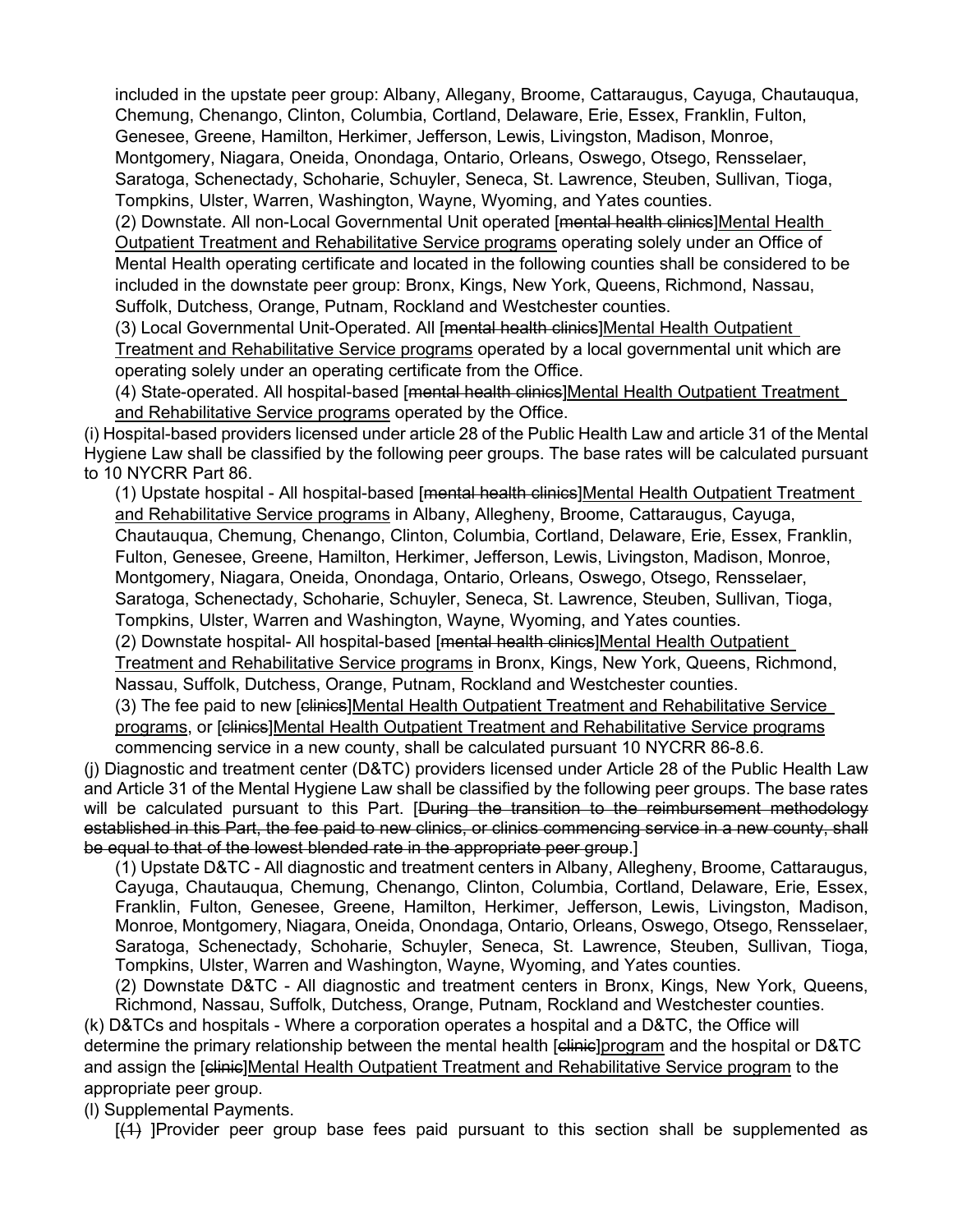appropriate for individual providers participating in the Office of Mental Health quality improvement initiative, or other performance initiatives developed by the Office.

(1[i]) In order to be enrolled in such quality improvement initiative or other Office of Mental Health performance-based payment system, the program shall execute an agreement with the Office under which the provider agrees to participate in such initiative, and undertake such measures as shall be developed by the Office.

(2[ii]) Any program eligible to receive supplemental medical assistance reimbursement for participation in a quality improvement initiative, which fails at any time to meet the requirements set forth in the agreement, shall have its quality improvement supplement to its peer group base fee suspended until such time as the program meets such requirements, as determined by the Office.

[(2) Payments pursuant to this section shall be supplemented for providers participating in the community support program, pursuant to section 588.14 of this Title.]

[(m) System Transition. During the transition, the procedures indicated in the table following as Full Procedures shall be reimbursed at the full payment described in subdivision (e) of this section, subject to the discount for multiple procedures related to a visit. For all other procedures, there will be a transition to full procedure based reimbursement. During the transition, payment for such procedures will consist of a blended payment comprised of a legacy portion of the fees established under Part 588 and Part 592 of this Title and the procedure payment established under this Part. For such procedures, the blended payment will be calculated as follows:

(1) For providers licensed solely under article 31 of the Mental Hygiene Law and all mental health clinics licensed by the Office located in diagnostic and treatment centers:

(i) The Office will identify the amount of base Medical Assistance paid to the clinic pursuant to Part 588 of this Title for services delivered by the clinic for the period July 1, 2008 through June 30, 2009.

(ii) For clinics possessing an operating certificate with a duration of six months or more, the Office will identify the volume of visits with supplemental payments pursuant to Part 592 of this Title for services delivered by the clinic for the period July 1, 2008 through June 30, 2009. Providers who had an operating certificate with a duration of less than six months during the period July 1, 2008 through June 30, 2009, will be considered to have had an operating certificate with a duration of six months or more during this period for the purposes of this calculation. For all providers, the calculation of the total supplemental payment shall utilize the supplemental rate in effect June 30, 2009, or rates made effective subsequent to June 30, 2009, and prior to the effective date of this Part which result from provider appeals or are made pursuant to applicable regulations.

(iii) For each provider, the Office will divide the sum of the reimbursement from subparagraphs (i) and (ii) of this paragraph by the number of Medicaid visits associated with the relevant provider. The result will be the legacy component of the fee.

(2) For hospital-based providers licensed under both article 28 of the Public Health Law and article 31 of the Mental Hygiene Law, the blended payment promulgated by the Office, in consultation with the Department of Health, shall be determined as follows:

(i) The Office will identify the amount of base Medical Assistance paid to the clinic pursuant to Part 588 of this Title for services delivered by the clinic for the period July 1, 2008 through June 30, 2009.

(ii) For clinics possessing an operating certificate with a duration of six months or more, the Office will identify the volume of visits with supplemental payments pursuant to Part 592 of this Title for services delivered by the clinic for the period July 1, 2008 through June 30, 2009. Providers who had an operating certificate with a duration of less than six months, during the period July 1, 2008 through June 30, 2009, will be considered to have had an operating certificate with a duration of six months or more during this period for the purposes of this calculation. For all providers, the calculation of the total supplemental payment shall utilize the supplemental rate in effect June 30, 2009, or rates made effective subsequent to June 30, 2009, and prior to the effective date of this Part which result from provider appeals or are made pursuant to applicable regulations.

(iii) For each provider, the sum of the amounts calculated pursuant to subparagraphs (i) and (ii)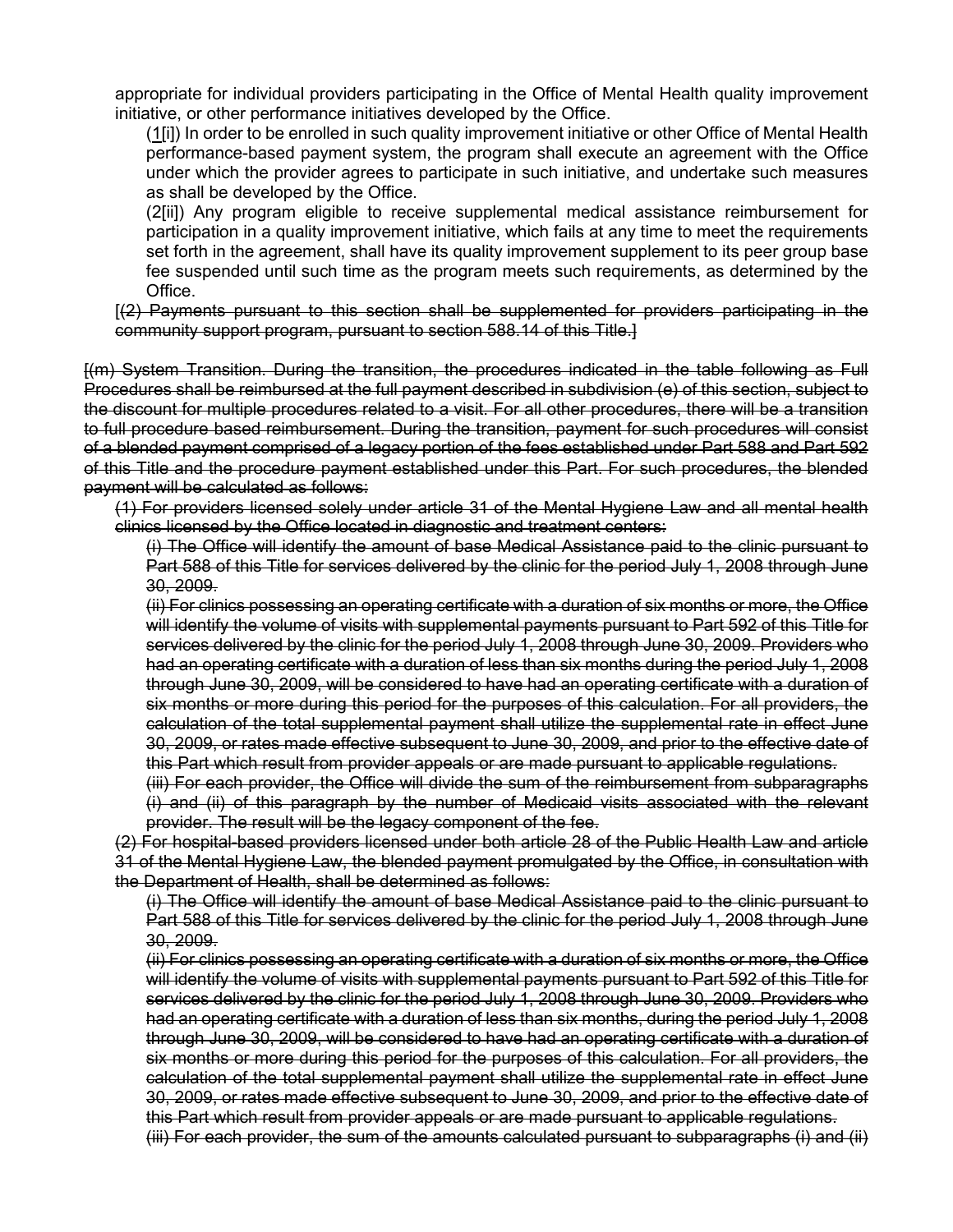of this paragraph shall be included in the calculation of the rates utilizing the methodology set forth at 10 NYCRR Part 86.

(3) During the transition, procedures will be reimbursed as a blended rate or full procedure code based rate pursuant to the following table:

 $\ddot{\phantom{a}}$ 

| BI<br>e <sub>n</sub><br>$\boldsymbol{d}$ | <b>Full Procedure Code</b> | <b>Office of Mental Health Service</b><br><b>Name</b>                                                                  |
|------------------------------------------|----------------------------|------------------------------------------------------------------------------------------------------------------------|
|                                          | $\mathsf{X}$               | <b>Complex Care Management</b>                                                                                         |
|                                          | $\times$                   | Crisis Intervention Service - Brief                                                                                    |
|                                          | $\mathsf{X}$               | <b>Crisis Intervention Service - Complex</b>                                                                           |
|                                          | $\times$                   | Crisis Intervention Service - Per Diem                                                                                 |
|                                          | $\times$                   | Developmental and Psychological<br><b>Testing</b>                                                                      |
|                                          | X                          | Injectable Psychotropic Medication-<br>Administration - No Time Limit                                                  |
|                                          | $\mathsf{X}$               | Injectable Psychotropic Medication-<br>Administration with Monitoring and-<br><b>Education - Minimum of 15 Minutes</b> |
|                                          | $\mathsf{X}$               | <b>Psychotropic Medication Treatment --</b><br>Minimum of 15 Minutes                                                   |
| X                                        |                            | Initial Mental Health Assessment,<br>Diagnostic Interview, and Treatment-<br><b>Plan Development</b>                   |
| $\mathsf{X}$                             |                            | Psychiatric Assessment - Minimum of<br><b>30 Minutes</b>                                                               |
| $\mathsf{X}$                             |                            | Psychiatric Assessment - Minimum of<br>45 Minutes                                                                      |
| $\mathsf{X}$                             |                            | Individual Psychotherapy - Minimum of<br><b>30 Minutes</b>                                                             |
| $\mathsf{X}$                             |                            | Individual Psychotherapy - Minimum of<br>45 Minutes                                                                    |
| $\mathsf{X}$                             |                            | Group and Multifamily/Collateral<br>Group Psychotherapy - Minimum of 60<br><b>Minutes</b>                              |
| $\sf X$                                  |                            | Family Therapy/Collateral w/o patient-<br>Minimum of 30 minutes                                                        |
| $\mathsf{X}$                             |                            | Family Therapy/Collateral with patient-<br>- Minimum of 60 minutes                                                     |

(4) For providers licensed solely under Article 31 of the Mental Hygiene Law and mental health clinics licensed by the Office located in diagnostic and treatment centers for procedures paid as a blend, there will be a transition to a full procedure code based reimbursement system as follows:

(i) Year 1: Providers will receive 75 percent of the legacy payment amount and 25 percent of the calculated value of the procedure-related fee established in this section.

(ii) Year 2: Providers will receive 50 percent of the legacy payment amount and 50 percent of the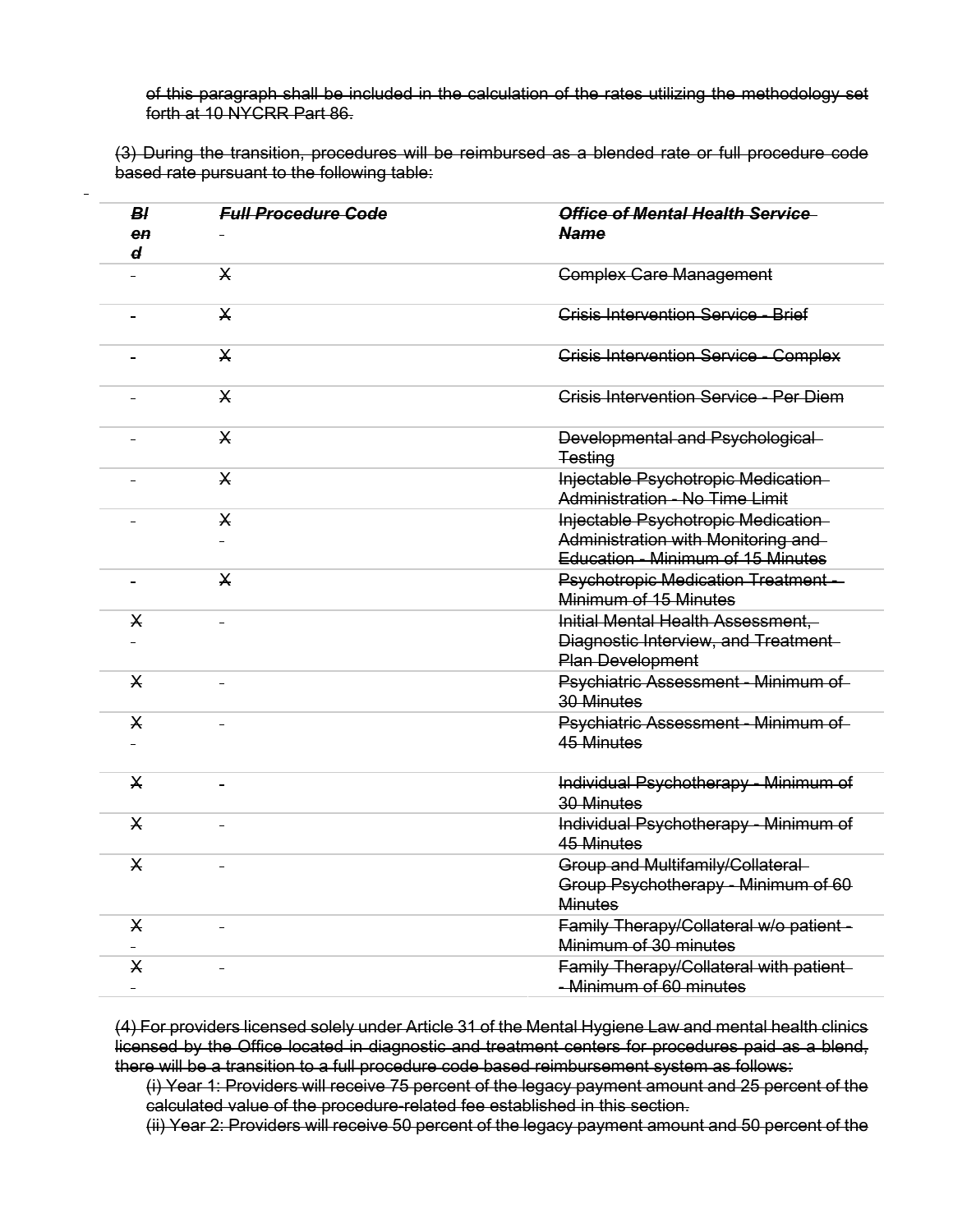calculated value of the procedure related fee established in this section.

(iii) Year 3: Providers will receive 25 percent of the legacy payment amount and 75 percent of the calculated value of the procedure related fee established in this section.

(iv) Year 4: Providers will receive 100 percent of the procedure fee payment.

(v) When more than one procedure is delivered during a visit, the applicable discount will not be applied to the blend component of the payment.

(5) For hospital-based providers licensed under both article 28 of the Public Health Law and article 31 of the Mental Hygiene Law, the transition to full procedure code reimbursement will be consistent with the transition schedule described in 10 NYCRR Part 86.

(6) During the transition, upon the request and subject to the approval of the Director of Community Services, the provider shall furnish the Director of Community Services and the Office with a transition plan describing the level and type of services not funded by Medical Assistance that will be provided to the community. The component of the legacy payment associated with Part 592 of this Title shall be contingent upon the provider's compliance with such plan. For providers operated by a county, the component of the legacy payment associated with Part 592 of this Title will be contingent upon compliance with such a transition plan that has been approved by the Office.

(7) For hospital-based programs licensed under article 31 of the Mental Hygiene Law and operated by corporations operating programs licensed under article 28 of the Public Health Law, an additional capital payment per visit shall be determined by dividing all allowable capital costs for all article 31 licensed programs operated by that corporation after deducting any exclusions, by the sum of the total number of visits to all of the article 31 licensed programs operated by that corporation.]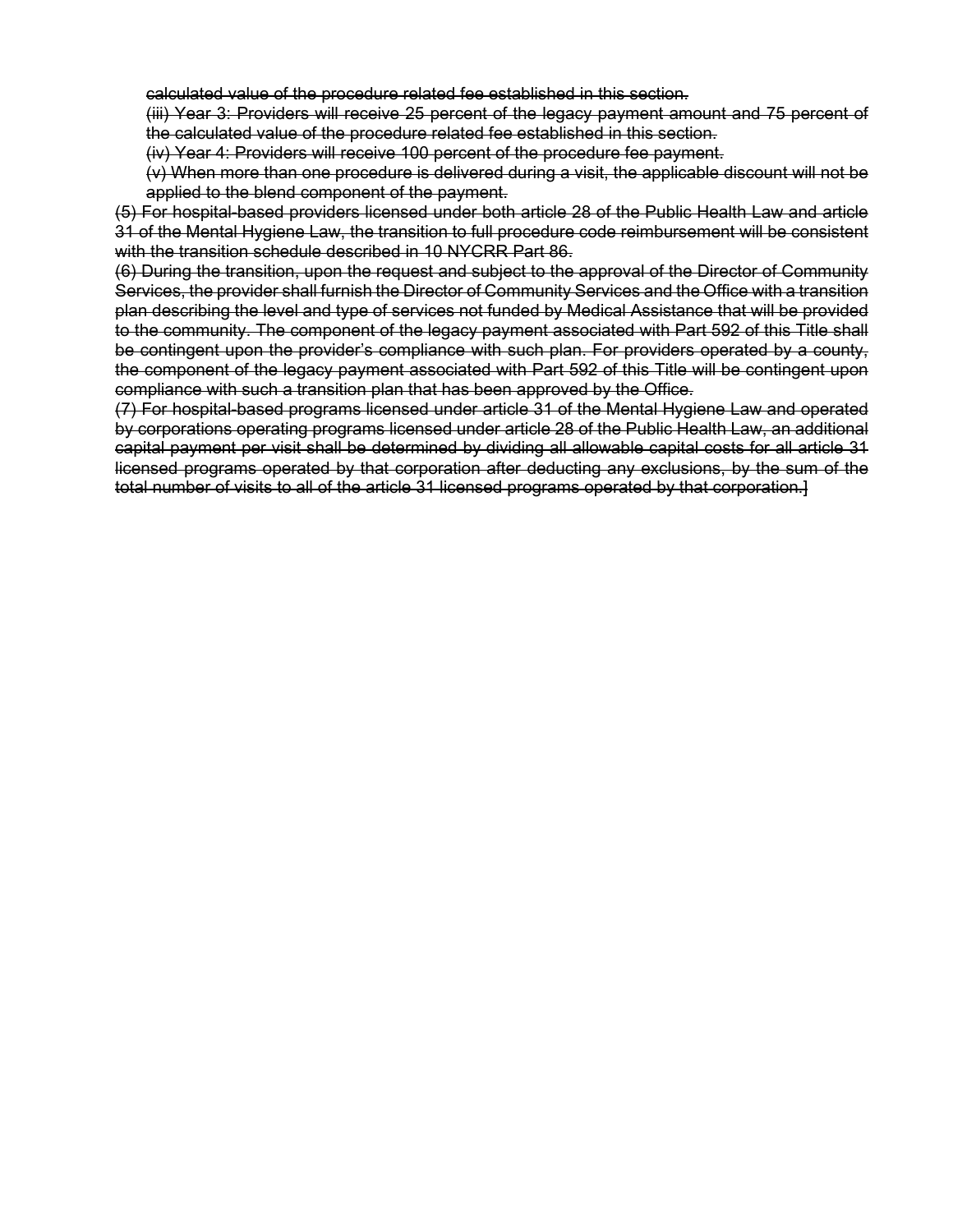#### **14 NYCRR 599.14 Section 599.14. Medical assistance billing standards**

(a) Medicaid claims for individuals who have been admitted to a [clinic]Mental Health Outpatient [t]Treatment and Rehabilitative Service program shall include, at a minimum, the Medicaid identification number of the individual [recipient], the designated mental illness diagnosis, the procedure code or codes corresponding to the procedure or procedures provided, the location of the service, specifically the licensed location where the service was provided or the clinician's regular assigned licensed location from which the clinician departed for an off-site procedure, and the National Provider Identification or equivalent Department of Health-approved alternative as appropriate of the attending clinician. The provider must also comply with the requirements associated with any procedure code being billed.

(b) Medicaid claims may be reimbursed for up to three pre-admission procedures per adult [recipient] individual, excluding Peer/Family Support Services which has no pre-admission reimbursement limit, no more than one of which may be a collateral procedure. For children, claims may be reimbursed for up to three pre-admission visits per child/family, excluding visits solely for Peer Support Services. [Such claims] shall include, at a minimum, the Medicaid identification number of the recipient , the designated mental illness diagnosis, the procedure code or codes corresponding to the procedure or procedures provided, the location of the service, specifically the licensed location where the service was provided or the clinician's regular assigned licensed location from which the clinician departed for an off-site procedure, and the National Provider Identification or equivalent Department of Health-approved alternative as appropriate of the attending clinician.] For pre-admission visits at least the code for unspecified Illness [diagnosis-deferred] must be entered on the claim.

(c) Medicaid claims may be submitted for no more than three services, comprising of two psychiatric services and one health service, per day for any individual, not including crisis intervention, [or] complex care management, peer support services, or any services that are provided as part of IOP. For the purposes of this subdivision, psychotropic medication treatment, injectable psychotropic medication administration, injectable psychotropic medication administration with monitoring and education, and complex care management services may be counted as either health services or psychiatric services. No more than one health physical may be claimed in one year. [Medicaid claims may be submitted for no more than one off-site service per child, per day, excluding crisis intervention services.]

#### (d) Billing services.

(1) Assessment services consist of two types of assessment--Initial Assessment and Psychiatric Assessment. No more than three initial assessment procedures may be reimbursed by Medicaid [during an episode of service]. Additional initial assessment procedures are [shall not be] eligible for Medicaid reimbursement [if less] when more than 365 days have transpired since the most recent Medicaid reimbursed visit to the [Clinic]Mental Health Outpatient [t]Treatment and Rehabilitative Service program.

(i) initial assessment Services shall include performance or consideration, as applicable, of the Health Screening.

[(*a*) Initial Assessment interviews provided on or after October 1, 2010, to a child off-site shall be reimbursable on a Federally-non-participating basis and only for children up to age 19. The location and reason for delivering the service off-site must be documented in the treatment plan.

(b)] (ii) The [Clinic]Mental Health Outpatient [t]Treatment and Rehabilitative Service program must document a minimum of 45 minutes face-to-face contact with the [recipient] individual or family or other collaterals. For school-based services, the duration of such services may be that of the school period, provided the school period is of a duration of at least 40 minutes. [(c)] (iii) [Clinics]Mental Health Outpatient [t]Treatment and Rehabilitative Service programs may bill the physician modifier when psychiatrists, nurse practitioners in psychiatry, or physicians approved pursuant to Section 599.9 of this Part spend at least 15 minutes serving the [recipient] individual during the time the initial assessment is being conducted by another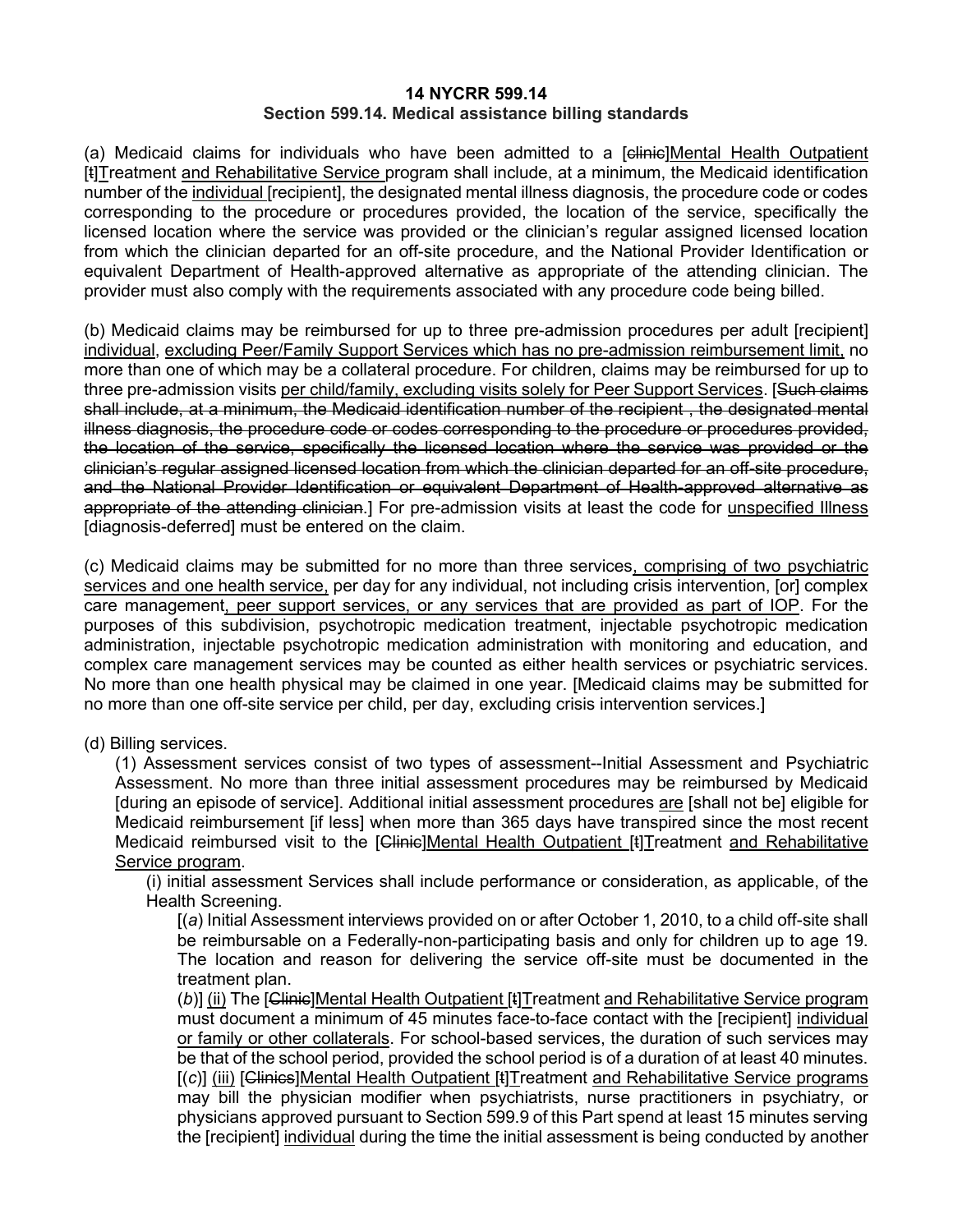licensed practitioner.

(i[i]v)A Psychiatric Assessment may be provided to either an individual being assessed for admission to the [elinic]Mental Health Outpatient Treatment and Rehabilitative Service program, or an individual who is currently admitted. Psychiatric assessments may be performed for admitted recipients where medically necessary without limitations. Psychiatric Assessments may include such elements as a diagnostic interview and treatment plan development.

(*a*) A Psychiatric Assessment may be provided by a physician, psychiatrist, nurse practitioner in psychiatry, or physician assistant with specialized training approved by the Office to an individual who has been admitted to the [clinic]Mental Health Outpatient Treatment and Rehabilitative Service program, or one for whom the appropriateness of admission is being assessed.

(*b*) A Psychiatric Assessment of at least 30 minutes of documented face-to-face interaction between the [recipient] individual, or family or other collaterals, and the physician, psychiatrist, or nurse practitioner in psychiatry, shall be billed as a Brief Psychiatric Assessment.

(*c*) A Psychiatric Assessment of at least 45 minutes of documented face-to-face interaction between the [recipient] individual, or family or other collaterals, and the physician, psychiatrist or nurse practitioner in psychiatry, shall be billed as an Extended Psychiatric Assessment.

(*d*)[ A Psychiatric Assessment provided on or after October 1, 2010, to a child off-site shall be reimbursable on a Federally-non-participating basis and only for children up to age 19.] Programs shall comply with the most recent applicable AMA coding guidelines regarding the appropriate use of evaluation and management codes for Psychiatric Assessment services, including minimum duration standards for the provision of psychotherapy services provided by physicians and nurse practitioners. Where clinically appropriate and consistent with applicable AMA coding guidelines for service duration ranges for evaluation and management codes, programs may bill for Brief or Extended Psychiatric Assessments for shorter service durations than those specified in this subparagraph.

(2) Psychiatric Consultation.

(i) Psychiatric Consultation may be provided by a [psychiatrist, or nurse practitioner in psychiatry] Physician, Psychiatrist, Nurse practitioner, or Psychiatric nurse practitioner to a referring physician for the purposes of assisting in the diagnosis, integration of treatment, or assistance in ensuring continuity of care, for an [patient] individual receiving services from a [of the] referring physician.

(ii) Psychiatric Consultation services must be face-to-face with the [recipient] individual, or [through video tele-psychiatry, where available] using telehealth, where approved by the Office and shall be billed by the Program in the same manner as Psychiatric Assessments pursuant to paragraph (1) of this subdivision.

(3) Crisis Intervention.

(i) The [clinic]Mental Health Outpatient Treatment and Rehabilitative Service program may make contractual arrangements for after-hours crisis coverage by clinicians, but contracts for this service must be approved by the local governmental unit in which the [elinie]Mental Health Outpatient Treatment and Rehabilitative Service program is located, or by the Office for countyoperated [clinics]Mental Health Outpatient Treatment and Rehabilitative Service programs. (ii) Crisis Intervention Services consist of three billable levels of service.

(*a*) Crisis Intervention--Brief. Brief Crisis Intervention Services shall be done in person or via telehealth [face-to-face or by telephone]. For services of a duration of at least 15 minutes, one unit of service shall be billed. For each additional service increment of at least 15 minutes, an additional unit of service may be billed, up to a maximum of six units per day. [For all recipients, offsite Crisis Intervention--Brief Services provided on or after October 1, 2010 shall be reimbursable on a Federally-non-participating basis.]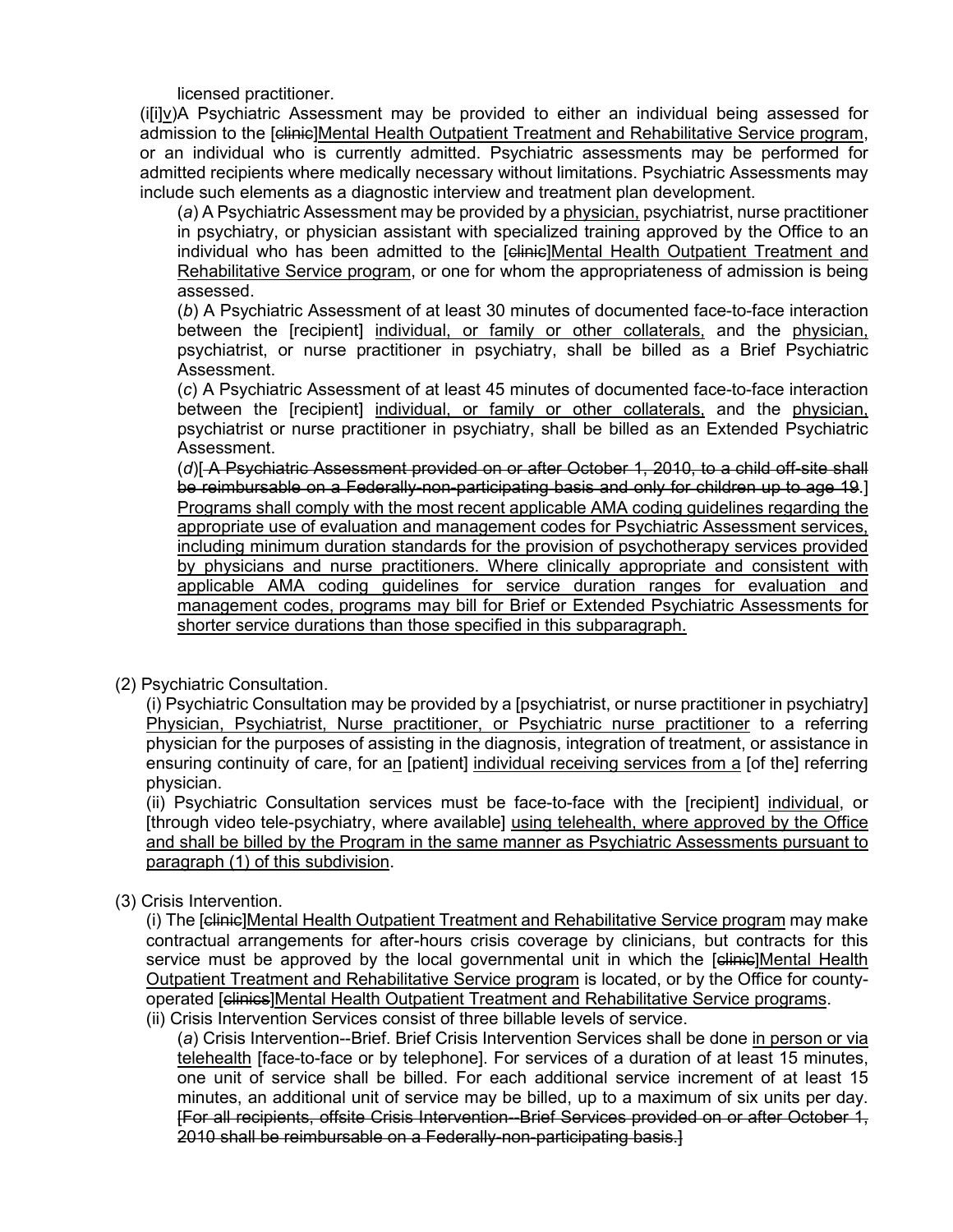(*b*) Crisis [i]Intervention--Complex. Complex Crisis Intervention requires a minimum of one hour of face-to-face contact by two or more clinicians. Both clinicians must be present for the majority of the duration of the total contact. [A peer advocate, family advisor,] Certified Peer Specialists, Credentialed Family Peer Advocates, and Credentialed Youth Peer Advocates, or [non-licensed] paraprofessional staff may substitute for one clinician. [Clinic]Mental Health Outpatient Treatment and Rehabilitative Service program may be reimbursed for crisis intervention-complex services provided to individuals who have not engaged in services for a period of up to two years.

(*c*) Crisis [i]Intervention--Per Diem. Per Diem Crisis Intervention requires three hours or more of face-to-face contact by two or more clinicians. Both clinicians must be present for the majority of the duration of the total contact. [A peer advocate, family advisor,] Certified Peer Specialists, Credentialed Family Peer Advocates, and Credentialed Youth Peer Advocates, or [non-licensed] paraprofessional staff may substitute for one clinician. [Clinics]Mental Health Outpatient Treatment and Rehabilitative Service programs may be reimbursed for crisis intervention-per diem services provided to individuals who have not engaged in services for a period of up to two years.

(4) Injectable Psychotropic Medication Administration services are reimbursed for [face-to-face] in person contact between a clinician and the individual[recipeient]. [Such services provided on or after October 1, 2010, to a child off-site shall be reimbursable on a Federally-non-participating basis and only for children up to age 19.]

Injectable Psychotropic Medication Administration Services consist of two billable levels of service.

(i) Injectable Psychotropic Medication Administration service has no minimum time limit. This service includes medication injection.

(ii) Injectable Psychotropic Medication Administration with Monitoring and Education requires a minimum of 15 minutes. This service includes medication injection, monitoring and [consumer] individual education, as necessary.

If the Injectable Psychotropic Medication Administration with Monitoring and Education Service is provided to an [recipient] individual by a Psychiatrist, Physician, Nurse practitioner, or Psychiatric Nurse Practitioner, [physician or nurse practitioner in psychiatry,] it shall not be claimed in addition to an evaluation and management service (including psychiatric assessment and psychotropic medication treatment) received by that [recipient] individual on the same day. In this case, the [clinic]Mental Health Outpatient Treatment and Rehabilitative Service program may claim reimbursement for an Injectable Psychotropic Medication Administration procedure instead.

(5) Psychotropic Medication Treatment services are reimbursed for face-to-face contact of at least 15 minutes in duration between a Psychiatrist, Physician, Nurse practitioner, or Psychiatric Nurse Practitioner, [physician or nurse practitioner in psychiatry] and the [recipient] individual. [Such services provided on or after October 1, 2010, to a child off-site shall be reimbursable on a Federallynon-participating basis and only for children up to age 19.]

(6) Psychotherapy services. Psychotherapy services consist of the following levels of billable service.

- (i) Psychotherapy services--individual shall be reimbursed as follows:
	- (*a*) [brief individual psychotherapy service:

(*1*)] A psychotherapy service provided face to face with the [recipient] individual with a documented duration of 30 minutes shall [receive full reimbursement] be billed as a brief psychotherapy service. [or

(*2*) effective January 1, 2015, service provided face to face with the recipient with a documented duration of 20 minutes shall receive a 30 percent reduction in reimbursement.]

(*b*) [extended individual psychotherapy service: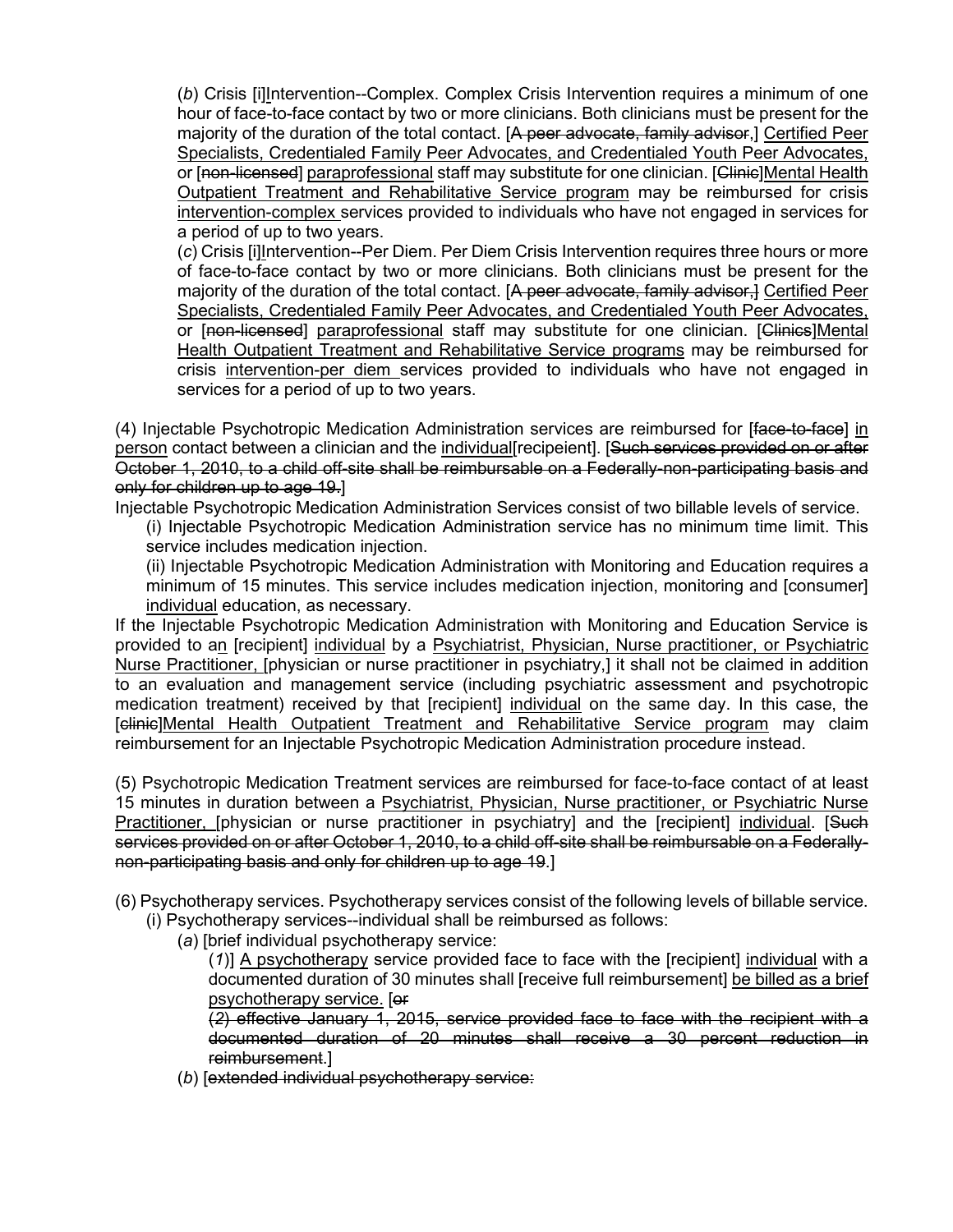(4)] A psychotherapy service provided face to face with the [recipient] individual with a documented duration of 45 minutes shall be billed as an extended psychotherapy service.[; or

(2) effective January 1, 2015, service provided face to face with the recipient requires a documented duration of 30 minutes (with or without a collateral), with the remaining 15 minutes spent with the collateral (with or without the recipient).

(3) For school-based services, the duration of such services may be that of the school period provided the school period is of a duration of at least 40 minutes.]

(*c*) [Brief or Extended Psychotherapy Services provided on or after October 1, 2010, to a child offsite shall be reimbursable on a Federally-non-participating basis and only for children up to age 19.] Brief and Extended Psychotherapy services may be billed where more than half of the minimum service duration is spent providing services to the individual and the remainder of the minimum service duration is spent providing service to a collateral.

(*d*) Programs shall comply with applicable AMA coding guidelines regarding the appropriate use of evaluation and management codes for Psychotherapy services. Where clinically appropriate and consistent with applicable AMA coding guidelines for service duration ranges for evaluation and management psychotherapy codes, programs may bill for Brief or Extended Psychotherapy for shorter service durations than those specified in this subparagraph.

(ii) Psychotherapy--Family/Collateral with the individual [recipient] requires documented cumulative, continuous face-to-face service with the individual [recipient] and the collateral of a minimum duration of [60]50 minutes, during which time the individual [recipient] shall be present for at least the majority of the time. [Such services provided on or after October 1, 2010, to a child off-site shall be reimbursable on a Federally-non-participating basis and only for children up to age 19.]

(iii) Psychotherapy--Family/Collateral Without the individual [recipient] requires documented face-toface service with the collateral of a minimum duration of 30 minutes. For this service, the individual [recipient] may also be present for some or all of the time. [Such services provided on or after October 1, 2010, on behalf of a child off-site shall be reimbursable on a Federally-non-participating basis and only for children up to age 19.] Where clinically appropriate and consistent with applicable AMA coding guidelines for service duration ranges for evaluation and management psychotherapy codes, programs may bill for Psychotherapy—Family/Collateral Without the Individual for shorter service durations than those specified in this subparagraph.

(iv) Psychotherapy--Multi-Individual [recipient] Group requires documented face-to-face service with a minimum of two recipients and a maximum of 12 recipients for services of a minimum duration of 60 minutes. [For school-based services, the duration of such services may be that of the school period provided the school period is of a duration of at least 40 minutes.] For services of a duration of at least 40 minutes and less than 60 minutes, reimbursement will be reduced by 30 percent.

(v) Psychotherapy--Multi-Family/Collateral Group requires documented face-to-face service with a minimum of two multifamily/ collateral units and a maximum of eight multifamily/ collateral units in the group, with a maximum total number in any group not to exceed 16 individuals, and a minimum duration of 60 minutes of service. For services of a duration of at least 40 minutes and less than 60 minutes, reimbursement will be reduced by 30 percent.

(7) [Developmental Testing.]Testing Services, including Developmental Testing, Neurobehavioral Status Examination, and Psychological Testing. Medical Assistance may reimburse for this service solely for individuals admitted to the [clinic]Mental Health Outpatient Treatment and Rehabilitative Service program. Developmental Testing services must be face-to-face with the individual [recipient]. (8) [Psychological Testing. Medical Assistance may reimburse for this service solely for individuals admitted to the clinic Psychological testing services must be face-to-face with the individual.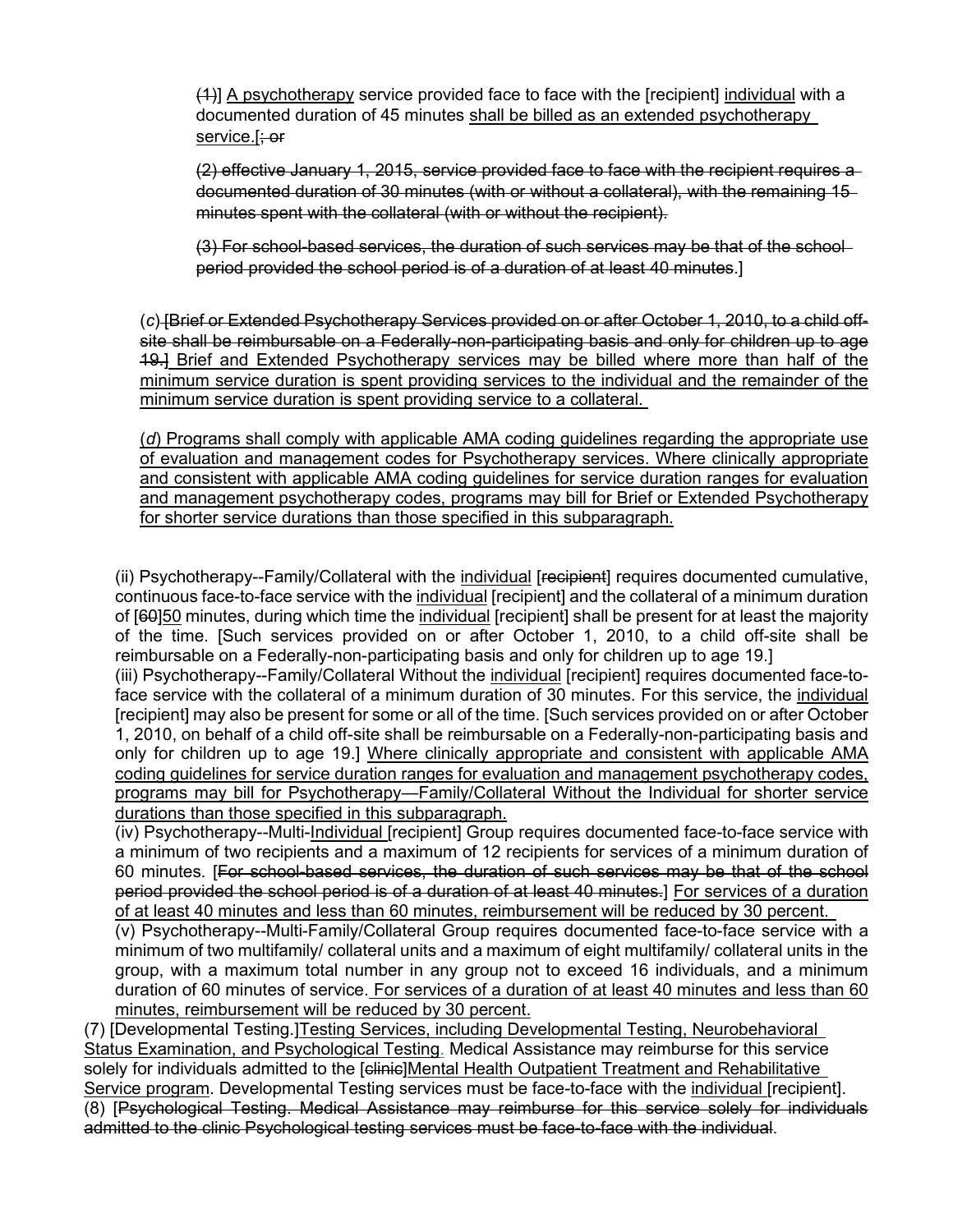(9) Effective October 1, 2014, c]Complex care management must be provided no later than within 14 calendar days following a face-to-face psychotherapy, psychotropic medication treatment, or crisis intervention mental health outpatient [elinie]program service. A maximum of four units of at least five consecutive minutes of complex care management may be billed following each face-to-face psychotherapy, psychotropic medication treatment, or crisis intervention service. Each full five-minute unit may be provided on separate days within the 14-calendar day limit, with a maximum of four full fiveminute units associated with each eligible [elinie]Mental Health Outpatient Treatment and Rehabilitative Service program visit. The time spent documenting the provision of complex care management or in other documentation activities shall not be included in the calculation of time for the purposes of billing of complex care management.

(9) Peer/Family Support Services may be provided to individuals, family or other collaterals, or groups of individuals not to exceed 12. For services of a duration of at least 15 minutes, one unit of service shall be billed. For each additional service increment of at least 15 minutes, an additional unit of service may be billed, up to twelve units per day, or 3 hours maximum. Multiple units of Peer/Family Support Services may be provided consecutively or at different times of the day.

(e) Modifiers. Billing modifiers, including modifiers paid as supplementary rates to visits, are available pursuant to this section as indicated in the modifier chart included in this subdivision.

| <b>Office of Mental Health</b><br><b>Service Name</b>                                                                    | <b>After</b><br><b>Hours</b> | Language<br>other than<br><b>English</b> | <b>Physician/ NPP</b> |
|--------------------------------------------------------------------------------------------------------------------------|------------------------------|------------------------------------------|-----------------------|
| <b>Complex Care</b><br>Management                                                                                        | X                            | X                                        |                       |
| <b>Crisis Intervention</b><br>Service - brief [Per 15<br>minutes]                                                        | $\mathsf{x}$                 | X                                        |                       |
| <b>Crisis Intervention</b><br>Service - Complex [Per<br>Hour]                                                            | X                            | $\mathsf{x}$                             |                       |
| <b>Crisis Intervention</b><br>Service - Per Diem                                                                         | X                            | $\mathsf{x}$                             |                       |
| <b>Peer/Family Support</b><br>Services [- Per 15<br>Minutes]                                                             | $\underline{x}$              | $\underline{\mathsf{X}}$                 |                       |
| Developmental,<br>Neurobehavioral Status<br>Exam, and<br><b>Psychological Testing</b>                                    | $\pmb{\mathsf{X}}$           | $\pmb{\times}$                           |                       |
| Injectable Psychotropic<br>Medication<br>Administration with<br>Monitoring and<br>Education [- Minimum of<br>15 Minutes] | X                            | $\pmb{\times}$                           |                       |
| <b>Psychotropic Medication</b><br>Treatment [- Minimum of<br>15 Minutes]                                                 | X                            | [X]                                      |                       |
| <b>Initial Mental Health</b><br>Assessment, Diagnostic<br>Interview, and Treatment<br><b>Plan Development</b>            | X                            | X                                        | X                     |

#### **Modifier Chart for Services Provided On-Site**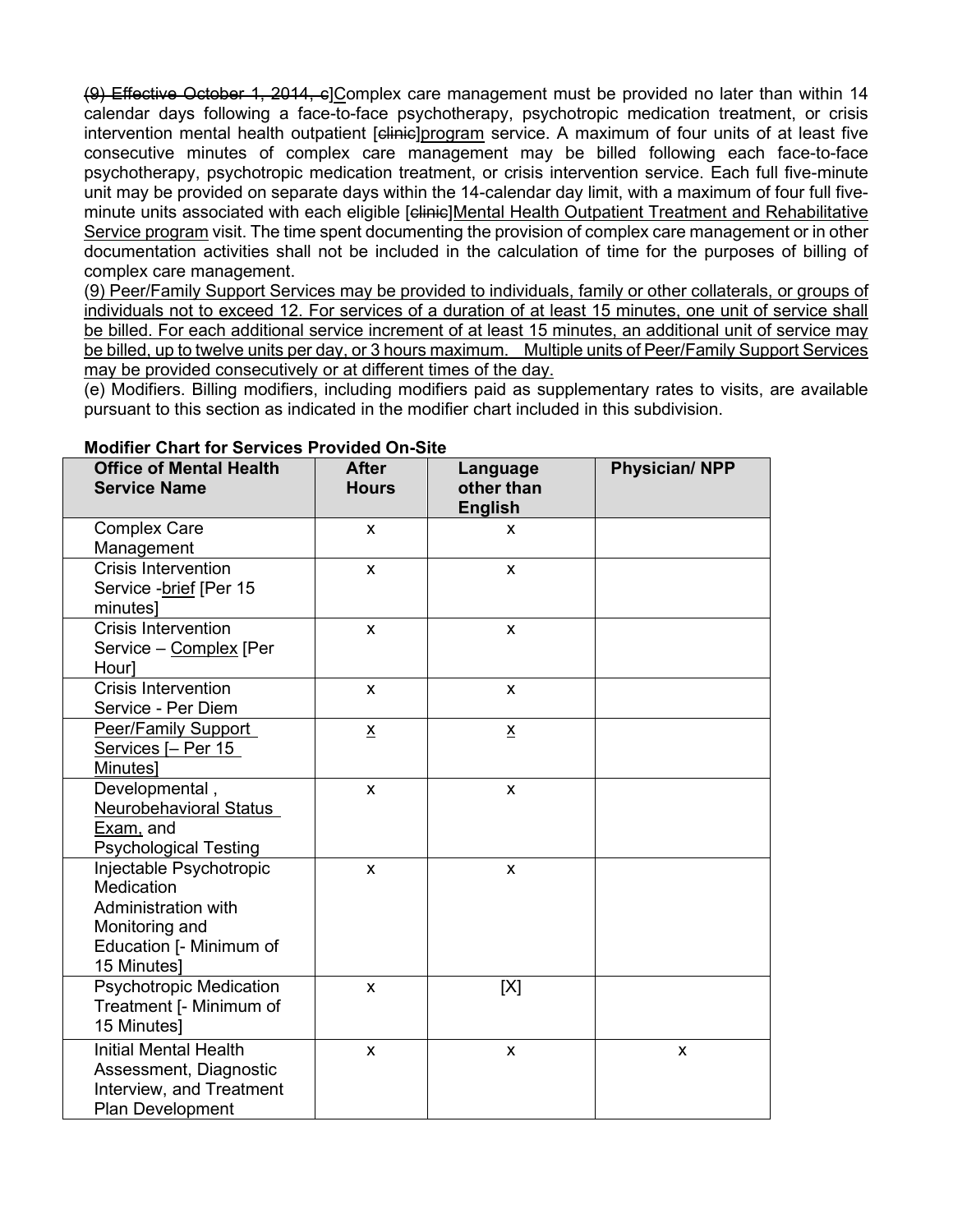| <b>Psychiatric Assessment</b><br>- brief [Minimum of 30<br>Mins]                        | X              | X            |              |
|-----------------------------------------------------------------------------------------|----------------|--------------|--------------|
| <b>Psychiatric Assessment</b><br>- [Minimum of 45 Mins]<br>extended                     | $\mathsf{x}$   | X            |              |
| Individual<br>Psychotherapy-<br>[Minimum of 30 Mins]<br>brief                           | X              | $\mathsf{x}$ | $\mathsf{x}$ |
| Individual<br>Psychotherapy-<br>[Minimum of 45 Mins]<br>extended                        | X              | X            | X            |
| Group and<br>Multifamily/Collateral<br>Group Psychotherapy[ -<br>Minimum of 60 Minutes] | X              | X            | X            |
| Family<br>Therapy/Collateral w/o<br>patient [- Minimum of 30<br>minutes]                | $\pmb{\times}$ | X            | X            |
| Family<br>Therapy/Collateral with<br>patient [- Minimum of 60<br>minutes]               | X              | X            | X            |

(f) A [clinic]Mental Health Outpatient Treatment and Rehabilitative Service program may not be reimbursed for services provided to an individual currently enrolled in another program licensed by the Office for which Medicaid reimbursement is being made except as provided in this subdivision.

(1) Reimbursement shall be made for up to three pre-admission [assessment] visits when an [recipient] individual is in transition from another outpatient program, [including] except another [clinic]Mental Health Outpatient Treatment and Rehabilitative Service program<sup>[</sup>, to the clinic]. After completion of the three [initial assessment]preadmission visits, a [elinie]Mental Health Outpatient Treatment and Rehabilitative Service program provider may not bill Medical Assistance for a service unless it is medically necessary, performed pursuant to a treatment plan approved pursuant to this Part, and, except as specified in this subdivision, the [recipient] individual has been discharged from the other outpatient program.

(2) Reimbursement shall be made for an [recipient] individual currently admitted to a continuing day treatment program in accordance with Part 587 of this Title when such [recipient] individual shall also be admitted to a [clinic]Mental Health Outpatient [t]Treatment and Rehabilitative Service program solely for the purpose of clozapine medication therapy. Reimbursement shall be made for no more than five clozapine medication treatment visits per month per [recipient] individual.

(3) [Reimbursement shall be made for no more than five clinic visits per month for a recipient concurrently admitted to an intensive psychiatric rehabilitation treatment program.] Reimbursement shall be made for services provided, including preadmission visits, without regard to an individual's enrollment in more than one, different Mental Health Outpatient Treatment and Rehabilitative Service programs, except reimbursement shall not be made to more than one program for the same service on the same date of service.

(4) Reimbursement shall not be made for services rendered by a [clinic]Mental Health Outpatient Treatment and Rehabilitative Service program to residents of a residential health care facility.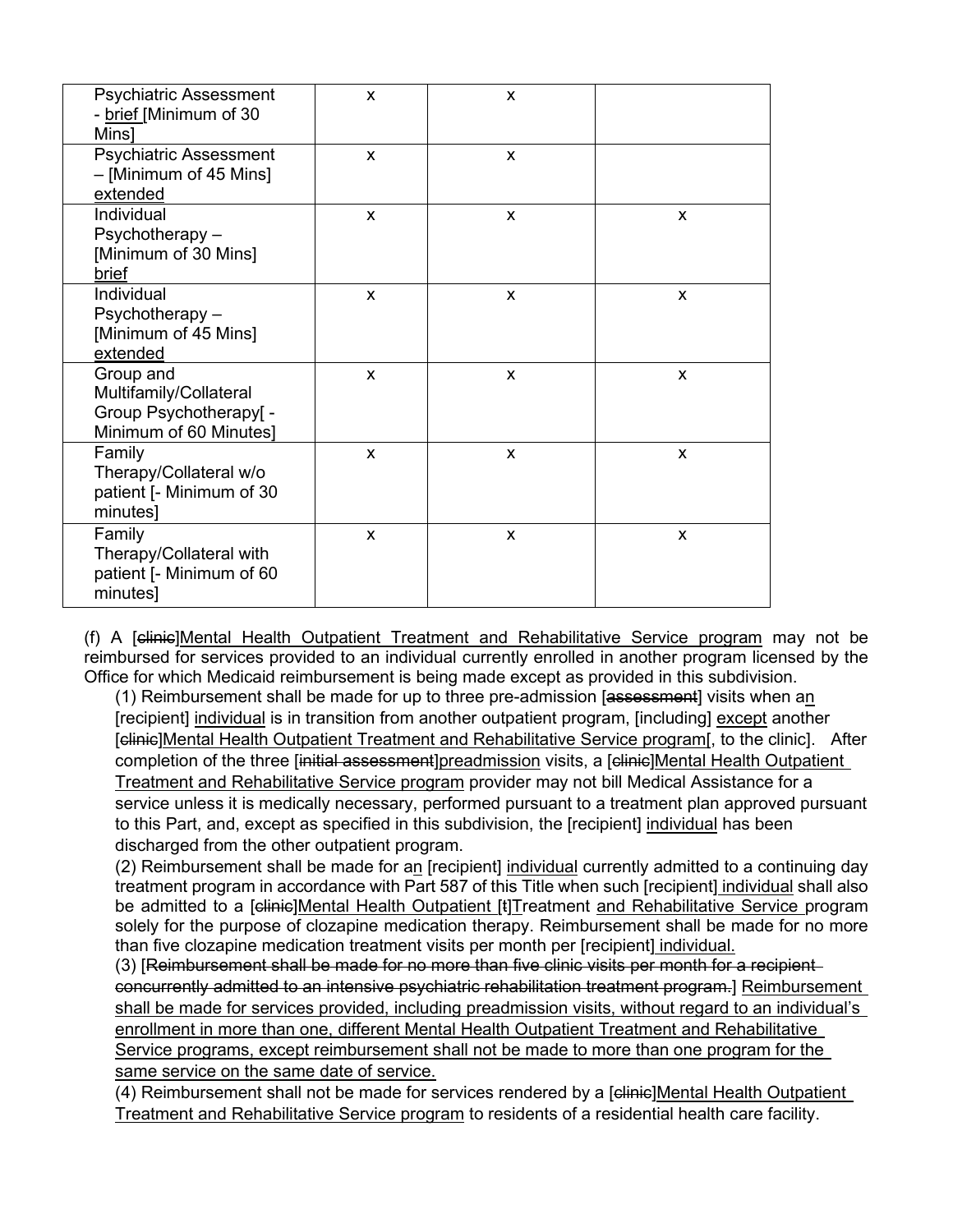Reimbursement shall be made to the [clinic]Mental Health Outpatient Treatment and Rehabilitative Service program by the residential health care facility.

(g) The Office will only consider requests for revisions of fees calculated under the provisions of this Part due to errors made by the Office in its calculation.

(1) A request for revision of a fee calculated in accordance with this section shall be sent to the Commissioner by registered or certified mail and shall contain a detailed statement of the basis for the requested revision together with any documentation that the provider of service wishes to submit. (2) A request for revision must be submitted within 120 days of receipt by the provider of service of the rate computation.

(3) The provider of service shall be notified in writing of the Commissioner's determination, including a statement of the reasons therefor.

(h) Miscellaneous billing rules.

(1) Services provided by [clinics]Mental Health Outpatient Treatment and Rehabilitative Service programs operated by agencies licensed under article 28 of the Public Health Law, which are also licensed pursuant to article 31 of the Mental Hygiene Law, shall not be considered to be specialized services pursuant to [section 2807 of the Public Health Law.](http://www.westlaw.com/Link/Document/FullText?findType=L&pubNum=1000121&cite=NYPHS2807&originatingDoc=I6E4FE150D8B011E490D9D236A5717956&refType=LQ&originationContext=document&vr=3.0&rs=cblt1.0&transitionType=DocumentItem&contextData=(sc.Default))

[(2) Specialty clinics providing procedures to children with a serious emotional disturbance enrolled in Medicaid Managed Care may be paid Medicaid Fee-for-Service reimbursement for those procedures.]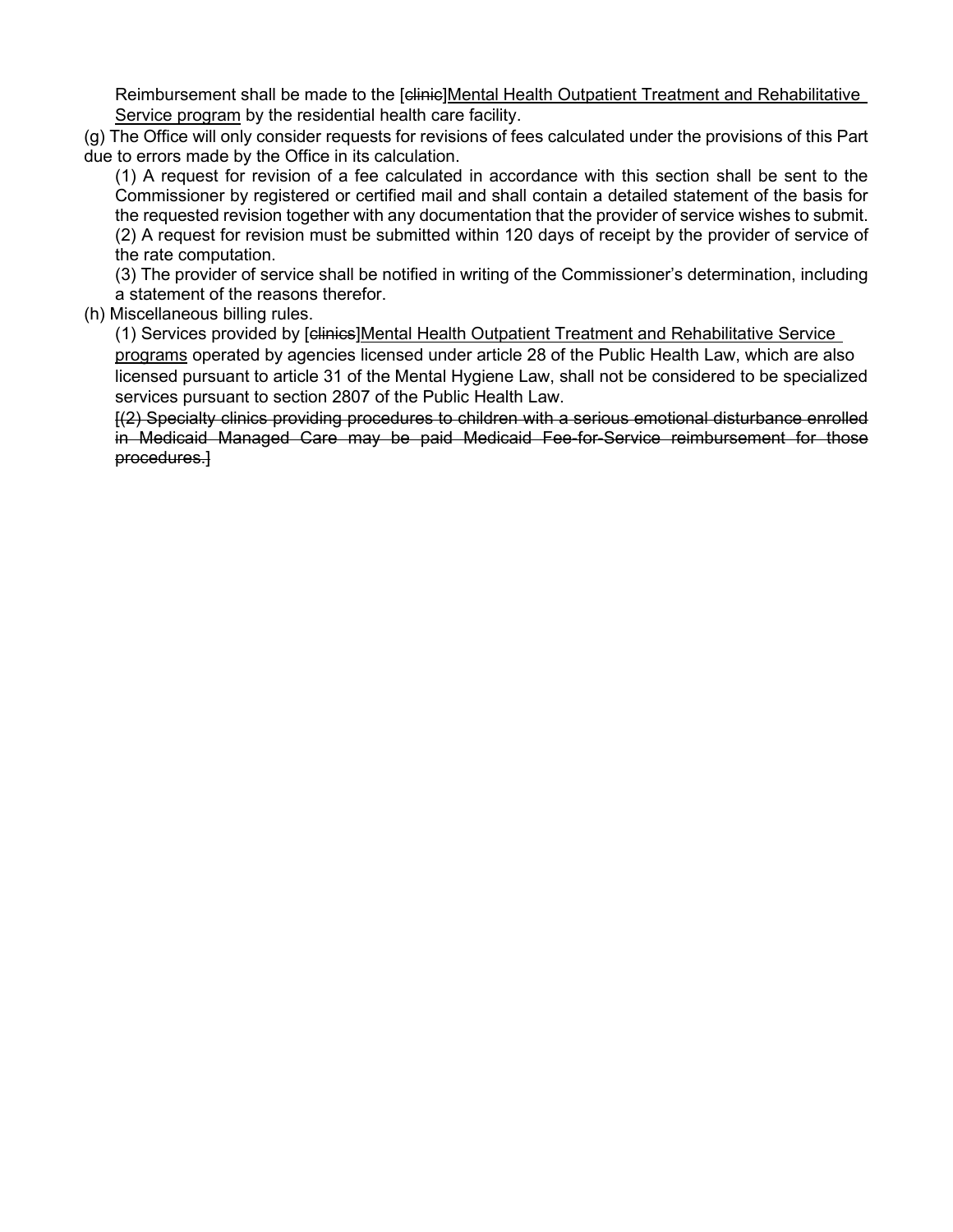## **14 NYCRR 599.15 Section 599.15. Indigent care**

(a) The indigent care program for [clinics]Mental Health Outpatient Treatment and Rehabilitative Service programs has been established by New York State to offset a portion of the losses from uncompensated care experienced by diagnostic and treatment centers licensed by the New York State Department of Health and mental health [clinics]Mental Health Outpatient Treatment and Rehabilitative Service programs licensed by the Office that are not also licensed by the New York State Department of Health and/or not directly operated by the Office.

(b) Eligible mental health [clinics]Mental Health Outpatient Treatment and Rehabilitative Service programs for purposes of this section shall mean non-profit or county-sponsored [elinies]Mental Health Outpatient Treatment and Rehabilitative Service programs that can demonstrate losses from a

disproportionate share of uncompensated care during a base period two years prior to the grant period; with the exception of the transition period to be established by the Office in quidance. Non-profit mental health [elinies]Mental Health Outpatient Treatment and Rehabilitative Service programs meeting or exceeding profit margins and total net assets established pursuant to subsection (k) of this section shall not be eligible for allocations pursuant to this section.

(c) Uncompensated care need, for purposes of this section, means the following, subject to limitations to be provided in guidance by the Office:

(1) Self pay, including partial pay or no pay visits;

(2) Required or optional mental health [clinic]Mental Health Outpatient Treatment and Rehabilitative Service program procedures provided but NOT covered under a [clinic]Mental Health Outpatient Treatment and Rehabilitative Service program's agreement with a third-party payer;

(3) Unreimbursed [clinic]Mental Health Outpatient Treatment and Rehabilitative Service program visits/procedures appropriately provided to an insured [recipient] individual by a [clinic]Mental Health Outpatient Treatment and Rehabilitative Service program staff member not approved for payment by a third party payer in contract with the [clinic]Mental Health Outpatient Treatment and Rehabilitative Service program; or

(4) Unreimbursed [clinic]Mental Health Outpatient Treatment and Rehabilitative Service program visits/procedures appropriately provided to an insured [recipient] individual by a [clinic]Mental Health Outpatient Treatment and Rehabilitative Service program staff member when the procedure is not reimbursed by a third party payer not in contract with the [elinie]Mental Health Outpatient Treatment and Rehabilitative Service program.

(d) To be eligible for an allocation of funds pursuant to this section, a mental health [clinic]program must demonstrate that a minimum of five percent of total [elinie]Mental Health Outpatient Treatment and Rehabilitative Service program visits reported during the applicable base year period meet the eligibility requirements for the pool. For [clinics]Mental Health Outpatient Treatment and Rehabilitative Service programs operated by an agency that operates more than one [clinic]Mental Health Outpatient Treatment and Rehabilitative Service program, to be eligible for an allocation of funds pursuant to this section, the agency must demonstrate that a minimum of five percent of its total [clinic]Mental Health Outpatient Treatment and Rehabilitative Service program visits meets these requirements. To be eligible, [clinics]Mental Health Outpatient Treatment and Rehabilitative Service programs must further demonstrate that they maintain a sliding fee scale for uninsured individuals.

(e) Documentation of uncompensated care need must be retained by the [clinic]Mental Health Outpatient Treatment and Rehabilitative Service program and will be subject to an audit by the New York State Office of the Medicaid Inspector General or other party empowered to conduct such audits.

(f) Rules for the reporting of data on uncompensated care visits to the Office will be established in guidance. Providers participating in the uncompensated care pool that do not submit annual data by dates to be established by the Office will be excluded from the pool for that year.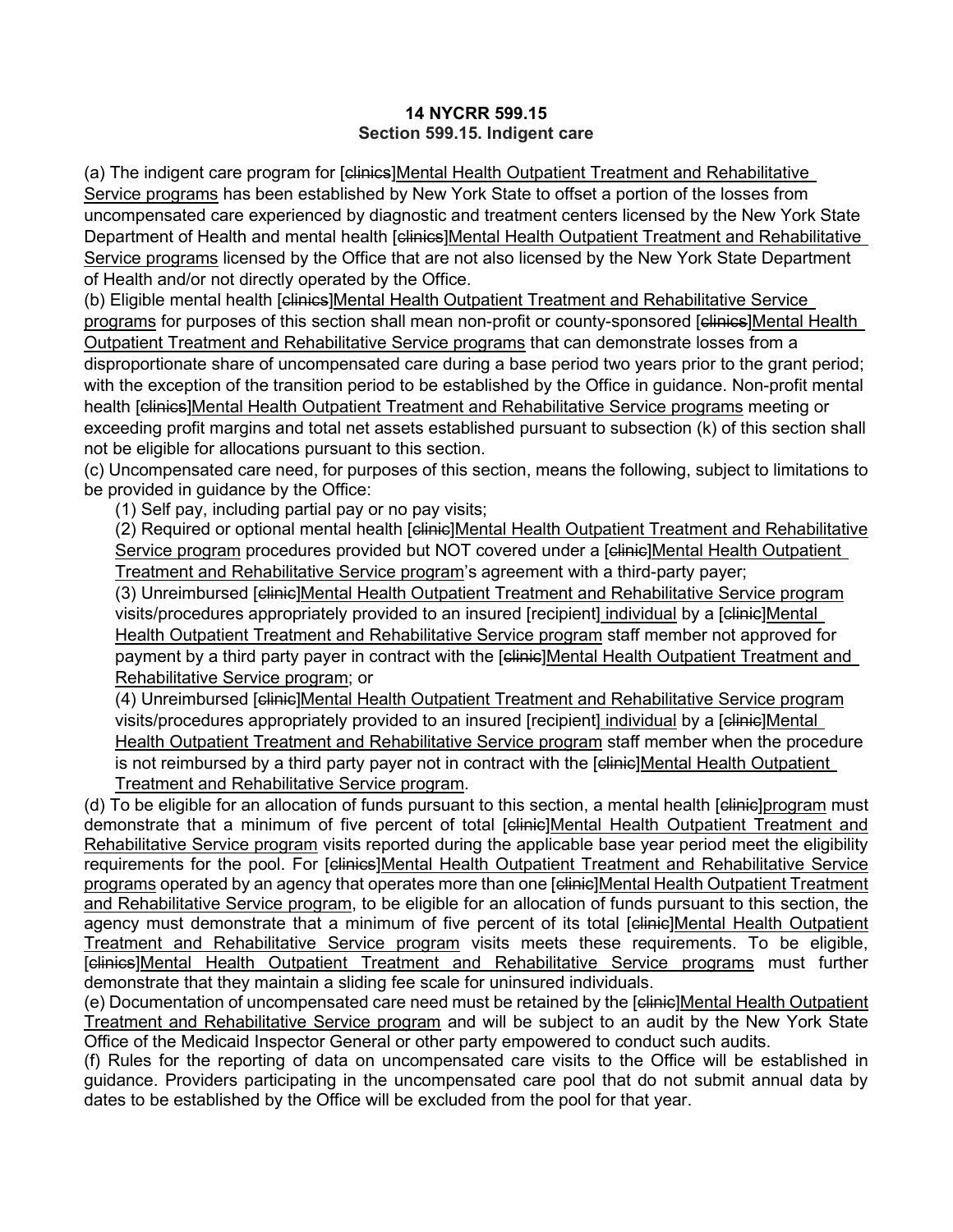(g) A mental health [clinic]program qualifying for a distribution pursuant to this section shall provide assurances satisfactory to the Commissioners of Health and Mental Health that it shall undertake reasonable efforts to maintain financial support from community and public funding sources and reasonable efforts to collect payments for services from third-party insurance payers, governmental payers and self-paying patients.

(h) To be eligible for reimbursement pursuant to this section, claims must be consistent with the Medical Assistance billing standards set forth in this Part. Payments from the indigent care pool shall be made in accordance with the payment rules established by the Office and the Department of Health.

(i) The allocations of funds to a mental health [clinic]Mental Health Outpatient Treatment and Rehabilitative Service program may be reduced if the Office determines that provider management actions or decisions have caused a significant reduction for the grant period in the delivery of mental health services to uncompensated care residents of the community.

(j) The value of uncompensated care payments will be established in guidance issued by the Office.

(k) Except as provided in subdivisions (1) and (2) of this subsection and excluding mental health [clinics]Mental Health Outpatient Treatment and Rehabilitative Service programs operated by hospitals licensed pursuant to Article 28 of the Public Health Law, providers operating mental health [clinics]Mental Health Outpatient Treatment and Rehabilitative Service programs generating net profits from the [clinic]Mental Health Outpatient Treatment and Rehabilitative Service program in excess of fifteen percent of total revenue and which report total net assets in excess of two times their total annual operating budget, as determined by the provider's submissions pursuant to subsection (o) of section 599.6 of this Part, shall implement a provider-specific indigent care compliance plan approved by the Office to serve individuals without creditable coverage or the ability to pay the provider's private pay or sliding fee scale, Such indigent care compliance plan shall include terms regarding the acceptance of referrals to serve such individuals from the Office, Local Government Unit, or community and remain in effect until the Office determines that net profits and assets no longer exceed the levels established in this subsection. A provider that fails to fully comply with this subsection may have limitations placed on its operating certificate or other sanctions imposed, in accordance with state law and regulations.

(1) Providers required to comply with this subsection may submit documentation to the Office outside of the applicable Consolidated Fiscal Report reporting period to demonstrate that net profits and assets no longer exceed the levels established in this subsection. Redeterminations regarding the applicability of this subsection prior to the submission of the next Consolidated Fiscal Report shall be at the discretion of the Office based on an assessment of the provider's overall financial situation and compliance with Part 513 of this Title.

(2) Non-profit providers that demonstrate losses from the operation of other OMH-licensed programs shall not be required to comply with this subsection if such losses result in net profits of less than fifteen percent of total revenue for all OMH licensed programs operated by the provider.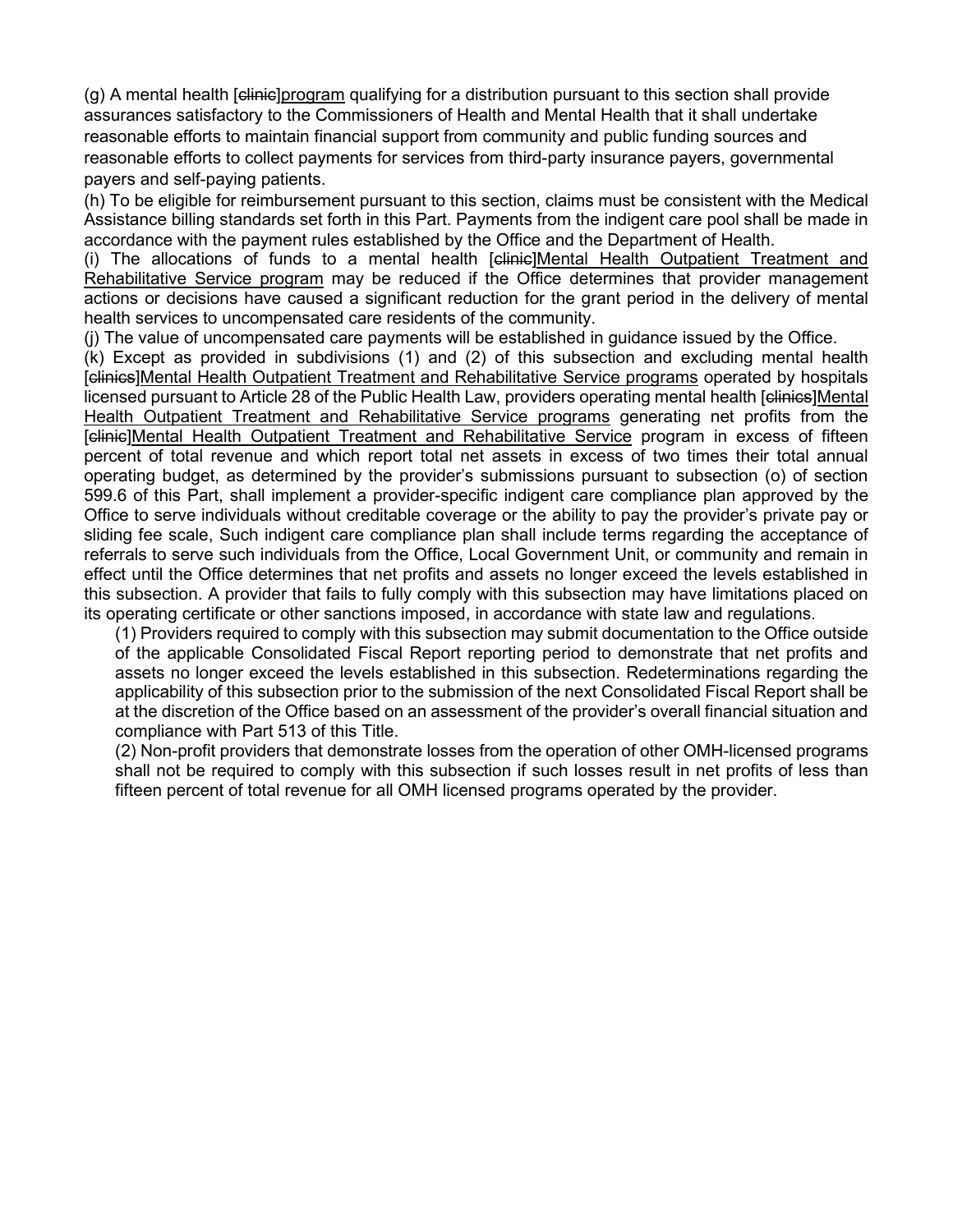#### **[14 NYCRR 599.16**

Section 599.16. Behavioral health organizations

(a) Programs shall cooperate with designated regional behavioral health organizations and shall be authorized pursuant to [Section 33.13\(d\) of the Mental Hygiene Law](http://www.westlaw.com/Link/Document/FullText?findType=L&pubNum=1000105&cite=NYMHS33.13&originatingDoc=I432605406D9711E19D9DB00925279233&refType=SP&originationContext=document&vr=3.0&rs=cblt1.0&transitionType=DocumentItem&contextData=(sc.Default)#co_pp_5ba1000067d06) to exchange clinical information concerning clients with such organizations. Information so exchanged shall be limited to the minimum necessary in light of the reason for the disclosure. Such information shall be kept confidential and any limitations on the release of such information imposed on the party giving such information shall apply to the party receiving such information.

(b) All clinic programs designated by the Office as specialty clinics serving children shall notify the designated regional behavioral health organization when a child who is covered by Medicaid managed care has been determined to have a serious emotional disturbance. The program shall notify the behavioral health organization of such child's diagnosis, functional limitations and demographics.]